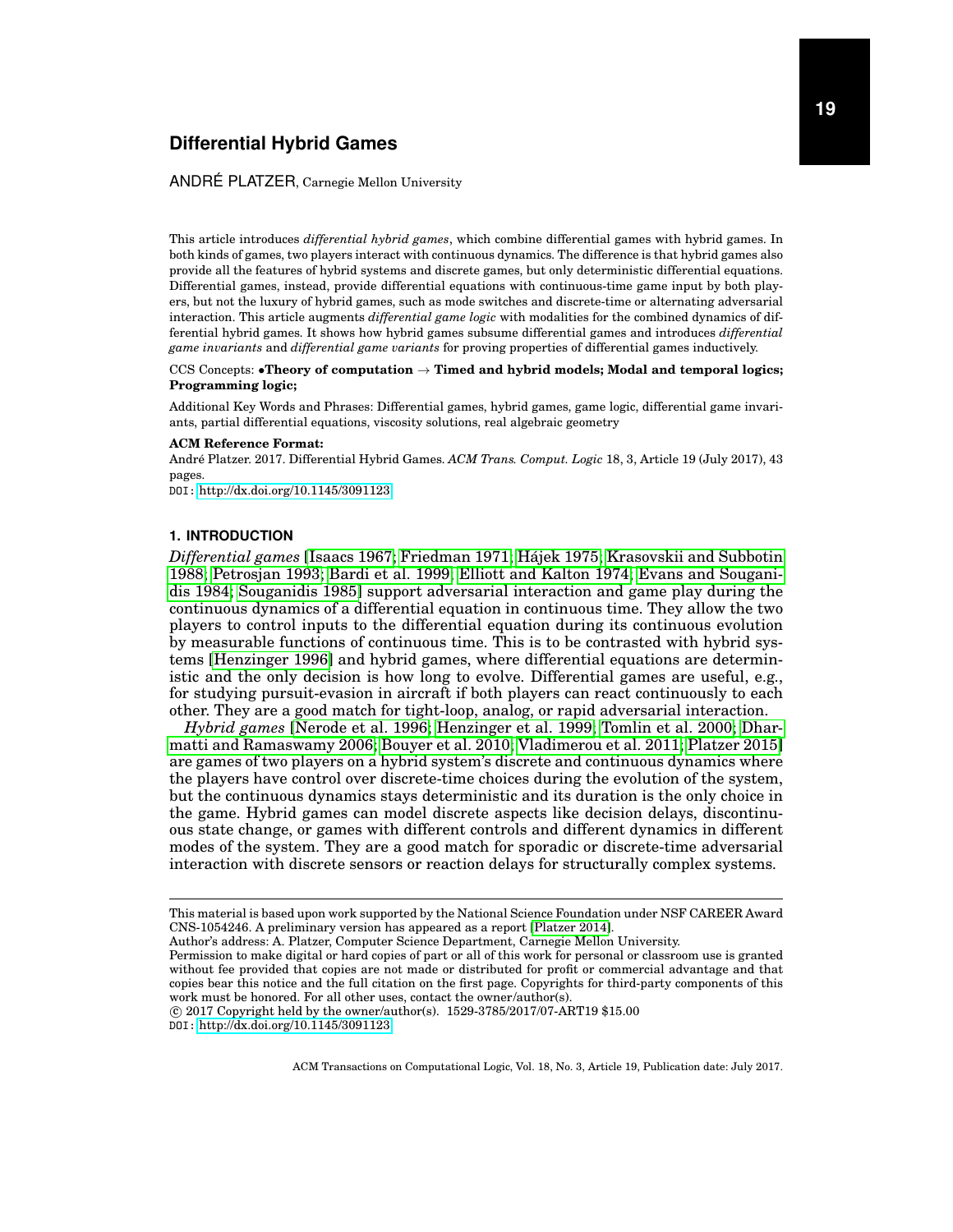The primary purpose of this article is to show that both game principles are not in conflict but can be integrated seamlessly to complement each other. This article introduces *differential hybrid games* that combine the aspects of differential games with those of hybrid games resulting in a model where discrete, continuous, and adversarial dynamics mix freely. This makes it possible to model games that combine continuoustime interactions (e.g. auto-evasion curves for aircraft) with discrete-time interactions (e.g. whether to ask an intruder pilot to synchronize on collision avoidance or whether to follow a nonstandard manual flight maneuver). Differential hybrid games also possess the advantages of hybrid systems, so that structurally more complex cases with different parts and different subsystems with different dynamics can be modeled.

The key insight behind *hybrid systems* is that it helps to understand each aspect of a system separately on its natural level [\[Platzer 2012b\]](#page-42-7). Discrete dynamics are a good fit for some aspects. Continuous dynamics are more natural for others. Differential hybrid games enable the same flexibility for games rather than for systems, so that each adversarial aspect in a cyber-physical system can be understood on its most natural level. Which level that is depends on modeling/analysis tradeoffs. Differential hybrid games provide a unifying framework in which both game aspects coexist and combine freely to enable such tradeoffs. Their differential games are needed to describe quick continuous-time control interaction, while only their hybrid game aspects provide discrete-time adversarial choices, discontinuous state change, and subsystem structuring mechanisms. This article studies, e.g., airships with continuous adversarial change of local turbulence and sporadic discrete adversarial change of wind fields with static obstacles. The system changes radically whenever the wind field or the relevant static obstacles change, which only happens sporadically, because airships do not move into entirely new wind conditions or near the next mountain so often. Local turbulence changes quickly, however, and needs appropriate reactions all the time.

This article introduces a generalization of *differential game logic* dGL [\[Platzer 2015\]](#page-42-5) to *differential* hybrid games, extending differential game logic for ordinary *hybrid games* [\[Platzer 2015\]](#page-42-5) by adding differential games. Since this extension yields a compositional logic and a compositional proof technique, the primary attention in this article is on how differential games combine seamlessly with hybrid games and how properties of differential games can be proved soundly. Proof techniques for the resulting differential hybrid games then follow from logical compositionality principles.

In addition to presenting the first logic and modeling language for differential hybrid games, this article presents inductive proof rules for differential games to obtain the first sound and compositional proof calculus for differential hybrid games. *Differential game invariants* and their companions (*differential game variants* and *differential game refinements*) give a logical approach for differential games, complementing geometric viability theory and other approaches based on numerical integration of partial differential equations (PDEs). The advantage is that differential game (in)variants provide simple and sound witnesses for the existence of winning strategies for differential games, even in unbounded time, and without having to build a formally verified numerical solver for PDEs with formally verified error bounds to obtain sound formal verification results, which would be quite a formidable challenge.

Soundness is a substantial matter in differential games due to their surprising subtleties. It took several decades to correctly relate Isaacs' PDEs to the differential games they were intended for [\[Isaacs 1967;](#page-41-0) [Bardi et al. 1999\]](#page-40-0). After a long period of gradual progress, differential games are now handled by numerically solving the PDEs they induce or by corresponding geometric equivalents from viability theory formulations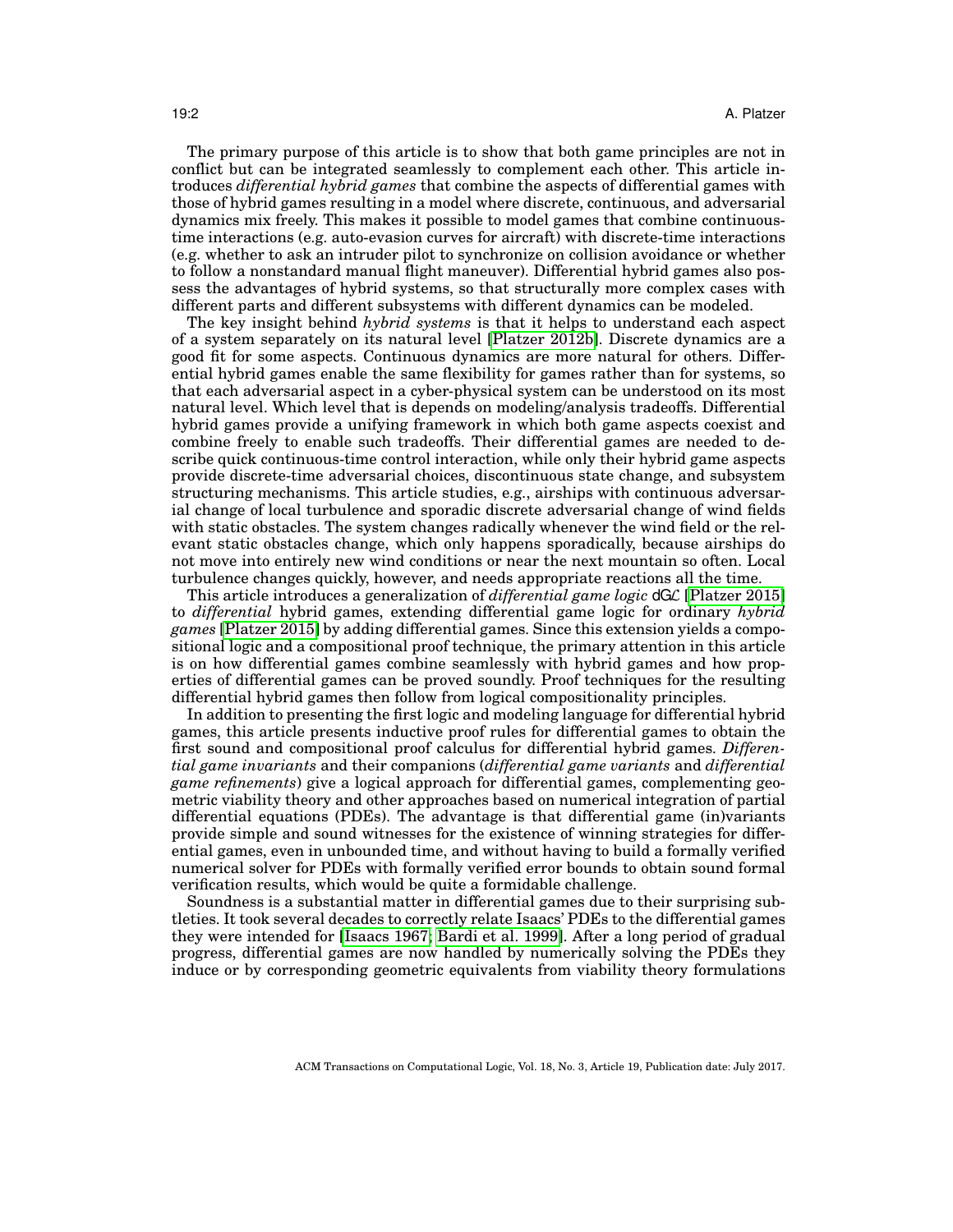for such PDEs [\[Cardaliaguet et al. 2007\]](#page-41-10). Soundness issues with a number of such approaches for differential games were reported [\[Mitchell et al. 2005\]](#page-42-8).<sup>[1](#page-2-0)</sup>

This raises the challenge how to prove properties of differential games with the correctness demands of a proof system. This article advocates for dedicated proof rules for differential games alongside proof rules for hybrid games. Logic is good at then combining those sound proof rules soundly with each other in a modular way.

The article concludes with a theoretical insight. Hybrid systems have been shown to be equivalently reducible proof-theoretically to differential equations [\[Platzer 2008\]](#page-42-9) and even to equivalently reduce to discrete systems [\[Platzer 2012a\]](#page-42-10). This trend reverses for hybrid games, which do *not* reduce to differential games, but subsume them.

*Contributions.* The primary contributions are a compositional programming language for differential hybrid games that combine discrete, continuous, and adversarial dynamics freely, along with a proof calculus and expressibility results. The most important novel feature of the proof calculus are sound induction principles for differential games. The most interesting technical contribution is their soundness proof. Superdifferentials for a conceptual simplification are another interesting aspect of this article.

While the results are elegant and all background for the proofs is given, these proofs draw from many areas, including logic, proof theory, Caratheodory solutions, viscosity ´ solutions of partial differential equations, real algebraic geometry, and real analysis. Byproducts of the soundness proof yield results of independent interest. All new proofs, which are the ones for results without citations, are included inline.

# <span id="page-2-2"></span>**2. PRELIMINARIES**

This section briefly recalls basic notions that will be used throughout this article. The article mostly considers Euclidean vector spaces with the Euclidean scalar product of

vectors  $v, w$  denoted by  $v \cdot w$ . The Euclidean norm of a vector  $v$  is denoted by  $|v| \stackrel{\text{def}}{=} \sqrt{v \cdot v}$ . A set Z is *compact* (called quasi-compact by Bourbaki) iff every open cover has a finite subcover. In metric spaces such as  $\mathbb{R}^k$ , a set Z is compact iff it is *sequentially compact*, i.e. every sequence in Z has a convergent subsequence with limit in Z. In Euclidean spaces, a set is compact iff it is closed and bounded (Heine-Borel theorem).

<span id="page-2-3"></span>*Remark* 2.1 (*Preimage*). The preimage  $f^{-1}(A) = \{x \in X : f(x) \in A\}$  of a set  $A \subseteq Y$ under function  $f: X \to Y$  satisfies the usual properties:

(1)  $A \subseteq B$  implies  $f^{-1}(A) \subseteq f^{-1}(B)$ 

(2)  $f^{-1}(A^{\complement}) = (f^{-1}(A))^{\complement}$  for the complement  $A^{\complement}$  of A

(3)  $f^{-1}(\bigcap_{i\in I} A_i) = \bigcap_{i\in I} f^{-1}(A_i)$  for any index family  $I$ 

<span id="page-2-1"></span>(4)  $(f \circ g)^{-1}(A) = g^{-1}(f^{-1}(A))$  where  $f \circ g$  is the composition mapping z to  $f(g(z))$ 

A function  $f : X \to Y$  between measurable spaces is *measurable* iff the preimage of every measurable subset in Y is measurable in X. By Case [4,](#page-2-1) the composition  $f \circ g$  is *M*-measurable if f is *Borel* measurable and g is M-measurable. It is important for this composition that  $f$  is Borel measurable, otherwise the measure space changes.

A function  $f : X \to \mathbb{R}^k$  on a normed vector space X is  $\lambda$ -Hölder continuous iff there is an  $L \in \mathbb{R}$  such that  $|f(x) - f(y)| \le L|x - y|$  for all  $x, y$ . Hence, f is 0-Holder continuous iff it is bounded. Functions that are 1-Hölder continuous are called *Lipschitz* $continuous$ . A function  $f: X \times Y \to \mathbb{R}^k$  is *uniformly Lipschitz in* x iff there is an  $L \in \mathbb{R}$ such that  $|f(x,y) - f(a,y)| \le L|x-a|$  for all  $x, a \in X, y \in Y$ . A function  $f: X \to \mathbb{R}^k$  is

<span id="page-2-0"></span> $1$ The results presented here are of independent interest, because they provide a fix for an incorrect cyclic quantifier dependency in the correctness proof in said paper [\[Mitchell et al. 2005\]](#page-42-8) that was confirmed by the authors.

ACM Transactions on Computational Logic, Vol. 18, No. 3, Article 19, Publication date: July 2017.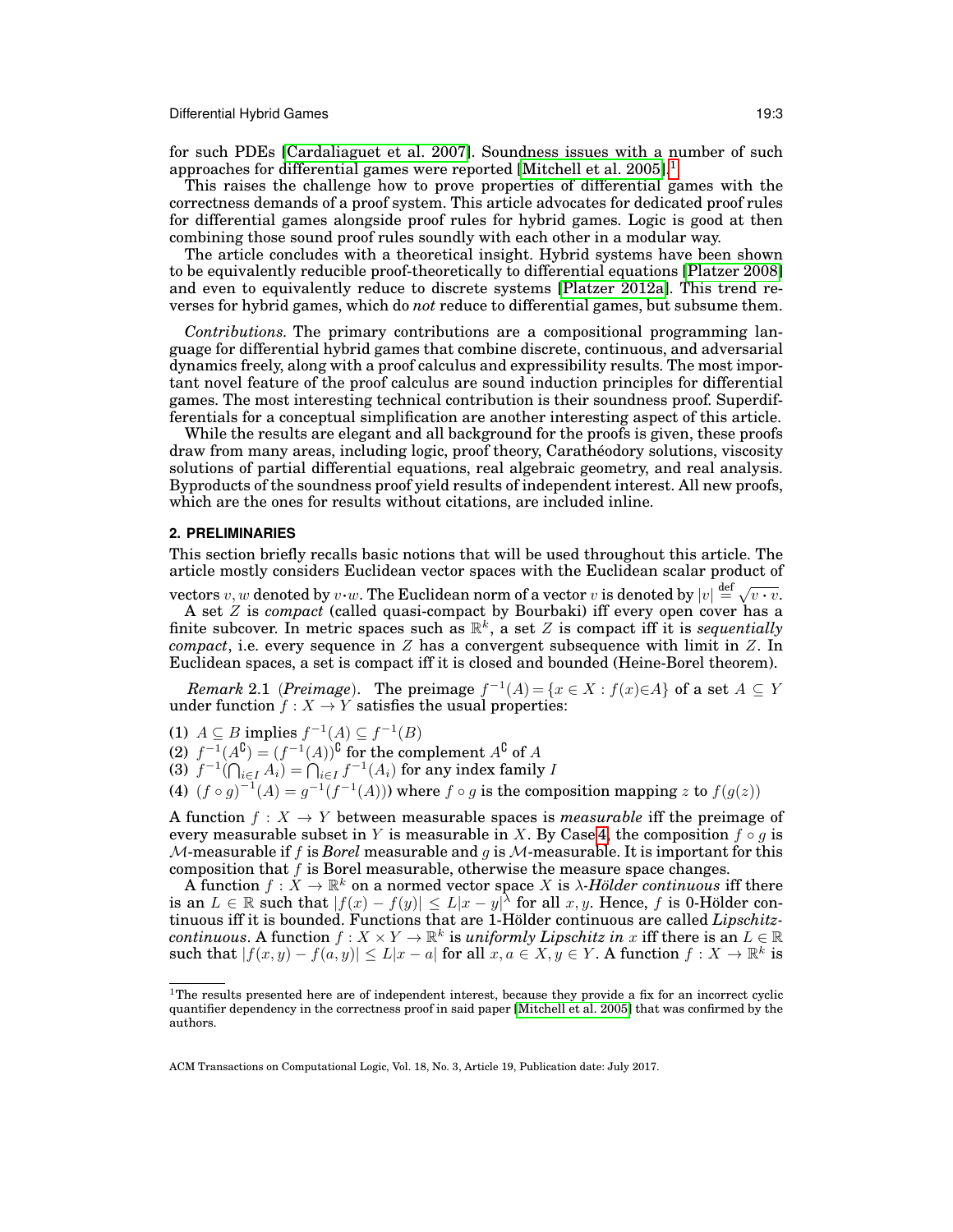*uniformly continuous* iff, for all  $\varepsilon > 0$ , there is a  $\delta > 0$  such that  $|f(x) - f(y)| < \varepsilon$  for all  $|x-y| < \delta$ . A function  $f: I \to \mathbb{R}^k$  on an interval  $I \subseteq \mathbb{R}$  is *absolutely continuous* iff, for all  $\varepsilon > 0$ , there is a  $\delta > 0$  such that  $\sum_i |f(x_i) - f(y_i)| < \varepsilon$  for all finite sequences of pairwise disjoint sub-intervals  $(x_i, y_i) \subseteq I$  with  $\sum_i |x_i - y_i| < \delta$ . If  $f$  is continuously differentiable on a compact set, then  $f$  is differentiable with bounded derivatives, in which case  $f$  is Lipschitz-continuous, which implies f is absolutely continuous, implying that f is uniformly continuous, in which case  $f$  is continuous, making  $f$  Borel measurable [\[Walter](#page-42-11) [1995\]](#page-42-11). Continuous functions on compact sets are bounded and uniformly continuous. A *semialgebraic function* is a function between *semialgebraic sets* (i.e. definable by finite unions and intersections of polynomial equations and inequalities) whose graph is semialgebraic.

A sequence of functions  $f_n: X \to \mathbb{R}^k$  converges uniformly to  $f: X \to \mathbb{R}^k$  for  $n \to \infty$ iff  $f_n$  converges to f in supremum norm  $||f_n - f||_{\infty} \to 0$  for  $n \to \infty$ , which is equivalent to: for all  $\varepsilon > 0$  there is an  $n_0$  such that  $|f_n(x) - f(x)| < \varepsilon$  for all  $n \ge n_0$  and all  $x \in X$ .

## <span id="page-3-2"></span>**3. DIFFERENTIAL GAME LOGIC**

This section introduces the *differential game logic* dGL *of differential hybrid games*, which adds differential games to differential game logic of (non-differential) hybrid games from previous work [\[Platzer 2015\]](#page-42-5). The difference between hybrid games and differential hybrid games is that only the latter allow differential games with player input, while the former allow only differential equations instead. The respective differential game logics are built in the same way around the respective game models.

Differential hybrid games are games of two players, called Angel and Demon. Differential game logic uses modalities, where  $\alpha$  *e* refers to the existence of winning strategies for Demon for the objective specified by formula  $\phi$  in differential hybrid game  $\alpha$ and  $\langle \alpha \rangle \phi$  refers to the existence of winning strategies for Angel for objective  $\phi$  in differential hybrid game  $\alpha$ . So  $\alpha \phi \rightarrow \alpha$  refer to complementary winning conditions (φ for Demon  $\neg \phi$  for Angel) in the same differential hybrid game  $\alpha$ . Indeed, the two formulas  $\alpha\phi$  and  $\langle \alpha \rangle \neg \phi$  cannot both be true in the same state (Theorem [3.8\)](#page-9-0).

# **3.1. Syntax**

The terms  $\theta$  of dGL are polynomial terms (more general ones are possible but not necessarily decidable). In applications, it is convenient to use min, max terms as well, which are definable as semialgebraic functions [\[Tarski 1951\]](#page-42-12). Differential game logic formulas and differential hybrid games are defined by simultaneous induction. Similar simultaneous inductions are used throughout the definitions and proofs for  $dG\mathcal{L}$ .

<span id="page-3-1"></span>*Definition* 3.1 (*Differential hybrid games*). The *differential hybrid games of differential game logic* dGL are defined by the following grammar<sup>[2](#page-3-0)</sup> ( $\alpha$ ,  $\beta$  are differential hybrid games, x is a variable,  $\theta$  a term,  $\psi$  a dGC formula,  $y \in Y$  and  $z \in Z$  are formulas in free variables y or z, respectively, and  $f(x, y, z)$  is a term in the free variables  $x, y, z$ :

$$
\alpha, \beta \ ::= \ x' = f(x, y, z) \& y \in Y \& z \in Z \mid x := \theta \mid ?\psi \mid \alpha \cup \beta \mid \alpha; \beta \mid \alpha^* \mid \alpha^d
$$

*Definition* 3.2 (dGL *formulas*). The *formulas of differential game logic* dGL are defined by the following grammar ( $\phi, \psi$  are dGC formulas,  $\theta_i$  are (polynomial) terms, x is a variable, and  $\alpha$  is a differential hybrid game):

$$
\phi, \psi \ ::= \ \theta_1 \ge \theta_2 \mid \neg \phi \mid \phi \land \psi \mid \exists x \, \phi \mid \langle \alpha \rangle \phi \mid [\alpha] \phi
$$

<span id="page-3-0"></span><sup>&</sup>lt;sup>2</sup>The <sup>d</sup> in differential game  $x' = f(x, y, z)$ & $y \in Y$ & $z \in Z$  is a mnemonic reminder that Demon controls *d*ual input  $y$  and Angel controls  $z$ . The order of notation further reminds that, at any point in time, Demon chooses an action  $y \in Y$  before Angel chooses a  $z \in Z$  at that time (in a sense made precise in Sect. [3.3\)](#page-7-0).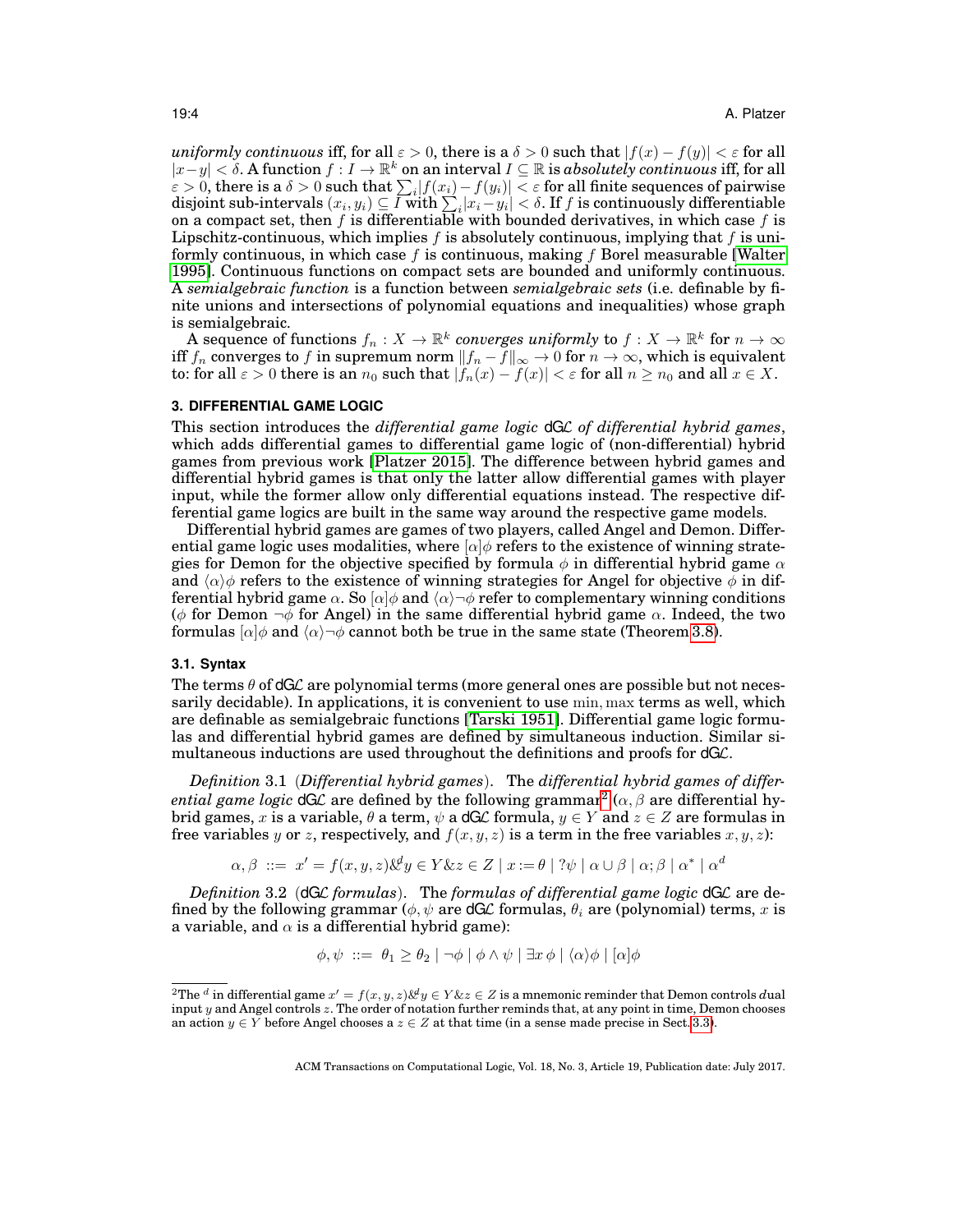Other operators >, =,  $\leq$ ,  $\lt$ ,  $\lor$ ,  $\to$ ,  $\leftrightarrow$ ,  $\forall x$  can be defined as usual, e.g.,  $\forall x \phi \equiv \neg \exists x \neg \phi$ . The modal formula  $\langle \alpha \rangle \phi$  expresses that Angel has a winning strategy<sup>[3](#page-4-0)</sup> to achieve  $\phi$  in differential hybrid game  $\alpha$ , i.e. Angel has a strategy to reach any of the states satisfying dGL formula  $\phi$  when playing differential hybrid game  $\alpha$ , no matter what Demon does. The modal formula  $\lbrack \alpha \rbrack \phi$  expresses that Demon has a winning strategy to achieve  $\phi$  in differential hybrid game  $\alpha$ , i.e. a strategy to reach any of the states satisfying  $\phi$ , no matter what Angel does.

As usual,  $x := \theta$  is an *assignment* and ? $\psi$  the *test game* or challenge that Angel only passes if formula  $\psi$  holds true in the current state. Otherwise she loses immediately, because she failed a test. Further,  $\alpha \cup \beta$  is a *game of choice* where Angel gets to choose to play  $\alpha$  or to play  $\beta$  whenever  $\alpha \cup \beta$  is played. The *sequential game*  $\alpha$ ;  $\beta$  plays  $\alpha$ followed by  $\beta$  (unless a player lost a challenge during  $\alpha$ ). The *repeated game*  $\alpha^*$  plays α repeatedly and permits Angel to decide after each play of α whether she wants to play another iteration (unless a player lost a challenge). The  $dual$  game  $\alpha^d$  is the same as game  $\alpha$  except that all choices that Angel has in  $\alpha$  are resolved by Demon in  $\alpha^d$ and all choices that Demon has in  $\alpha$  are resolved by Angel in  $\alpha^d$ , similar to the effect of flipping a chessboard around by  $180^{\circ}$  so that both players change sides. During a differential hybrid game, players can lose prematurely by violating the rules of the game, expressed in the tests. The winning condition is specified in the postcondition  $\phi$ .

The important addition compared to prior work [\[Platzer 2015\]](#page-42-5) is the inclusion of differential games in the syntax for hybrid games. Predicate symbols have been removed, because they are of no immediate concern for the core focus here: adding differential games to hybrid games. All occurrences of  $y, z$  in  $x' = f(x, y, z) \&g y \in Y \&z \in Z$  are bound. Finally, x, y, z can be vectorial if  $f(x, y, z)$  is a vectorial term of the same dimension as x. During a differential game  $x' = f(x, y, z) \& y \in Y \& z \in Z$ , the state follows the differential equation  $x' = f(x, y, z)$ , yet Demon provides a measurable input for  $y$  satisfying  $y \in Y$  always, and Angel, knowing Demon's current input, provides a measurable input for z satisfying  $z \in Z$ , while Angel controls the duration (Sect. [3.3\)](#page-7-0).

Observe the use of suggestive notation that is adopted in the interest of traceability with mathematical practice throughout this article:  $\forall y \in Y \phi$  stands for  $\forall y \ (y \in Y \rightarrow \phi)$ and  $\exists y \in Y \phi$  for  $\exists y \ (y \in Y \land \phi)$ , in which  $y \in Y$  is understood as convenient notation for a logical formula of one free variable (vector)  $y$ .

A *nondeterministic assignment* c := ∗ assigns any real value to x by Angel's choice, so  $[c := *]\phi \equiv \forall c \phi$  and  $\langle c := * \rangle \phi \equiv \exists c \phi$ . Nondeterministic assignments are definable, e.g., as the differential game  $c' = z\&z \in B$ , where  $z \in B$  is  $-1 \le z \le 1$ , or with differential equations as  $c' = 1$ ;  $c' = -1$  since durations are unobservable without extra clocks.

<span id="page-4-1"></span>*Example* 3.3 (*Zeppelin*). Coping with the intricacies of wind is an omnipresent challenge for aircraft, and particularly pronounced for airships where the wind may sometimes be stronger than their own propulsion. It is not their propulsion that keeps airships in the air, but they are big and lighter than air to generate buoyancy. At a fixed height, consider a Zeppelin-class airship with position  $x \in \mathbb{R}^2$  that can fly in all directions by turning its propeller into that direction. The propeller itself can generate up to a velocity  $p$ . The Zeppelin is floating in the sky within a homogeneous wind velocity field  $v \in \mathbb{R}^2$ , but is also subject to local turbulence changing quickly in unpredictable directions of magnitude  $\leq r$ . The Zeppelin is trying to prevent a collision with an obstacle of radius  $\leq c$  at position  $o \in \mathbb{R}^2$ . In order to fly safely, the Zeppelin needs to find a way of controlling its propeller so that it remains collision-free despite the turbulence. Sporadically at discrete time points, the homogeneous wind field  $v$  may change or another obstacle  $\sigma$  possibly with a different radius  $\sigma$  may appear in the Zeppelin's

<span id="page-4-0"></span><sup>&</sup>lt;sup>3</sup>The names are arbitrary but the mnemonic is that, just like the diamond operator  $\langle \cdot \rangle$ , Angel has wings.

ACM Transactions on Computational Logic, Vol. 18, No. 3, Article 19, Publication date: July 2017.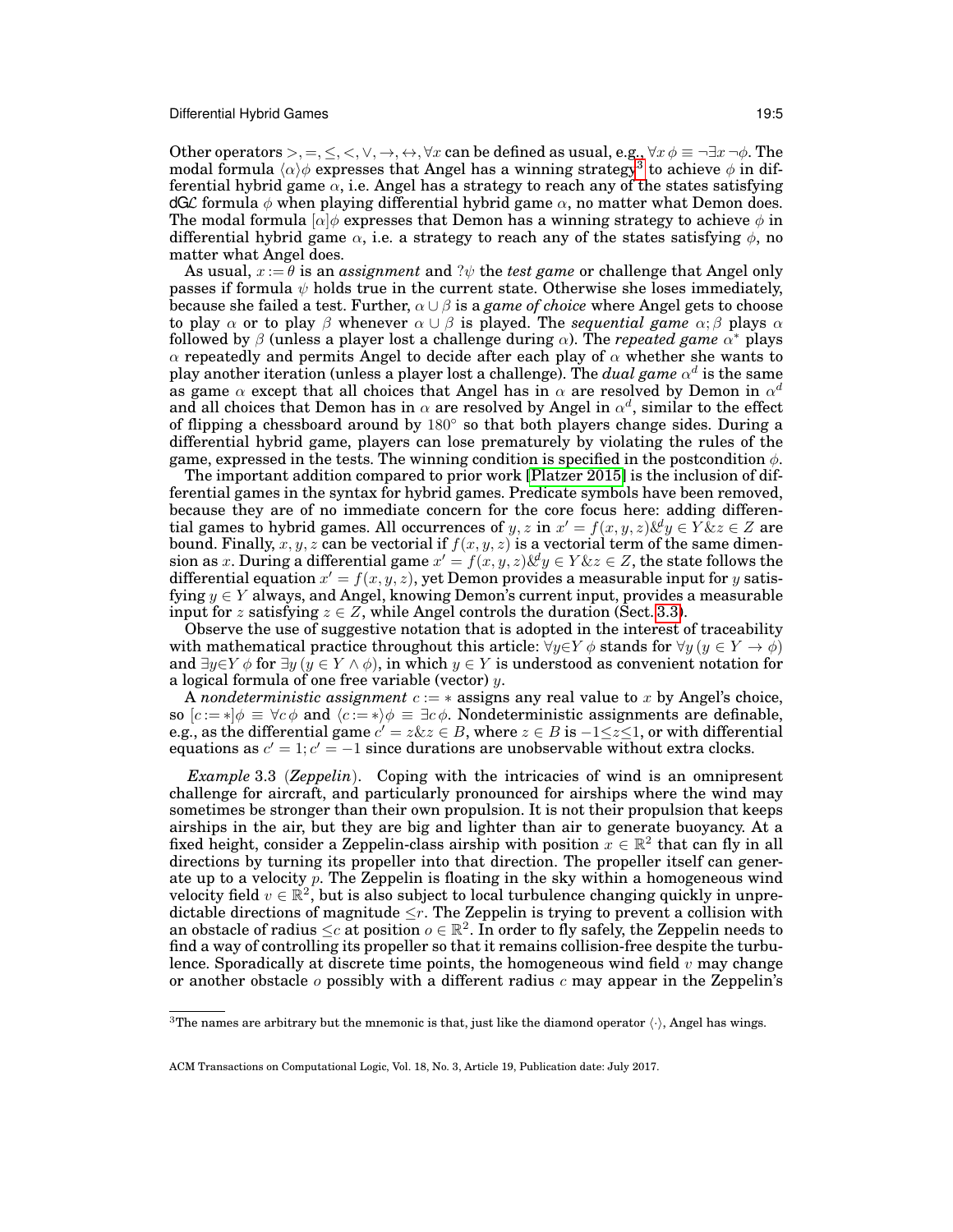19:6 A. Platzer



<span id="page-5-0"></span>Fig. 1. Challenging Zeppelin obstacle parcours with wind fields and one possible response trajectory

horizon. To simplify the matter, the obstacles are assumed to be reasonably separated so that the Zeppelin ever only has to worry about one obstacle at a time (unlike Fig. [1\)](#page-5-0).

If the turbulence is stronger than the propeller  $(r > p)$ , the Zeppelin is unmaneuverable and hopelessly at the mercy of the waves in the air. If the propeller is stronger than the wind field and the turbulence combined  $(p > |v| + r)$ , the Zeppelin is essentially able to overcome all wind by sheer force. In between these two extremes, however, when  $r < p < |v| + r$ , the Zeppelin has the particularly interesting challenge of having to maneuver in a clever way to ensure the combined wind field and possible local turbulences cannot lead to a collision that its propeller can no longer prevent.

The following dGL formula expresses that there is a winning strategy to fly the Zeppelin safely around the obstacle ( $|x-o|^2 \ge c^2$ ) if it was initially safe and each obstacle is recognized at sufficient distance according to a condition  $C$  that is yet to be identified:

<span id="page-5-1"></span>
$$
c > 0 \land |x - o|^2 \ge c^2 \rightarrow
$$
  
\n
$$
[(v := *; o := *; c := *; ?C;
$$
  
\n
$$
x' = v + py + rz\mathcal{L}y \in B\&z \in B
$$
  
\n
$$
[x - o]^2 \ge c^2
$$
  
\n(1)

To give the Zeppelin a chance, assume some choices of p and r for which  $p > r \geq 0$ so that the propeller is not weaker than the turbulence. For example  $p = 3/4, r = 1/2$ as in Fig. [1,](#page-5-0) which are weaker than all its wind fields, though. Using vectorial notation, let  $y \in B$  be  $y_1^2 + y_2^2 \le 1$  and similarly let  $z \in B$  be  $z_1^2 + z_2^2 \le 1$  to describe the unit disc, among which direction vectors are chosen by the two players during the differential game (line 3). Unit vectors correspond to full speed ahead, while vectors of smaller norm will lead to less power. According to the semantics of differential games (Sect. [3.3\)](#page-7-0), the propeller  $y \in B$  will have to act before it knows about the local turbulence  $z \in B$ , because it is hard to predict the chaotic changes of turbulence.

In addition to this rapid interaction, where the propeller tries to overcome the local turbulence to prevent collisions, the differential hybrid game in [\(1\)](#page-5-1) includes a repetition (operator <sup>∗</sup> in line 4), also under the opponent's control, that allows Angel to repeat lines 2–4 any number of times. During each repetition, the differential hybrid game in [\(1\)](#page-5-1) allows arbitrary wind field changes (by a nondeterministic assignment  $v := *$ ), and allows the next relevant obstacle  $\sigma$  to appear arbitrarily with a new radius c. After those arbitrary changes, Angel needs to pass the subsequent test  $\mathcal{C}$ , though,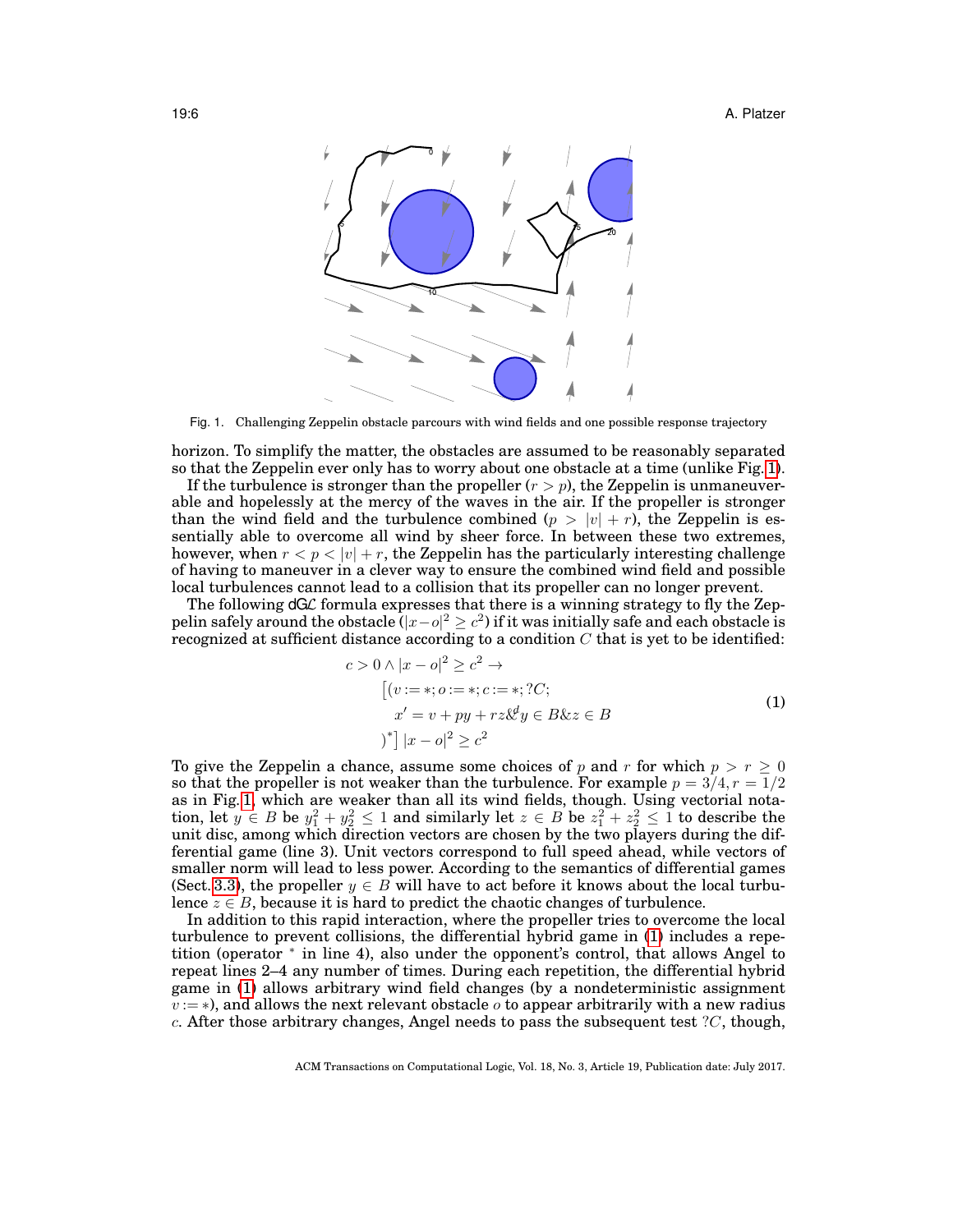so that she can only update  $v, o, c$  according to the formula C, which will be identified in Sect. [4](#page-11-0) to prevent impossibly late notice of obstacles. Demon's opponent in dGL formula [\(1\)](#page-5-1) can, thus, sporadically switch to a new obstacle and possibly also a new wind field as long as there is enough space in between to satisfy  $C$ . Demon's job in the differential game is to use the propeller to avoid the current obstacle despite the additional turbulence under Angel's control. If the obstacles are too close together and the wind fields change too radically, the Zeppelin navigation problem is exceedingly tricky (Fig. [1\)](#page-5-0).

# **3.2. Differential Games**

The semantics of differential game constructs in differential hybrid games is based on nonanticipative strategies for differential games [\[Elliott and Kalton 1974;](#page-41-4) [Evans and](#page-41-5) [Souganidis 1984;](#page-41-5) [Bardi et al. 1999\]](#page-40-0).

<span id="page-6-2"></span> $Definition 3.4$  (*Differential game*). Let  $Y \subset \mathbb{R}^k$ ,  $Z \subset \mathbb{R}^l$  be compact sets of controls for the respective players. Let function  $f : [\eta, T] \times \mathbb{R}^n \times Y \times Z \to \mathbb{R}^n$  be bounded, uniformly continuous, and in  $x$  uniformly Lipschitz. For time horizon  $T$ , initial time  $\eta < T$  (usually  $\eta = 0$ ) and initial state  $\xi \in \mathbb{R}^n$ , a *differential game* has the form

<span id="page-6-0"></span>
$$
\begin{cases} x'(s) = f(s, x(s), y(s), z(s)) & \eta \le s \le T \\ x(\eta) = \xi \end{cases} \tag{2}
$$

where the *controls*  $y : [\eta, T] \to Y$  and  $z : [\eta, T] \to Z$  are measurable functions for the respective players for Y and for Z. The set of (measurable) controls are denoted  $\mathcal{M}_Y$ and  $M_Z$ , respectively. The *terminal payoff*, i.e. payoff at time horizon T, is defined by a bounded and Lipschitz function  $g: \mathbb{R}^n \to \mathbb{R}$ .

A *Carath´eodory solution* of a differential equation is an absolutely continuous function satisfying the differential equation *a.e.* (*almost everywhere*, which means except on a subset of a set of measure 0). By a classical result, the behavior of a differential game is uniquely determined for each pair of controls:

<span id="page-6-1"></span>LEMMA 3.5 (RESPONSE). *For each controls*  $y \in M_Y, z \in M_Z$  *and initial data*  $\eta, \xi$ *,*  $t$ he differential equation [\(2\)](#page-6-0) has a unique Carathédory solution  $x:[\eta,T]\rightarrow \mathbb{R}^n,$  called response and denoted by  $x(s;\xi,y,z) \stackrel{\text{def}}{=} x(s)$  as a function of time s with parameters  $\xi, y, z$ *. Finally,*  $x(s; \xi, y, z) = x(s; \xi, \hat{y}, \hat{z})$  *for all*  $s$  *if*  $y = \hat{y}$  *a.e. and*  $z = \hat{z}$  *a.e.* 

**PROOF.**  $f(s, x, y(s), z(s))$  is continuous in x, because f is (even uniformly) continuous, and measurable in s, because it is a composition of a continuous so Borel-measurable function f with measurable functions y and z (Sect. [2\)](#page-2-2). Let  $l(s)$  denote the maximum of the bound of f and its Lipschitz constant L. Then l is measurable and integrable on  $[\eta, T]$  (it is constant) and satisfies  $|f(s, 0, y(s), z(s)| \leq l(s)$  and the (generalized) Lipschitz condition for all  $s, x, a$ :

$$
|f(s, x, y(s), z(s)) - f(s, a, y(s), z(s))| \le l(s)|x - a|
$$

Thus, Carathéodory's existence and uniqueness theorem [\[Walter 2000,](#page-42-13)  $\S 10.XX$ ] shows the existence of a unique solution that can be continued to the boundary of the domain, hence is global since  $f$  is bounded. Finally, the fundamental theorem of calculus for Lebesgue-integrals [\[Walter 1995,](#page-42-11) Thm. 9.23] implies that changing y and z on a set of measure zero does not change the response  $x(s; \xi, y, z)$ .  $\Box$ 

Of course, the players do not know their opponent's control. Yet, for each possible control pair  $y \in \mathcal{M}_Y$  and  $z \in \mathcal{M}_Z$ , the response of the differential game is unique by Lemma [3.5,](#page-6-1) even if it is still hard to predict computationally.

ACM Transactions on Computational Logic, Vol. 18, No. 3, Article 19, Publication date: July 2017.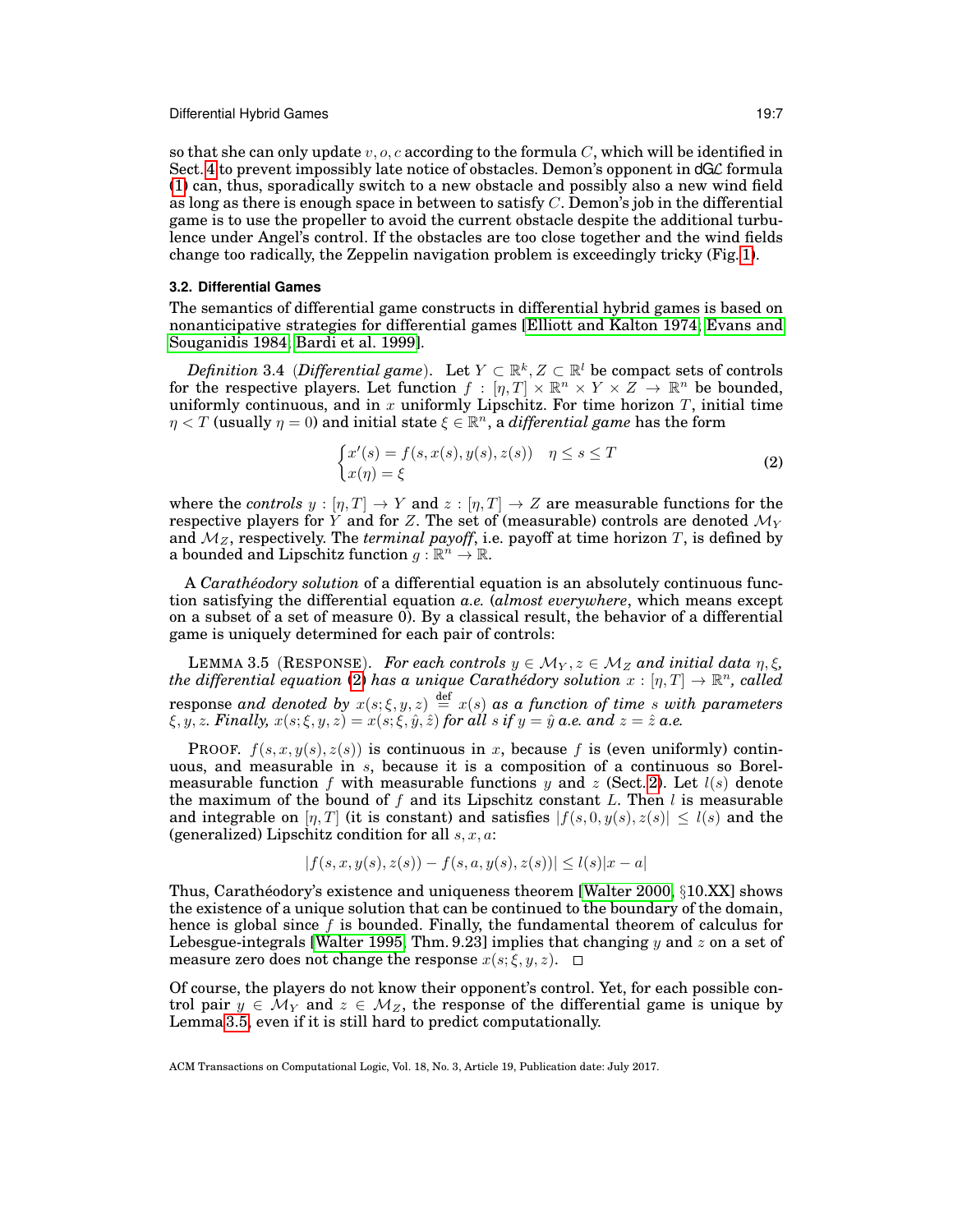The (terminal<sup>[4](#page-7-1)</sup>) *payoff* for controls  $y \in M_Y$  and  $z \in M_Z$  of [\(2\)](#page-6-0) at the terminal time T is the value of g at the final state at time  $T$ , i.e.:

<span id="page-7-2"></span>
$$
g(x(T)) = g(x(T; \xi, y, z))
$$
\n(3)

If both players were to commit to a control before the differential game starts, then they play  $y \in \mathcal{M}_Y$  and  $z \in \mathcal{M}_Z$  as *open-loop strategies* and, by Lemma [3.5,](#page-6-1) the only question would be what information they have before choosing their respective controls, e.g., in which order they choose  $y \in \mathcal{M}_Y$  and  $z \in \mathcal{M}_Z$ .

As soon as the players get to observe the state of the system and react to it, though, the situation gets more interesting but also more difficult, because the state at a time  $s$ depends on the controls that both players chose until time s, so their reactions depend on previous actions by both players. That still leaves the question what information the players have when they choose their respective actions. A nonanticipative strategy (for  $Z$ ) is a function that maps the opponent's control functions to the player's control functions. The strategy gets the opponent's full control signal  $y \in \mathcal{M}_Y$  as input, but, for fairness reasons, its resulting control value in  $Z$  at any time  $s$  is only allowed to depend on the values that  $y$  had until time  $s$  (no dependency on the future). A nonanticipative strategy for  $Z$  does, however, give the player for  $Z$  the slight edge of having access also to the opponent's action at the present time s. A nonanticipative strategy produces equivalent controls at time s for two controls that agree up to time s. Equality almost everywhere implies that the game response is unchanged (Lemma [3.5\)](#page-6-1), so that the appropriate notion of equivalent controls is equality a.e.

Let  $\mathcal{S}_{Y\rightarrow Z}$  be the set of *(causal or) nonanticipative strategies* for Z, i.e. the set of functions  $\beta : \mathcal{M}_Y \to \mathcal{M}_Z$  such that for all times  $\eta \leq s \leq T$  and all controls  $y, \hat{y} \in \mathcal{M}_Y$ :

if 
$$
y = \hat{y}
$$
 a.e. on  $[\eta, s]$   
then  $\beta(y) = \beta(\hat{y})$  a.e. on  $[\eta, s]$  (i.e.  $\beta(y)(\tau) = \beta(\hat{y})(\tau)$  for a.e.  $\eta \le \tau \le s$ )

That is, nonanticipative strategies for  $Z$  give the player for  $Z$  the current state, history (which is irrelevant because the games are Markovian), and the opponent's current action. The reaction  $\beta(y)$  of a nonanticipative strategy to y cannot, however, depend on the opponent's future input beyond the current time. Unlike ill-defined approaches with state-feedback strategies etc., time-dependent controls ensure that the response exists and is unique [Hájek 1975, §2.2]. Dually, the set of *nonanticipative strategies* for Y is  $S_{Z\to Y}$ , i.e. the set of  $\alpha : \mathcal{M}_Z \to \mathcal{M}_Y$  such that for all  $\eta \leq s \leq T$  and all  $z, \hat{z} \in \mathcal{M}_Z$ :

if 
$$
z = \hat{z}
$$
 a.e. on  $[\eta, s]$  then  $\alpha(z) = \alpha(\hat{z})$  a.e. on  $[\eta, s]$ 

#### <span id="page-7-0"></span>**3.3. Semantics**

The semantics for differential game logic with differential hybrid games embeds the semantics of differential games within differential hybrid games while simultaneously extending the meaning of hybrid games seamlessly to differential hybrid games by adding differential game winning regions. The modular design of  $dG\mathcal{L}$  makes this integration of differential games with hybrid games simple by exploiting their compositional semantics. Since hybrid games have been described before [\[Platzer 2015\]](#page-42-5), the primary focus will be on elaborating the new case of differential games.

A *state* ξ is a mapping from variables to R. Let S be the set of states, which, for n variables, is isomorphic to Euclidean space  $\mathbb{R}^n$ . For a subset  $X \subseteq \mathcal{S}$  the complement  $\mathcal{S} \setminus X$  is denoted  $X^{\bar{\mathbb{C}}}$ . Let  $\xi_x^{\kappa}$  denote the state that agrees with state  $\xi$  except for the

<span id="page-7-1"></span><sup>&</sup>lt;sup>4</sup>Differential games with a running payoff h can be converted to terminal payoff  $\tilde{g}(x, r) = g(x) + r$  when adding a differential equation  $r'(s) = h(s, x(s), y(s), z(s))$  that accumulates the running payoff  $h(s, x, y, z)$ .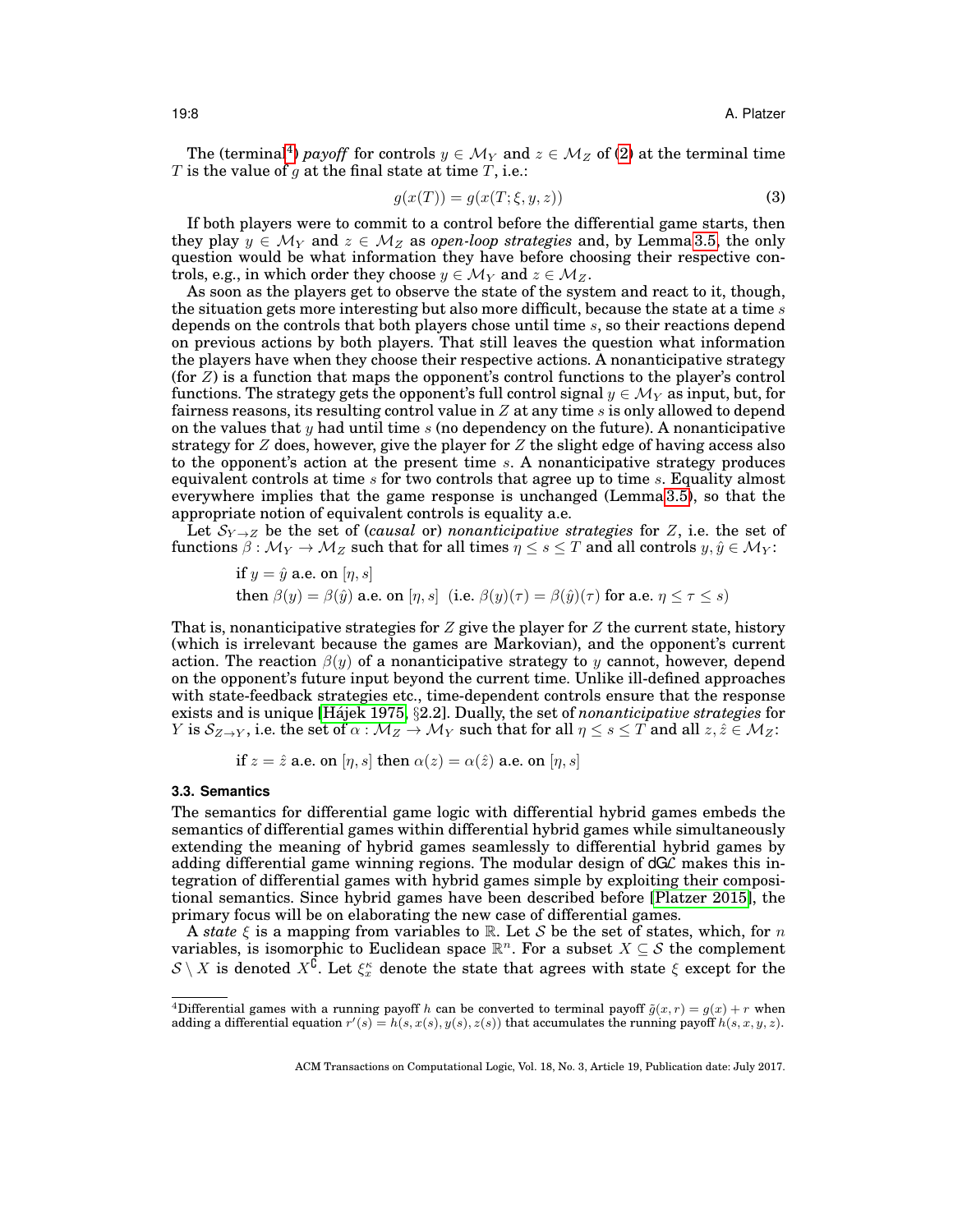interpretation of variable x, which is changed to  $\kappa \in \mathbb{R}$ . The value of term  $\theta$  in state  $\xi$ is denoted by  $\llbracket \theta \rrbracket_\xi$  and defined as in first-order real arithmetic. As dGL formulas are defined by simultaneous induction with differential hybrid games, the denotational semantics of dGL formulas will be defined (Def. [3.6\)](#page-8-0) by simultaneous induction along with the denotational semantics,  $\varsigma_{\alpha}(\cdot)$  and  $\delta_{\alpha}(\cdot)$ , of differential hybrid games (Def. [3.7\)](#page-8-1).

Unlike the dGL quantifiers  $\exists x, \forall x$  in the logical language of dGL, the short notation for quantifiers in the mathematical metalanguage is  $\mathcal{F}$  (for some  $\xi$ ) and  $\mathcal{F}$  (for all  $\xi$ ).

<span id="page-8-0"></span>*Definition* 3.6 (dGL *semantics*). The *semantics of a* dGL *formula*  $\phi$  is the subset

 $[\![\phi]\!] \subseteq S$  of states in which  $\phi$  is true. It is defined inductively as follows:<br>(1)  $[\![\theta_1 \geq \theta_2]\!] = {\{\xi \in S : [\![\theta_1]\!]_{\xi} \geq [\![\theta_2]\!]_{\xi}\}}$ (1)  $\begin{bmatrix} \theta_1 \geq \theta_2 \end{bmatrix} = \{ \xi \in \mathcal{S} : [\![\theta_1]\!]_{\xi} \geq [\![\theta_2]\!]_{\xi} \}$ <br>
(2)  $\begin{bmatrix} \neg \phi \end{bmatrix} = (\begin{bmatrix} \phi \end{bmatrix})^{\complement} = \mathcal{S} \setminus \mathbb{N}$  $(3)$   $[\phi \wedge \psi] = [\phi] \cap [\psi]$  $\widetilde{\mathcal{A}}\left(\begin{array}{c}\n\vdots \\
\hline\n\vdots \\
\hline\n\vdots \\
\hline\n\end{array}\right)$  =  $\{\xi \in \mathcal{S} : \xi_{\xi}^{\kappa} \in [\![\phi]\!] \} = \{\xi \in \mathcal{S} : \xi_{x}^{\kappa} \in [\![\phi]\!] \text{ for some } \kappa \in \mathbb{R}\}$ (5) [[hαiφ]] = ςα([[φ]]) (6) [[[α]φ]] = δα([[φ]])

Formula  $\phi$  is *valid*, written  $\models \phi$ , iff  $\llbracket \phi \rrbracket = S$ , i.e.  $\phi$  is true in all states  $\xi$ .

<span id="page-8-1"></span>*Definition* 3.7 (*Semantics of differential hybrid games*). The *semantics of a differential hybrid game*  $\alpha$  is a function  $\varsigma_{\alpha}(\cdot)$ , that, for each set of Angel's winning states  $X \subseteq S$ , gives the *winning region* of Angel, i.e. the set of states  $\varsigma_{\alpha}(X)$  from which Angel has a winning strategy to achieve X (whatever strategy Demon chooses). It is defined inductively as follows:

(1) 
$$
\begin{array}{l}\n\zeta_{x'=f(x,y,z)\&y\in Y&\&z\in Z}(X) = \\
\{\xi \in \mathcal{S} : \exists T \geq 0 \ \exists \beta \in \mathcal{S}_{Y \to Z} \ \forall y \in \mathcal{M}_Y \ \exists 0 \leq \zeta \leq T \ x(\zeta; \xi, y, \beta(y)) \in X\} \\
\text{(2)} \ \zeta_{x:=\beta}(X) = \{\xi \in \mathcal{S} : \xi_x^{\|\theta\|_{\xi}} \in X\} \\
\text{(3)} \ \zeta_{?}\psi(X) = \|\psi\| \cap X \\
\text{(4)} \ \zeta_{\alpha \cup \beta}(X) = \zeta_{\alpha}(X) \cup \zeta_{\beta}(X) \\
\text{(5)} \ \zeta_{\alpha; \beta}(X) = \zeta_{\alpha}(\zeta_{\beta}(X)) \\
\text{(6)} \ \zeta_{\alpha^*}(X) = \bigcap \{Z \subseteq \mathcal{S} : X \cup \zeta_{\alpha}(Z) \subseteq Z\} \\
\text{(7)} \ \zeta_{\alpha^d}(X) = (\zeta_{\alpha}(X^{\mathsf{G}}))^{\mathsf{G}}\n\end{array}
$$

The *winning region* of Demon is a function  $\delta_{\alpha}(\cdot)$ , which, for each of Demon's winning states  $X \subseteq S$  gives the set of states  $\delta_{\alpha}(\cdot)$  from which Demon has a winning strategy to achieve  $X$  (whatever strategy Angel chooses). It is defined inductively as:

(1) 
$$
\delta_{x'=f(x,y,z)\&y\in Y\&z\in Z}(X) =
$$
  
\n $\{\xi \in S : \forall T \geq 0 \forall \beta \in S_{Y \neq Z} \exists y \in \mathcal{M}_Y \forall 0 \leq \zeta \leq T \ x(\zeta; \xi, y, \beta(y)) \in X\}$   
\n(2)  $\delta_{x:=\theta}(X) = \{\xi \in S : \xi_x^{\|\theta\|_{\xi}} \in X\}$   
\n(3)  $\delta_{?y}(X) = (\llbracket \psi \rrbracket)^G \cup X$   
\n(4)  $\delta_{\alpha \cup \beta}(X) = \delta_{\alpha}(X) \cap \delta_{\beta}(X)$   
\n(5)  $\delta_{\alpha;\beta}(X) = \delta_{\alpha}(\delta_{\beta}(X))$   
\n(6)  $\delta_{\alpha^*}(X) = \bigcup \{Z \subseteq S : Z \subseteq X \cap \delta_{\alpha}(Z)\}$   
\n(7)  $\delta_{\alpha^d}(X) = (\delta_{\alpha}(X^G))^G$ 

The compositional semantics of differential hybrid games agrees with that of hybrid games [\[Platzer 2015\]](#page-42-5) except for the addition of differential games. Time horizon  $T$ , nonanticipative strategy  $\beta$  for Z, and stopping times  $\zeta$  of differential games are Angel's choice while control of  $y$  is Demon's choice. Angel first chooses a finite time horizon  $T$ and nonanticipative strategy  $\beta$ , but the corresponding control  $\beta(y)$  from her nonanticipative strategy  $\beta$  gives her a chance to observe Demon's current action from Demon's control y. Angel ultimately gets to inspect the resulting state and decide at what time  $\zeta$  she wants to stop playing the differential game. This is the continuous counterpart of  $\alpha^*$ , where Angel gets to inspect the state and decide whether she wants to repeat the

ACM Transactions on Computational Logic, Vol. 18, No. 3, Article 19, Publication date: July 2017.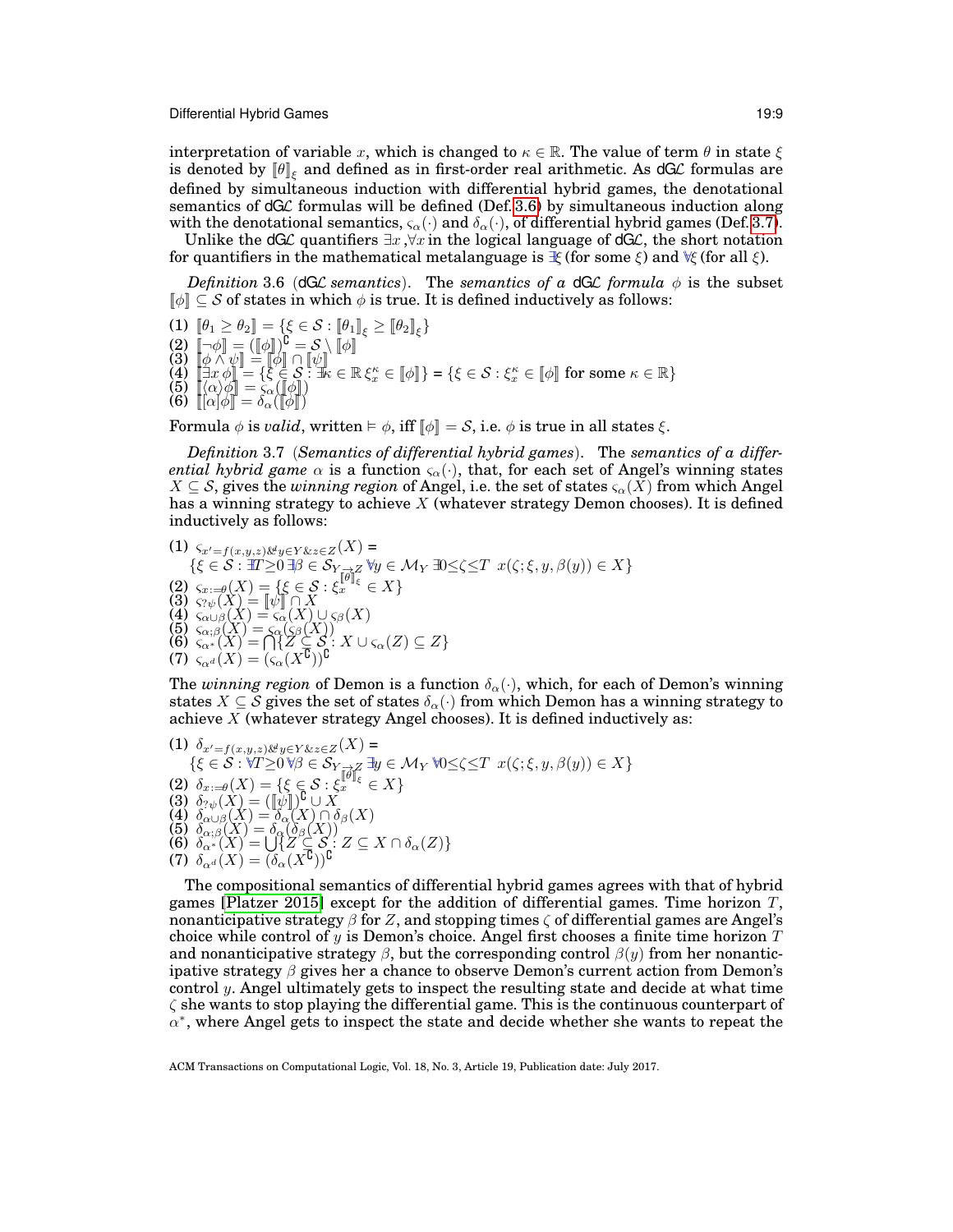loop again or not, which follows from the fixpoint semantics of  $\alpha^*$ ; see [\[Platzer 2015\]](#page-42-5). The fact that Angel has to choose some arbitrarily large but finite time horizon  $T$  first corresponds to her not being allowed to play the differential game indefinitely, just like she is not allowed to repeat playing  $\alpha^*$  forever, which again results from its least fixpoint semantics [\[Platzer 2015\]](#page-42-5). Demon has a winning strategy in the differential  $\text{game } x' = f(x, y, z) \& y \in Y \& z \in Z \text{ to achieve } X \text{ if for all of Angel's time horizons } T \text{ and }$ all of Angel's nonanticipative strategies  $\beta$  for Z there is a control  $y \in \mathcal{M}_Y$  for Demon such that, for all of Angel's stopping times  $\zeta$ , the game ends in one of Demon's winning states (i.e. in X). Demon knows  $\beta \in S_{Y\to Z}$  when choosing  $y \in \mathcal{M}_Y$ , so he can predict the states over time by solving [\(2\)](#page-6-0) from Def. [3.4](#page-6-2) via Lemma [3.5.](#page-6-1) Angel can predict the states over time by Lemma [3.5](#page-6-1) as well, since her strategy  $\beta \in S_{Y\rightarrow Z}$  receives Demon's control  $y \in \mathcal{M}_Y$  as an input. But Angel's nonanticipative  $\beta$  allows  $\beta(y)(s)$  to depend on  $y(s)$ , which gives her the information advantage for the current action.

The (dual) quantifier order for  $\langle \cdot \rangle$  is the same, so that Angel finds some  $\beta \in S_{Y\to Z}$ that works for any  $y \in \mathcal{M}_Y$  since she cannot predict what Demon will play. Hence, the informational advantage of the opponent's current action as well as the advantage of controlling time in a differential game consistently goes to Angel, whether asking for Angel's winning strategy in  $\langle \cdot \rangle$  or for Demon's winning strategy in [ $\cdot$ ]. The *same* game is played in  $[x' = f(x, y, z) \& y \in Y \& z \in Z]$  and in  $\langle x' = f(x, y, z) \& y \in Y \& z \in Z \rangle$  with the same order of information as indicated by the notation of differential games, just from the perspective of winning strategies for different players.

The last quantifier  $\zeta$  might appear to be unimportant, because, if Angel wins, then from any state there is a maximum time horizon  $T$  within which she wins so that it seems like it would be enough for her to choose that maximum time horizon  $T$  and check for the terminal state at time T. However, Demon might then still let Angel "win" earlier by playing suboptimally if that gives him the possibility of moving outside Angel's winning condition X again before the winning condition is checked at time  $T$ . It is, thus, important for Angel to be able to stop the differential game at any time based on the state she observes. She will want to stop when the game reached her target. Consider, e.g., the *race car game*, where Demon is in control of a car toward a goal  $x^2 < 1$  and Angel is in control of time but has no other control input  $z$ :

$$
x = -9 \land t = 0 \to [x' = y, t' = 1 \& y \in [1, 2]] (4 < t < 8 \to x^2 < 1)
$$

If Angel were to declare that she will choose  $\zeta = T$  upfront by advance notice, then Demon could compute an optimal velocity  $y=\frac{8}{T}=\frac{8}{\zeta}\in [1,2]$  and will win at time  $\zeta=T,$ since Angel has to choose  $4 < \zeta < 8$  to stand a chance to win. Since Angel, however, only declares a time bound T and chooses the actual stopping time  $\zeta$  only after Demon revealed  $y \in \mathcal{M}_Y$ , she can choose  $T = 7$  and already end the game at  $\zeta = 4.1$  to win if Demon has not moved  $x$  to  $x^2 < 1$  at time 4.1 yet. If Demon has moved  $x$  to  $x^2 < 1$ , so  $x > -1$ , then Angel still wins by waiting the full time  $\zeta = T$ , which is at least 2 more seconds, during which Demon must have moved by at least 2 along  $x' = y$  and left  $x^2 < 1$  to lose. This example hinges on a postcondition that is neither open nor closed.

<span id="page-9-0"></span>Since differential hybrid games have the same information structure for  $\langle \alpha \rangle$  and  $\langle \alpha \rangle$ , just referring to another player's winning strategy, the determinacy theorem [\[Platzer](#page-42-5) [2015,](#page-42-5) Thm. 3.1] extends to differential hybrid games. In each state, exactly one player has a winning strategy, i.e. either Angel has a winning strategy to achieve  $\neg \phi$  or Demon has a winning strategy to achieve  $\phi$ . The proof is much easier than (partial) determinacy results for other scenarios and other information patterns of differential games [\[Cardaliaguet 1996\]](#page-41-11), and gains simplicity compared to Borel determinacy, just like the determinacy theorem for hybrid games that it is based on [\[Platzer 2015,](#page-42-5) Thm. 3.1].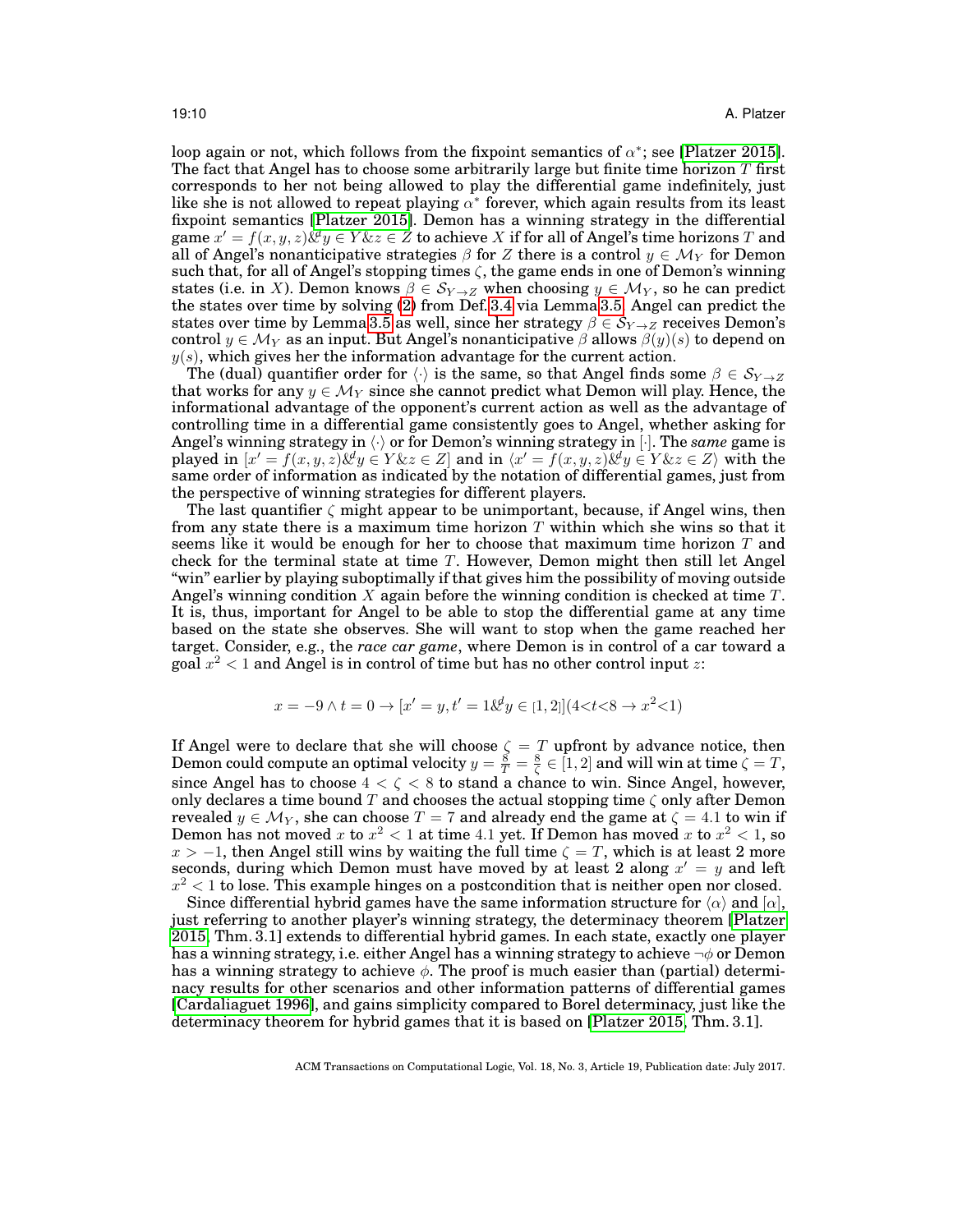THEOREM 3.8 (DETERMINACY). *Differential hybrid games are determined, i.e.*  $\vDash \neg \langle \alpha \rangle \neg \phi \leftrightarrow [\alpha] \phi$ .

<code>PROOF. The proof shows</code> by induction on the structure of  $\alpha$  that  $\varsigma_\alpha(X^\complement)^\complement = \delta_\alpha(X)$  for all  $X \subseteq S$ , which implies the validity of  $\neg \langle \alpha \rangle \neg \phi \leftrightarrow [\alpha] \phi$  using  $X \stackrel{\text{def}}{=} [\![ \phi ]\!]$  by Def. [3.6.](#page-8-0) The only difference to a corresponding determinacy proof for hybrid games [\[Platzer 2015\]](#page-42-5) is the additional Case [1](#page-10-0) for differential games, which follows directly from Def. [3.7:](#page-8-1)

<span id="page-10-0"></span> $\text{(1)}$   $\varsigma_{x'=f(x,y,z)}$ &y $\in$ Y & z $\in$  Z $(X^{\complement})^{\complement}$  $=\{\xi\in\mathcal{S}:\exists T\geq 0\,\exists\beta\in\mathcal{S}_Y\rightarrow Z\,\forall y\in\mathcal{M}_Y\,\exists 0\leq \zeta\leq T\,\,x(\zeta;\xi,y,\beta(y)))\in X^{\complement}\}^{\complement}$  $=\{\xi \in \mathcal{S} : \text{not } \exists T \geq 0 \exists \beta \in \mathcal{S}_{Y \to Z} \ \forall y \in \mathcal{M}_Y \ \exists 0 \leq \zeta \leq T \ x(\zeta; \xi, y, \beta(y)) \notin X\}$  $=\{\xi\in\mathcal{S}: \forall T\geq 0\,\forall\beta\in\mathcal{S}_{Y\to Z}\,\exists y\in\mathcal{M}_Y\,\forall 0\leq\zeta\leq T\,\,x(\zeta;\xi,y,\beta(y)))\in X\}$  $=\delta_{x'=f(x,y,z)}\&y\in Y\&z\in Z(X)$ (2)  $\varsigma_{x=\theta}(X^{\complement})^{\complement} = \{\xi \in \mathcal{S} : \xi_x^{\llbracket \theta \rrbracket_{\xi}} \notin X\}_{\Omega}^{\complement} = \varsigma_{x=\theta}(X) = \delta_{x=\theta}(X)$ (3)  $\varsigma_{? \psi}(X^{0})^{\complement} = (\llbracket \psi \rrbracket \cap X^{\complement})^{\complement} = (\llbracket \psi \rrbracket)^{\complement} \cup (X^{\complement})^{\complement} = \delta_{? \psi}(X)$ (4)  $\varsigma_{\alpha\cup\beta}(X^{\complement})^{\complement} = (\varsigma_{\alpha}(X^{\complement}) \cup \varsigma_{\beta}(X^{\complement}))^{\complement} = \varsigma_{\alpha}(X^{\complement})^{\complement} \cap \varsigma_{\beta}(X^{\complement})^{\complement} = \delta_{\alpha}(X) \cap \delta_{\beta}(X) = \delta_{\alpha\cup\beta}(X)$ (5)  $\varsigma_{\alpha;\beta}(X^{\complement})^{\complement} = \varsigma_{\alpha}(\varsigma_{\beta}(X^{\complement}))^{\complement} = \varsigma_{\alpha}(\delta_{\beta}(X)^{\complement})^{\complement} = \delta_{\alpha}(\delta_{\beta}(X)) = \delta_{\alpha;\beta}(X)$  $(6)$   $\varsigma_{\alpha^*}(X^{\complement})^{\complement} = (\bigcap\{Z\subseteq\mathcal{S}: X^{\complement}\cup\varsigma_{\alpha}(Z)\subseteq Z\}\big)^{\complement} = (\bigcap\{Z\subseteq\mathcal{S}: (X\cap\varsigma_{\alpha}(Z)^{\complement})^{\complement}\subseteq Z\}\big)^{\complement}$  $=\left(\bigcap\{Z\subseteq\mathcal{S}: (X\cap\delta_{\alpha}(Z^{\complement}))^{\complement}\subseteq Z\}\right)^{\complement}=\bigcup\{Z\subseteq\mathcal{S}: Z\subseteq X\cap\delta_{\alpha}(Z)\}=\delta_{\alpha^*}(X).$ <sup>[5](#page-10-1)</sup>  $(7)$   $\varsigma_{\alpha^d}(X^{\complement})^{\complement} = (\varsigma_{\alpha}((X^{\complement})^{\complement})^{\complement})^{\complement} = \delta_{\alpha}(X^{\complement})^{\complement} = \delta_{\alpha^d}(X)$ 

A formula is called *atomically open* if its negation normal form is built from ∧,∨,>,<. Atomically open formulas define topologically open sets. The converse is not true, because there can be spurious extra subformulas:  $0 < x \wedge x < 5 \vee x = 2$  is topologically open but has an irrelevant topologically closed subformula x = 2. A formula is *atomically closed* if its negation normal form is built from  $\land, \lor, \geq, \leq, =$ . Atomically closed formulas define topologically closed sets. Both converses can always be made true by transforming formulas to avoid superfluous subformulas [\[Bochnak et al. 1998,](#page-41-12) 2.7.2]. The primary focus in this article is on postconditions that are open or closed.

<span id="page-10-2"></span>LEMMA 3.9 (R ARITHMETIZATION). *There is an effective mapping*  $(\cdot)^{\pi}$  *from firstorder formulas to (continuous) terms of mixed polynomials,* min*, and* max*. If* F *is atomically open, then*  $\models F \leftrightarrow (F^{\Re} > 0)$ *. If F is atomically closed, then*  $\models F \leftrightarrow (F^{\Re} \geq 0)$ *.* 

PROOF. By quantifier elimination [\[Tarski 1951\]](#page-42-12),  $F$  can be assumed to be quantifierfree and in negation normal form. The term  $F^\Re$  of mixed polynomials,  $\min, \max$  for  $F$ is defined inductively, which obeys the desired properties:

$$
(a \ge b)^{\mathcal{R}} \equiv (a > b)^{\mathcal{R}} \equiv a - b
$$

$$
(a < b)^{\mathcal{R}} \equiv (b > a)^{\mathcal{R}}
$$

$$
(a \le b)^{\mathcal{R}} \equiv (b \ge a)^{\mathcal{R}}
$$

$$
(a = b)^{\mathcal{R}} \equiv (a \ge b \land b \ge a)^{\mathcal{R}}
$$

$$
(F \land G)^{\mathcal{R}} \equiv \min(F^{\mathcal{R}}, G^{\mathcal{R}})
$$

$$
(F \lor G)^{\mathcal{R}} \equiv \max(F^{\mathcal{R}}, G^{\mathcal{R}}) \square
$$

<span id="page-10-1"></span><sup>&</sup>lt;sup>5</sup>The penultimate equation follows from the  $\mu$ -calculus equivalence  $\nu Z.\Upsilon(Z) \equiv \neg \mu Z.\neg \Upsilon(\neg Z)$  and the fact that least pre-fixpoints are fixpoints and that greatest post-fixpoints are fixpoints for monotone functions.

ACM Transactions on Computational Logic, Vol. 18, No. 3, Article 19, Publication date: July 2017.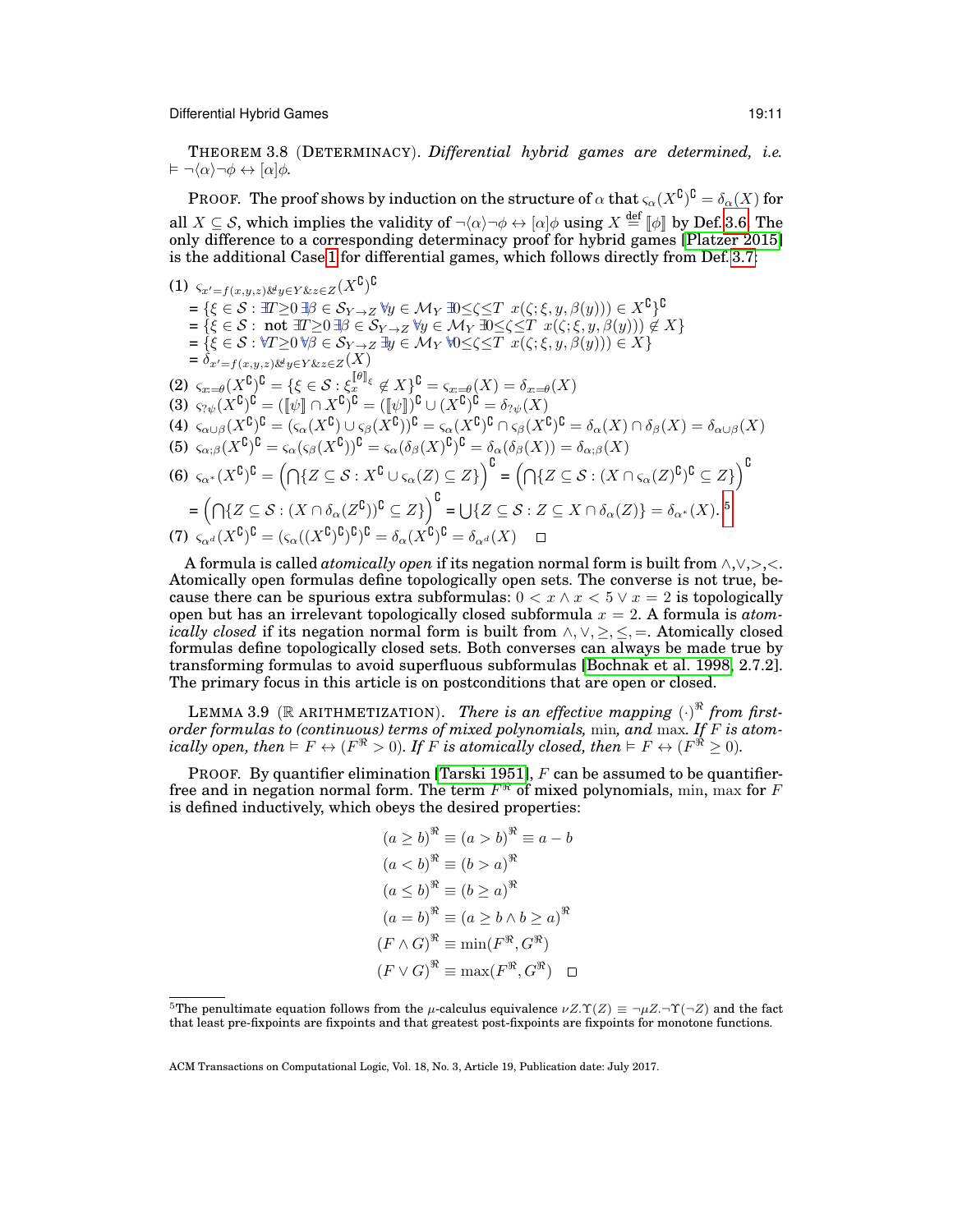Even if not all are necessary, the assumptions in Def. [3.4](#page-6-2) will be required to hold when playing differential games from Def. [3.1.](#page-3-1) They can be checked using the relations in Sect. [2,](#page-2-2) which are decidable for the relevant terms in first-order real arithmetic [\[Tarski 1951\]](#page-42-12). The easiest criterion, however, is the following:

<span id="page-11-2"></span>LEMMA 3.10 (WELL-DEFINEDNESS). *If f is bounded for compact*  $[y \in Y]$ ,  $[z \in Z]$ and *F* is open or closed, then all differential games for  $[x' = f(x, y, z) \& y \in Y \& z \in Z]F$  $and \langle x' = f(x, y, z) \& y \in Y \& z \in Z \rangle$  *F* are well-defined.

PROOF. Let b a bound on the norm of f. For any initial state  $\xi$  at  $\eta = 0$  and any time horizon T (Def. [3.7\)](#page-8-1) any response  $x(\zeta;\xi,y,\beta(y))$  of [\(2\)](#page-6-0) remains on the compact ball of radius  $bT$  around  $\xi$ . Without changing the differential game, f can, thus, be replaced by an  $\hat{f}$  that agrees with f on this compact ball and accordingly for the payoff. On that compact set, the dGL term f and the arithmetization  $F^{\mathcal{R}}$  define Lipschitzcontinuous functions (even when using min, max terms) as follows. Polynomials are smooth and, thus, Lipschitz on compact sets. The absolute value function is Lipschitz. The composition  $\min(x, y) = (x + y)/2 - |x - y|/2$  of Lipschitz functions is Lip-schitz<sup>[6](#page-11-1)</sup> and so is  $\max(x, y) = -\min(-x, -y)$ . By Tietze [\[Walter 1995,](#page-42-11) 2.19], there are Lipschitz-continuous extensions  $\hat{f}$  of  $f$  and  $\hat{g}$  of  $F^\Re$  that agree on the compact ball and remain bounded. The differential game  $x' = \hat{f}(x, y, z) \& y \in Y \& z \in Z$  with payoff  $\hat{g}$  is, thus, equivalent by Lemmas [3.5](#page-6-1) and [3.9](#page-10-2) and it meets the requirements of Def. [3.4.](#page-6-2)  $\Box$ 

For any horizon T and initial state  $\xi$  as used in Def. [3.7,](#page-8-1) the right-hand side f of a differential game can be replaced in similar ways by a bounded function without changing the game [Grüne and Serea 2011], since  $f$  is continuous by Def. [3.1.](#page-3-1) Unlike semantic differential games (Def. [3.4\)](#page-6-2), the differential games in the logic  $dG\mathcal{L}$  (Def. [3.1\)](#page-3-1) have no time-dependency but need an explicit extra clock variable  $t$  with differential equation  $t'=1$  to express time-dependencies. Retaining an explicit time-dependency for semantic differential games (Def. [3.4\)](#page-6-2) is helpful for the soundness proofs, however.

# <span id="page-11-0"></span>**4. DIFFERENTIAL GAME PROOFS**

This section introduces sound induction principles for differential games with differential game invariants and differential game variants as well as ways of comparing differential games by differential game refinements.

Differential equations are already hard to solve and it is challenging or impossible to use their solutions for proofs [\[Platzer 2012a\]](#page-42-10). It is even more difficult, however, to solve differential games, because their Caratheodory solutions depend on the control choices adopted by the two players, which can be arbitrary measurable functions and are mutually dependent. A direct representation of this would, thus, require not just alternating quantification over arbitrary measurable functions, but also the ability to solve all resulting Carathéodory-type ordinary differential equations and to prove properties about all their respective behaviors – a truly daunting enterprise.

*Differential game invariants*, instead, define a simple induction principle for differential games. The proof rule of *differential game invariants* and its counterpart for *differential game variants* are shown in Fig. [2.](#page-12-0) Differential game invariants (rule [DGI\)](#page-12-1) have a simple intuition. [DGI](#page-12-1) checks if, in each  $x \, (\forall x$  is implicit in the premise of DGI and follows from the definition of validity in Def. [3.6\)](#page-8-0), there is a local choice of control action  $y$  for Demon such that, for all choices of Angel's control action  $z$ , the derivative  $F'_{x'}^{f(x,y,z)}$  of F holds when substituting the right-hand side  $f(x, y, z)$  of the differen-

<span id="page-11-1"></span> $\frac{6|f(g(x)) - f(g(y))|}{f(g(x)) - g(y)|} \leq L|x(x) - y|$  makes the composition  $f \circ g LK$ -Lipschitz when f is  $L$ -Lipschitz and  $q$  is  $K$ -Lipschitz, respectively.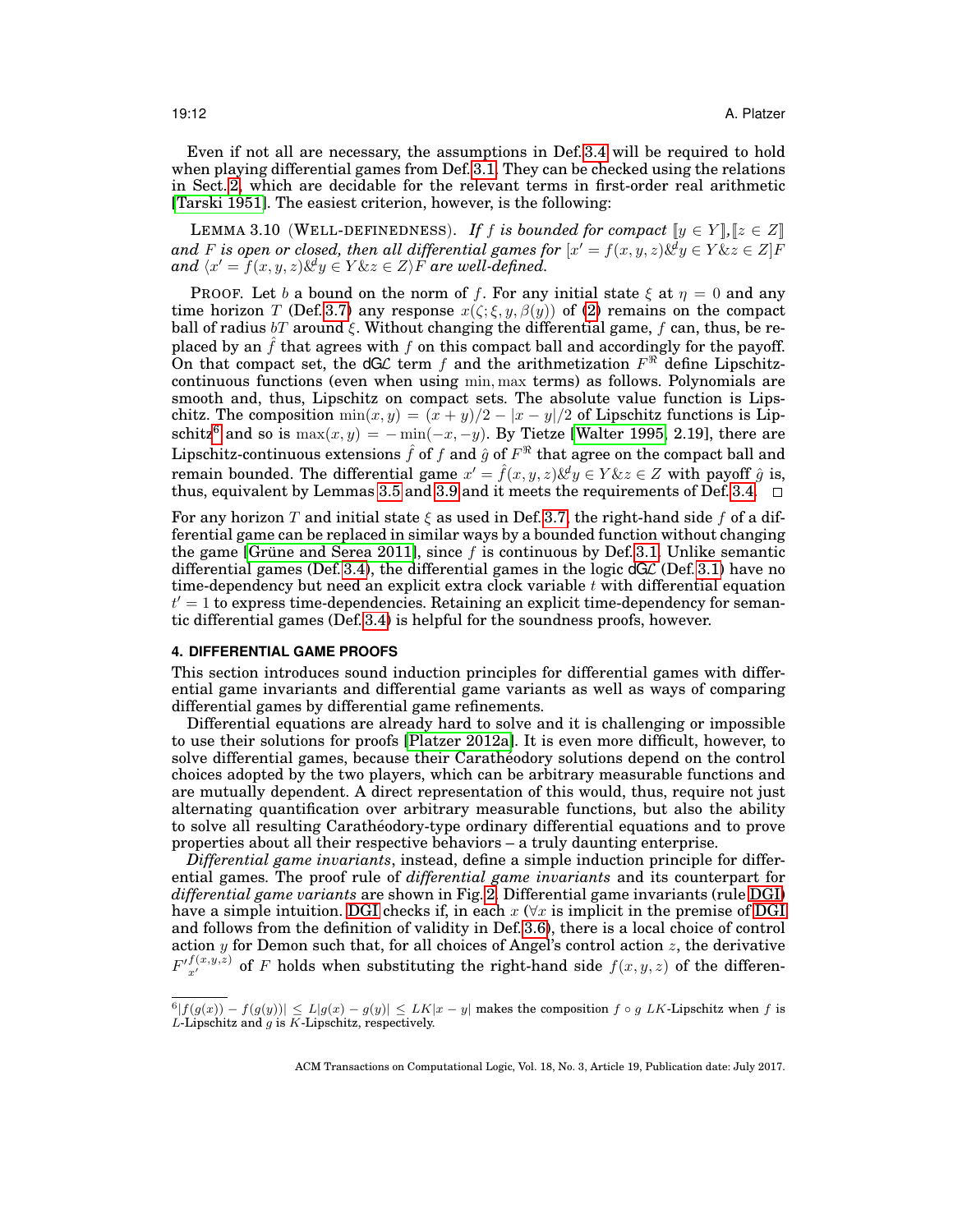$$
\text{(DGI)} \quad \frac{\exists y \in Y \,\forall z \in Z \, F'_{x'}^{f(x,y,z)}}{F \to [x' = f(x,y,z) \& y \in Y \& z \in Z]F}
$$

<span id="page-12-1"></span>
$$
1 \quad (x - j)(x, y, z) \propto y \subset 1 \text{ or } z \subset z
$$

(DGV) 
$$
\frac{\exists \varepsilon > 0 \,\forall x \,\exists z \in Z \,\forall y \in Y \,(g \leq 0 \to g' \frac{f(x, y, z)}{x'} \geq \varepsilon)}{\langle x' = f(x, y, z) \& y \in Y \& z \in Z \rangle g \geq 0}
$$

<span id="page-12-3"></span><span id="page-12-2"></span>(DGR) 
$$
\forall u \in U \exists y \in Y \forall z \in Z \exists v \in V \forall x (f(x, y, z) = g(x, u, v))
$$

$$
[x' = g(x, u, v) \& u \in U \& v \in V]F \rightarrow [x' = f(x, y, z) \& y \in Y \& z \in Z]F
$$

<span id="page-12-0"></span>Fig. 2. Differential game proof rules

tial game for the left-hand side  $x'$ . The precise meaning of  $F^{(f(x,y,z)}_{x'}$  will be developed subsequently. If the derivative  $F^{(f(x,y,z)}_{x'}$  represents the change of the truth-value of F along  $x' = f(x, y, z)$ , then [DGI](#page-12-1) makes intuitive sense since its premise means that there is always a local way for Demon to make  $F$  "more true" with y, whatever Angel is trying with z. So, Demon has a winning strategy no matter how long Angel decides to evolve. Recall that Angel gets to inspect Demon's current  $y$  action in her nonanticipa-tive strategy before choosing z, which explains the order of quantifiers in [DGI,](#page-12-1) where Demon first chooses  $y \in Y$  that works for all of Angel's  $z \in Z$  since Angel chooses last.

*Differential game variants* (rule [DGV\)](#page-12-2) also have a simple intuition. Angel can reach the postcondition if, from any state where she has not won yet, there is a progress of at least some  $\varepsilon > 0$  towards the goal that, uniformly at all x, she can realize for some z control choice of hers, no matter what y action Demon chose. The quantifier order  $z, y$ in [DGV](#page-12-2) is conservative compared to  $y, z$  to simplify the proofs. Other postconditions are possible based on Lemma [3.9,](#page-10-2) but [DGV](#page-12-2) becomes notationally more involved then.

*Differential game refinements* (rule [DGR\)](#page-12-3) relate differential games whose equations can be aligned when matching the  $u \in U$  control that Demon sought in its antecedent with some of Demon's  $y \in Y$  control in the succedent if any control  $z \in Z$  that Angel has in the succedent can be conversely matched by a control  $v \in V$  that Angel already had in the antecedent. Via the induced identification of controls, Demon's winning strategy for the differential game in the antecedent carries over to a winning strategy for the differential game in the succedent if Demon has more control power in the succedent while Angel has less. A dual of [DGR](#page-12-3) for  $\langle \cdot \rangle$  derives by Theorem [3.8.](#page-9-0) With a cut, DGR can transform differential games from the succedent to the antecedent by refinement.

As with invariants, it may sometimes be difficult to find good differential game invariants or differential game variants for the proof of a property. Once found, however, they are computationally attractive, since easy to check by decidable arithmetic.

Differential game invariants and differential game variants use syntactic total derivations to compute *differential game derivatives* syntactically.

<span id="page-12-4"></span>*Definition* 4.1 (*Derivation*). The operator  $\nabla(\cdot)$  that is defined as follows on terms is called *syntactic (total) derivation* from (for simplicity just polynomial) terms to differential terms, i.e. terms in which differential symbols  $x'$  for variables  $x$  are allowed:

| $\nabla(r)=0$                          | for numbers $r \in \mathbb{R}$ |
|----------------------------------------|--------------------------------|
| $\nabla(x) = x'$                       | for variables $x$              |
| $\nabla(a+b) = \nabla(a) + \nabla(b)$  |                                |
| $\nabla(ab) = \nabla(a)b + a\nabla(b)$ |                                |

It extends to (quantifier-free) first-order real-arithmetic formulas  $F$  as follows:

$$
\nabla(F \wedge G) \equiv \nabla(F) \wedge \nabla(G)
$$
  

$$
\nabla(F \vee G) \equiv \nabla(F) \wedge \nabla(G)
$$

ACM Transactions on Computational Logic, Vol. 18, No. 3, Article 19, Publication date: July 2017.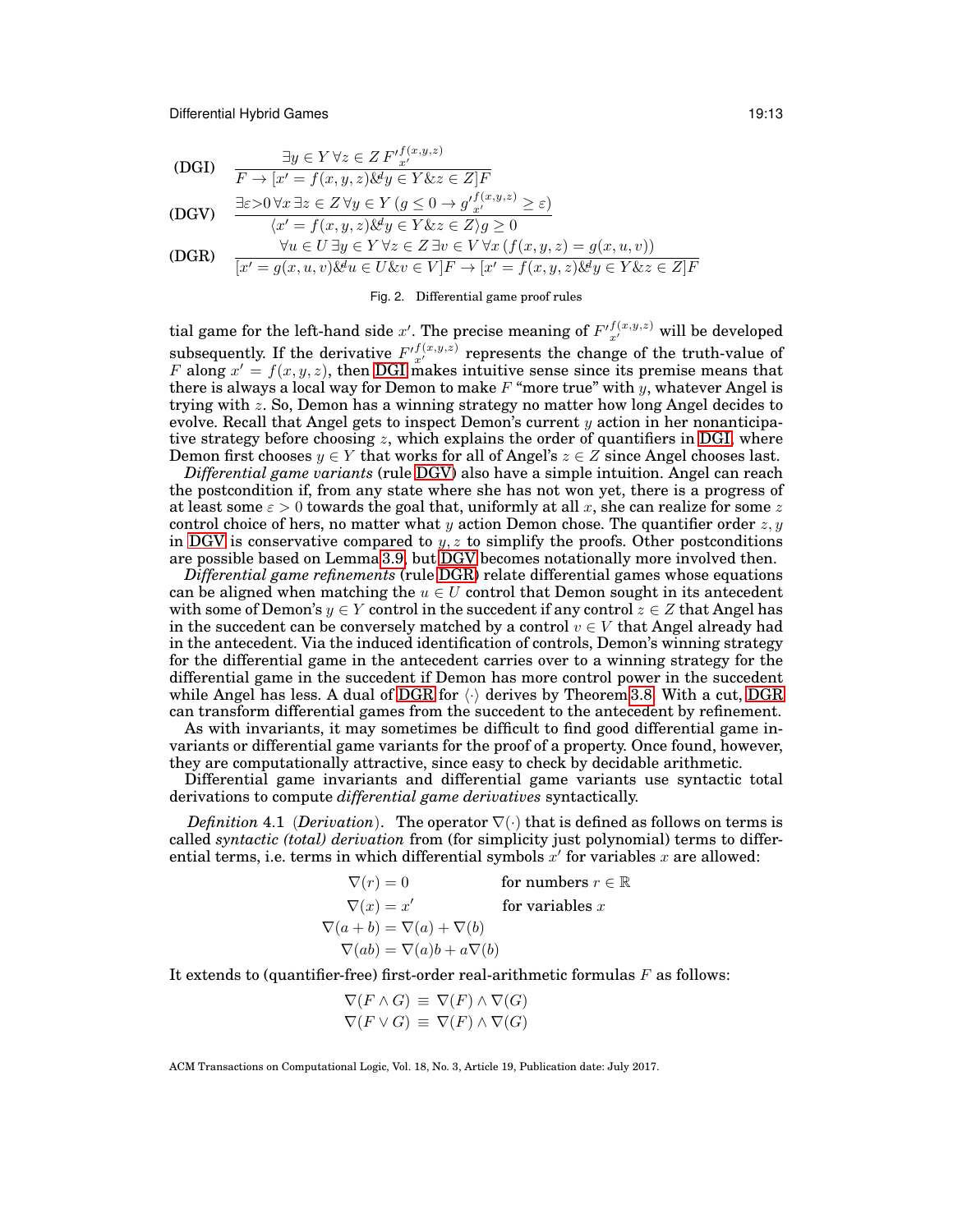<span id="page-13-0"></span>
$$
\nabla(a \ge b) \equiv \nabla(a > b) \equiv \nabla(a) \ge \nabla(b)
$$
  

$$
\nabla(a \le b) \equiv \nabla(a < b) \equiv \nabla(a) \le \nabla(b)
$$
  

$$
\nabla(a = b) \equiv \nabla(a \ne b) \equiv \nabla(a) = \nabla(b)
$$

Define  $F^{\theta}_{\tau}$  to be the result of substituting term  $\theta$  for x' in  $\nabla(F)$  and substituting 0 for all other differential symbols  $c^\prime$  that have no differential equation / differential game.

The relation of the syntactic derivation  $\nabla(e)$  to analytic differentiation is as follows, which identifies the semantics of the syntactic term  $\nabla(e)^\theta_{x'}$  with a Lie-derivative.

LEMMA 4.2 (DERIVATION). Let  $\theta$  be a (vectorial) term of the same dimension as x and let  $e$  be any term, then  $\llbracket \nabla (e)_{x'}^\theta \rrbracket_\xi = \llbracket \theta \rrbracket_\xi \cdot D_x \llbracket e \rrbracket_\xi$ , where  $D_x \llbracket e \rrbracket_\xi$  is the gradient at *state* ξ *with respect to variables* x *of the value of term* e*.*

**PROOF.** By a notational variation of a previous result [\[Platzer 2012c,](#page-42-14) Lem. 3.3].  $\Box$ 

The rules in Fig. [2](#page-12-0) assume the well-definedness condition from Lemma [3.10.](#page-11-2) A complete axiomatization for the other hybrid game operators of  $dG\mathcal{L}$  [\[Platzer 2015\]](#page-42-5) is in Appendix [B.](#page-37-0) They play no further role for this article, though, except to manifest how seamlessly differential games proving integrates with hybrid games proving in dGL.

While a strong point of  $dG\mathcal{L}$  is that it enables such a seamless integration of differential games and hybrid games in modeling and analysis, the subsequent examples focus primarily on differential games in order to highlight its novel aspects. Consider the strength game with  $-1 \leq y \leq 1$  abbreviated by  $y \in I$ , which proves easily with [DGI:](#page-12-1)

$$
\begin{array}{r}\n \mathbb{R} \quad \frac{4}{-3y \in I \,\forall z \in I \,0 \le 3x^2(-1+2y+z)} \\
 \frac{1}{-3y \in I \,\forall z \in I \,(0 \le 3x^2x')_{x'}^{-1+2y+z}} \\
 \text{DGI}_{1} \le x^3 \rightarrow [x' = -1 + 2y + z \& y \in I \& z \in I] \,1 \le x^3\n \end{array}
$$

Using vectorial notation, let  $y \in B$  be  $y_1^2 + y_2^2 \le 1$ . Let terms  $L \le M$  denote the maximum speeds of vectors  $l$  and  $m$ . The simple pursuit [\[Isaacs 1967\]](#page-41-0), that vector  $m$  can escape the vector  $l$ , proves easily:

| $\mathbb R$ |                                                                                        |
|-------------|----------------------------------------------------------------------------------------|
|             | $\exists y \in B \forall z \in B \left( 2(l-m) \cdot (Lz - My) \geq 0 \right)$         |
|             | $\exists y \in B \forall z \in B \left(2(l-m)\cdot (l'-m')\geq 0\right)_{m'}^{My} L^z$ |
|             | $DGI l-m ^{2} > 0 \rightarrow  m' = My, l' = Lz \& y \in B \& z \in B   l-m ^{2} > 0$  |

Almost the same proof shows that a positive distance  $|l-m|^2 \geq 1$  can be maintained. A non-convex region  $y \in Y$  defined as  $y^2 = 1$  or games with input by just one player work as well (similar for higher dimensions):

$$
\begin{array}{r}\n\mathbb{R} \quad \frac{\frac{2}{3}y^2 = 1 \left(3x^2x^3y \ge 4xx^3y\right)}{3y^2 = 1 \left(3x^2x' \ge 4xx'\right)x'} \\
\text{DGI}_{x^3 > 2x^2 - 2 \rightarrow [x' = x^3y \& y^2 = 1]x^3 > 2x^2 - 2\n\end{array}
$$

To fit to the simple well-definedness condition (Lemma [3.10\)](#page-11-2), the differential equation  $x' = \max(\min(x^3y, k), -k)$  could be used instead, which proves for all bounds  $k \geq 0$ . Alternatively, global bounding  $x' = x^3y/(1+\sqrt{(x^3y)^2})$ , which does not change the game outcome [Grüne and Serea 2011], proves, too. These simple proofs entail for all nonanticipative strategies the existence of measurable control functions to win the game.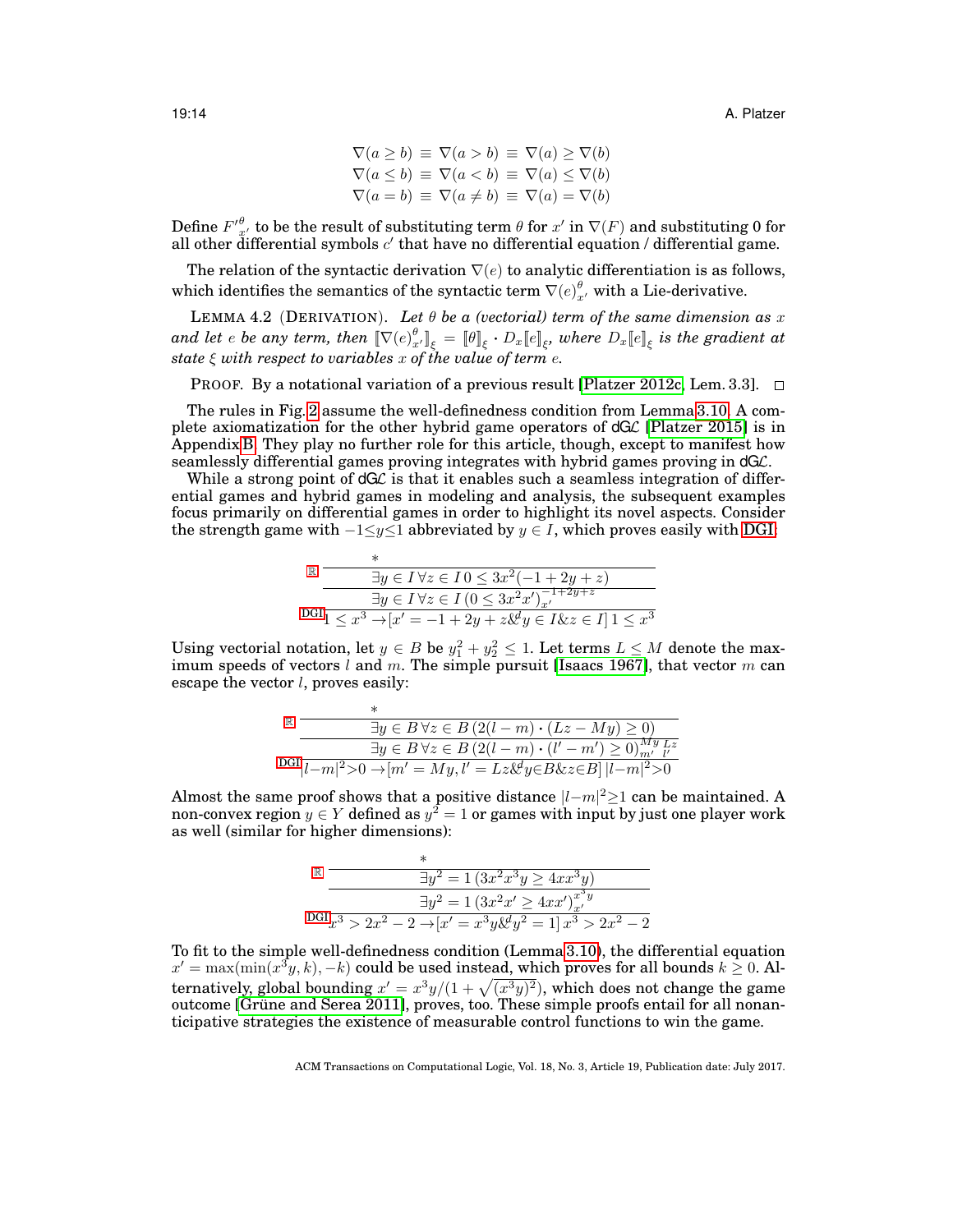∗

The last example proof and the following [DGR](#page-12-3) refinement proof

$$
\mathbb{R} \xrightarrow{\qquad \qquad \forall u^2 = 1 \exists 0 \le y \le 1 \left( 2x^3y - x^3 = x^3u \right)}
$$
\n
$$
\text{DGR} \xrightarrow{\qquad \qquad \forall u^2 = 1 \exists 0 \le y \le 1 \left( 2x^3y - x^3 = x^3u \right)}
$$
\n
$$
\text{DGR} \xrightarrow{\qquad \qquad \forall u^2 = 1 \exists 0 \le y \le 1 \left( 2x^3y - x^3 = x^3u \right)}
$$

combine with a cut to a proof of:

∗

$$
x^3 > 2x^2 - 2 \to [x' = 2x^3y - x^3 \& 0 \le y \le 1] \, x^3 > 2x^2 - 2
$$

Another example for the use of proof rule [DGR](#page-12-3) is in the proof of Lemma [5.20.](#page-27-0) With the above use of the well-definedness condition, the spiral game proves using rule [DGV:](#page-12-2)

| $\frac{\mathbb{R}}{\sqrt{2\pi}}\frac{1}{\sqrt{2\pi}}\forall u\,\exists -1\leq z\leq 1\,\forall -2\leq y\leq 2\left(x^2+u^2\geq 1\rightarrow -2x(zx-yu)-2u(zu+yx)\geq \varepsilon\right)$                              |  |
|-----------------------------------------------------------------------------------------------------------------------------------------------------------------------------------------------------------------------|--|
|                                                                                                                                                                                                                       |  |
| $\exists \varepsilon > 0 \forall x \forall u \exists -1 \leq z \leq 1 \forall -2 \leq y \leq 2 \left(1 - x^2 - u^2 \leq 0 \rightarrow \left(-2xx' - 2uu'\right)_{x'}^{zx - yu} \frac{zu}{u'} \geq \varepsilon\right)$ |  |
| DGV $\chi' = zx - yu, u' = zu + yx\& -2 \le y \le 2\& -1 \le z \le 1$ $1 - x^2 - u^2 \ge 0$                                                                                                                           |  |

*Example* 4.3 (*Zeppelin*). First continue the differential game of Example [3.3](#page-4-1) in isolation, focusing on an obstacle  $o = (0,0)$  at the origin with radius  $c = 1$  for simplicity. If the Zeppelin propeller outpowers the wind and turbulence  $(p - r \ge |v|, r \ge 0)$ , the Zeppelin easily wins from any safe position, as proved by arithmetic simplification:

$$
\mathbb{E} \frac{\exists y \in B \forall z \in B (2x_1(v_1 + py_1 + rz_1) + 2x_2(v_2 + py_2 + rz_2) \ge 0)}{\exists y \in B \forall z \in B (2x \cdot x' \ge 0)^{v+py+rz}_{x'} }
$$
  
 
$$
DGI|x|^2 \ge c^2 \rightarrow [x' = v + py + rz\&\&y \in B\&z \in B] |x|^2 \ge c^2
$$

For a mediocre propeller (with  $0 \le r < p \le |v|+r$ ), the differential game is significantly more challenging, but the Zeppelin still wins when it starts at sufficient distance to the obstacle. It may take up to duration  $\frac{c}{p-r}$  to progress by a distance of c in the direction orthogonal to v, during which the wind field displaces the Zeppelin by  $\frac{c}{p-r}v$ . With focal point  $q \stackrel{\text{def}}{=} \frac{-c}{p-r}v$ , which has orthogonal complement  $q^{\perp} = (-q_2, q_1)$ , choose condition C as the regions outside the tangents through  $q$  to the circle of radius  $c$  (see Fig. [3\)](#page-15-0):

$$
C \stackrel{\text{def}}{=} cq \cdot (x - q) \pm \sqrt{|q|^2 - c^2} q^{\perp} \cdot x \ge 0
$$
  
\n
$$
\equiv cq \cdot (x - q) + \sqrt{|q|^2 - c^2} q^{\perp} \cdot x \ge 0 \ \lor \ cq \cdot (x - q) - \sqrt{|q|^2 - c^2} q^{\perp} \cdot x \ge 0
$$
  
\n
$$
\equiv c(q_1(x_1 - q_1) + q_2(x_2 - q_2)) + \sqrt{q_1^2 + q_2^2 - c^2} (q_1 x_2 - q_2 x_1) \ge 0
$$
  
\n
$$
\lor c(q_1(x_1 - q_1) + q_2(x_2 - q_2)) - \sqrt{q_1^2 + q_2^2 - c^2} (q_1 x_2 - q_2 x_1) \ge 0
$$

Both disjuncts of  $C$  prove to be differential game invariants:

$$
\frac{\mathbb{R}}{\exists y \in B \forall z \in B \left( cq \cdot (v + py + rz) \pm \sqrt{|q|^2 - c^2} q^{\perp} \cdot (v + py + rz) \ge 0 \right)}
$$
\n
$$
\frac{\exists y \in B \forall z \in B \left( cq \cdot x' \pm \sqrt{|q|^2 - c^2} q^{\perp} \cdot x' \ge 0 \right)_{x'}^{v + py + rz}}{\text{DGIC} \rightarrow [x' = v + py + rz \& y \in B \& z \in B] \, cq \cdot (x - q) \pm \sqrt{|q|^2 - c^2} q^{\perp} \cdot x \ge 0}
$$

using the (two) tangent points of the tangent through  $q$  to the circle of radius  $c$  as witnesses for *y*, after scaling the tangent points by  $\frac{1}{c}$  to be in *B*:

$$
y \stackrel{\text{def}}{=} \frac{c}{|q|^2} (cq \pm \sqrt{|q|^2 - c^2} q^{\perp})/c = \frac{1}{|q|^2} (cq \pm \sqrt{|q|^2 - c^2} q^{\perp})
$$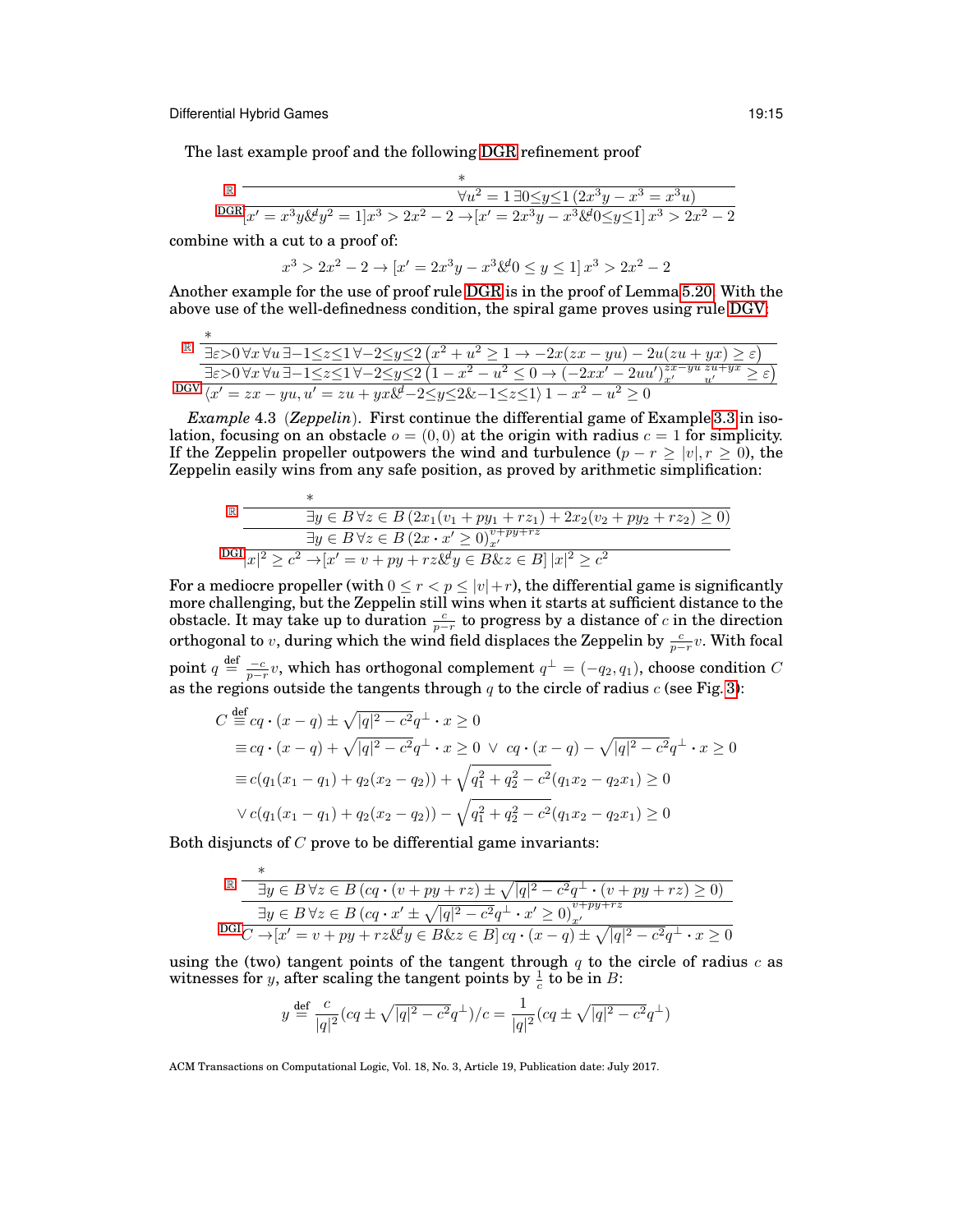#### 19:16 A. Platzer



<span id="page-15-0"></span>Fig. 3. Local safety zones for Zeppelin obstacle parcours with same response trajectory (left) and illustration of construction of safety condition  $C$  and witness for  $y$  (right)

The tangent through the (unscaled) tangent point  $cy$  is  $cq \cdot (x-q) \pm \sqrt{|q|^2-c^2}q^{\perp} \cdot x = 0$ , which, indeed, goes through cy and q. And cy is on the circle of radius c, as  $|cy| = c$ .

Further, C itself is an invariant by monotonicity (rule [M](#page-37-1) from Appendix [B\)](#page-37-0) after splitting into both cases (by rule  $\forall$ [r\)](#page-0-0). By monotonicity [\(M\)](#page-37-1), the proof continues to prove

$$
cq \cdot (x - q) \pm \sqrt{|q|^2 - c^2} q^{\perp} \cdot x \ge 0 \to [x' = v + py + rz\&y \in B\&z \in B] |x|^2 \ge c^2
$$

essentially using the Cauchy-Schwarz inequality for arithmetic. The case for  $o \neq (0, 0)$ results from the above proof by replacing x with  $x-o$  everywhere, including in C. This proves the  $dG\mathcal{L}$  formula [\(1\)](#page-5-1) in Example [3.3](#page-4-1) with

<span id="page-15-1"></span>
$$
cq \cdot (x - o - q) \pm \sqrt{|q|^2 - c^2} q^{\perp} \cdot (x - o) \ge 0 \land c > 0 \land 0 \le r < p \le |v| + r
$$
 (6)

as a loop invariant if  $(6)$  is assumed initially. Otherwise, iteration (by axiom  $\lbrack$ <sup>\*</sup>  $\rbrack$  from Appendix [B\)](#page-37-0) shows the postcondition holds after 0 iterations of the loop anyway and that [\(6\)](#page-15-1) is an invariant after the first loop iteration. The proof would be similar without the assumption  $p \leq |v| + r$  when performing a corresponding case distinction whether the wind field is outpowered or whether the propeller is mediocre. Observe that Fig. [3](#page-15-0) illustrates that the response from Fig. [1](#page-5-0) is outside the respective (green and yellow) safety zones for the obstacles. It ends squarely within a provably unsafe zone (blue) and would, thus, continue toward a collision under a best response by the opponent.

# **5. SOUNDNESS PROOF**

The differential game invariant proof rule [DGI](#page-12-1) is a natural generalization of differential invariants [\[Platzer 2010;](#page-42-15) [Platzer and Clarke 2009;](#page-42-16) [Platzer 2012c\]](#page-42-14) for differential equations, also with disturbance, to differential games. Its quantifier pattern directly corresponds to the information pattern of the differential game.

The only difficulty is its soundness proof. The premise of [DGI](#page-12-1) shows that, at every point in space x, a local control action  $y \in Y$  exists for Demon that will, for all local control actions  $z \in Z$  that Angel could respond with, make the Lie-derivative  $F^{(f(x,y,z)}_{x'}$ true. In conventional wisdom, this makes the truth-value of  $F$  never change. However, it is not particularly obvious whether those various local control actions for each  $x$ at various points of the state space can be reassembled into a single coherent control signal that is measurable as a function of time and passes muster on leading the whole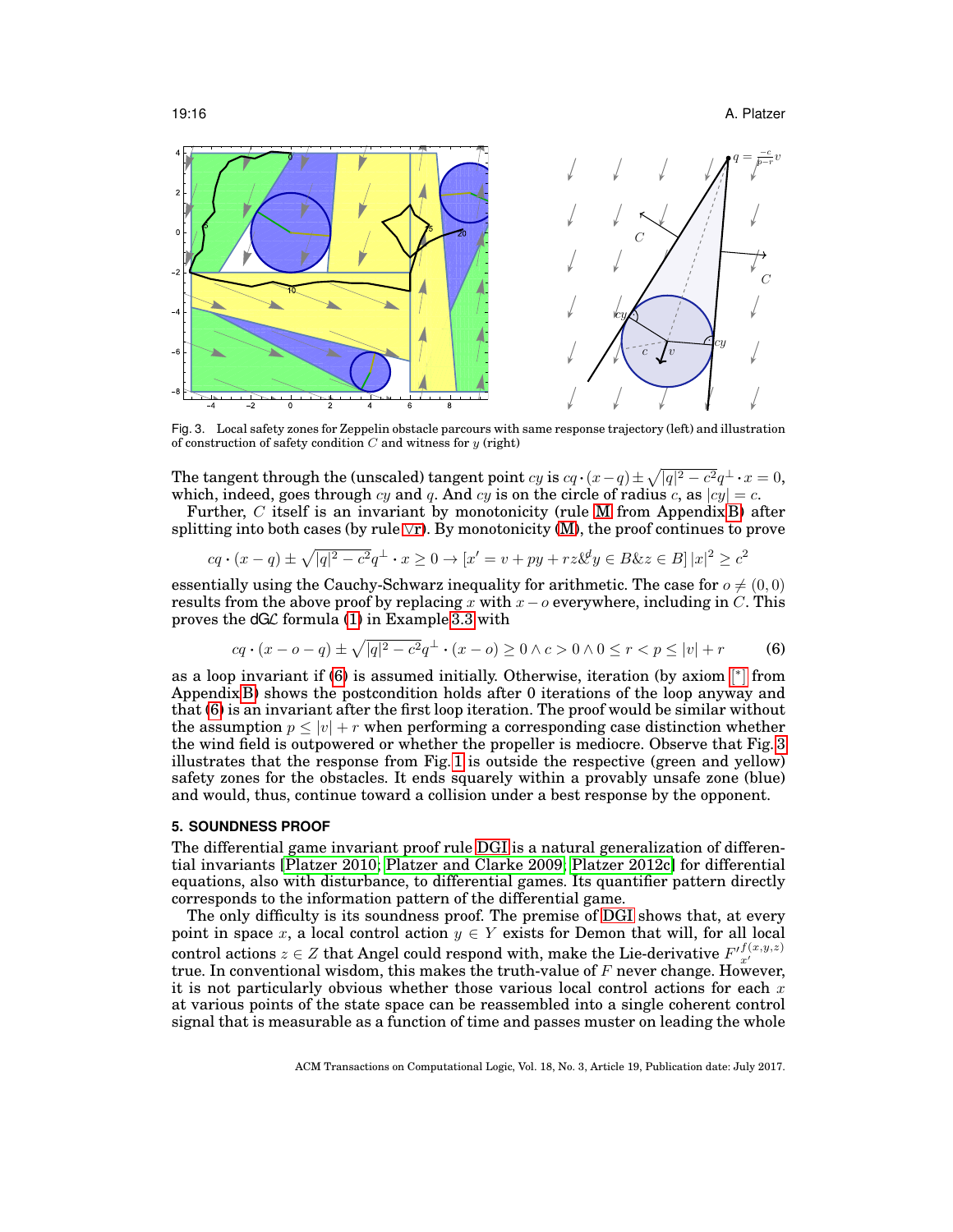differential game to a successful response for each nonanticipative strategy of Angel. Certainly, the original quantification over nonanticipative strategies and measurable control signals from the semantics is hard to capture in useful first-order proof rules. It also took decades to justify Isaacs' equations for differential games, however innocent they may look. Fortunately, unlike Isaacs [\[1967\]](#page-41-0), differential game invariants have most required advances of mathematics already at their disposal.

This section proves *soundness* of the differential game proof rules: If their premise is valid, then so is their conclusion. Proving soundness assumes the *premise* (above rule bar) to be valid and considers a state  $\xi \in S$  in which the *antecedent* (left of  $\rightarrow$ ) of the *conclusion* (below bar) is true to show that its *succedent* (right of  $\rightarrow$ ) is true in  $\xi$ , too.

The remainder of this section proves soundness, first of differential game refinements (Sect. [5.1\)](#page-16-0) then of differential game invariants (Sect. [5.2–](#page-18-0)Sect. [5.6\)](#page-28-0) and differential game variants (Sect. [5.7\)](#page-32-0). The soundness proof for [DGI](#page-12-1) proves the arithmetized postcondition to be a viscosity subsolution (Sect. [5.3\)](#page-22-0) of the lower Isaacs partial differential equation that characterizes (Sect. [5.4\)](#page-25-0) the lower value whose sign characterizes (Sect. [5.2\)](#page-18-0) winning regions (Sect. [3\)](#page-3-2) independently of premature stopping (Sect. [5.5\)](#page-26-0).

# <span id="page-16-0"></span>**5.1. Differential Game Refinement**

Rule [DGR](#page-12-3) can be proved sound using the notions introduced so far. The key is to exploit the Borel measurability and existence of semialgebraic Skolem functions to extract measurable and nonanticipative correspondence functions from its premise. Semialgebraic functions are Borel measurable and, thus, suitable for composition (Remark [2.1\)](#page-2-3).

<span id="page-16-1"></span>LEMMA 5.1. *Semialgebraic functions are Borel measurable.*

**PROOF.** Let  $f$  be a semialgebraic function. The proof of its Borel measurability is by induction along the Borel hierarchy using Remark [2.1.](#page-2-3)

1) The preimage  $f^{-1}(A)$  of any semialgebraic set A under a semialgebraic function f is semialgebraic [\[Basu et al. 2006,](#page-41-14) Proposition 2.83], thus, Borel measurable.

2) By Remark [2.1,](#page-2-3) the preimage  $f^{-1}(A^{\mathbf{C}}) = (f^{-1}(A))^{\mathbf{C}}$  of the complement  $A^{\mathbf{C}}$  of any set A whose preimage  $f^{-1}(A)$  is Borel is a complement of a Borel set and, thus, Borel.

3) By Remark [2.1,](#page-2-3) the preimage  $f^{-1}(\bigcap_{i\in I} \bar{A}_i) = \bigcap_{i\in I} f^{-1}(A_i)$  of an intersection of any family of sets  $A_i$  whose preimages  $f^{-1}(A_i)$  are Borel, is an intersection of Borel sets and, thus, Borel.  $\square$ 

The proof of soundness of rule [DGR](#page-12-3) is based on composing the winning strategy from the antecedent with a semialgebraic Skolem function extracted as a witness from the local semialgebraic correspondence of the variables from the premise to obtain a winning strategy for the succedent. This construction can be shown to preserve measurability of the resulting controls by Lemma [5.1](#page-16-1) and to lead to a subsumption of the differential games. Since the semialgebraic Skolem function for  $y$  from the premise is Borel, its composition can be used to show that Angel already had all control choices in the antecedent's differential game that she has in the succedent's differential game.

<span id="page-16-2"></span>THEOREM 5.2 (DIFFERENTIAL GAME REFINEMENT). *Differential game refinements are sound (proof rule [DGR\)](#page-12-3).*

PROOF. The formulas  $u \in U, v \in V, y \in Y, z \in Z$  only have the indicated free variables, so write  $\mathbb{Z}$  for the set of values for z that satisfy  $z \in \mathbb{Z}$ , etc. The premise implies

$$
\vDash \forall u \in U \, \exists y \in Y \, \forall z \in Z \, \exists v \in V \, \forall x \, \big( f(x, y, z) = g(x, u, v) \big)
$$

Since this formula and its parts describe semialgebraic sets and real-closed fields have definable Skolem functions by the definable choice theorem [\[Marker 2002,](#page-41-15) Corollary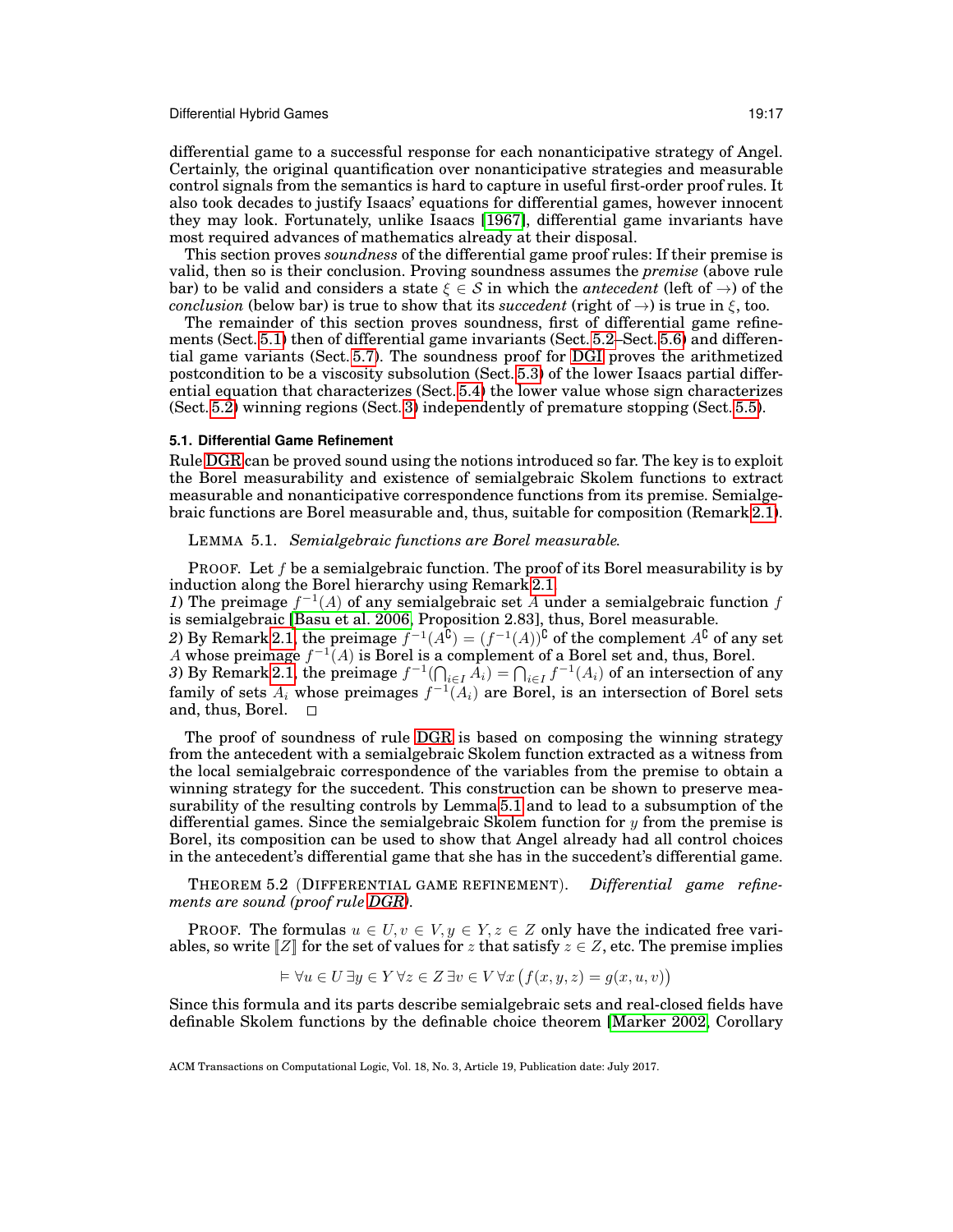3.3.26], this induces a *semialgebraic*, so by Lemma [5.1](#page-16-1) also Borel measurable, function  $\bar{y}: \llbracket U \rrbracket \to \llbracket Y \rrbracket$  such that<sup>[7](#page-17-0)</sup>

<span id="page-17-1"></span>
$$
\vDash \forall z \in Z \, \exists v \in V \, \forall x \, \big( f(x, \bar{y}(u), z) = g(x, u, v) \big) \tag{7}
$$

The validity [\(7\)](#page-17-1) similarly induces a semialgebraic, thus, by Lemma [5.1](#page-16-1) Borel measurable function  $\bar{v} : [U] \times [Z] \rightarrow [V]$  such that

<span id="page-17-4"></span>
$$
\vDash \forall x \left( f(x, \bar{y}(u), z) = g(x, u, \bar{v}(u, z)) \right)
$$
\n(8)

To show validity of the conclusion, consider any state  $\xi$  in which its antecedent is true and show that its succedent is true. That is, assume  $\xi \in \delta_{x'=g(x,u,v) \& u \in U \& v \in V} (\llbracket F \rrbracket)$ , i.e.

<span id="page-17-2"></span>
$$
\forall T \ge 0 \,\forall \gamma \in \mathcal{S}_{U \to V} \exists u \in \mathcal{M}_U \,\forall 0 \le \zeta \le T \,x_g(\zeta; \xi, u, \gamma(u)) \in [\![F]\!]
$$

It remains to be shown that  $\xi \in \delta_{x'=f(x,y,z) \& y \in Y \& z \in Z}(\llbracket F \rrbracket)$ , which is

<span id="page-17-5"></span>
$$
\forall T \geq 0 \, \forall \beta \in \mathcal{S}_{Y \to Z} \, \exists y \in \mathcal{M}_Y \, \forall 0 \leq \zeta \leq T \, x_f(\zeta; \xi, y, \beta(y)) \in [F]
$$
\n
$$
(10)
$$

Consider any  $T \geq 0$  and  $\beta \in \mathcal{S}_{Y \to Z}$ . From [\(9\)](#page-17-2), obtain some  $u \in \mathcal{M}_U$  corresponding to

$$
\gamma(u)(s) \stackrel{\text{def}}{=} \overline{v}\big(u(s), \beta(\overline{y} \circ u)(s)\big)
$$

which defines a function  $\gamma : \mathcal{M}_U \to \mathcal{M}_V$ , because the composition  $\bar{y} \circ u$  of *Borel* measurable function  $\bar{y}$  with measurable u is measurable (Remark [2.1\)](#page-2-3), which makes  $\beta(\bar{y} \circ u)$ measurable and so is its composition with the Borel measurable  $\bar{v}$  since u was measurable to begin with. The function  $\gamma$  is also nonanticipative, so is a strategy  $\gamma \in \mathcal{S}_{U\to V}$ , because for all  $\eta \leq s \leq T$  and  $u, \hat{u} \in \mathcal{M}_U$ :

$$
\begin{array}{ll}\text{if } u(\tau) = \hat{u}(\tau) & \text{for a.e. } \eta \leq \tau \leq s \\ \text{so } (\bar{y} \circ u)(\tau) = (\bar{y} \circ \hat{u})(\tau) & \text{for a.e. } \eta \leq \tau \leq s \\ \text{then } \beta(\bar{y} \circ u)(\tau) = \beta(\bar{y} \circ \hat{u})(\tau) & \text{for a.e. } \eta \leq \tau \leq s \\ \text{hence } \gamma(u)(\tau) = \gamma(\hat{u})(\tau) & \text{for a.e. } \eta \leq \tau \leq s \end{array}
$$

because  $\beta \in \mathcal{S}_{Y\to Z}$  and the compositions with Borel measurable functions  $\bar{y}$  and  $\bar{v}$  pre-serve equality a.e.<sup>[8](#page-17-3)</sup> Define the control y for strategy  $\beta$  by  $y(s) \stackrel{\text{def}}{=} (\bar{y} \circ u)(s) = \bar{y}(u(s))$ . The corresponding responses  $x_f$  and  $x_g$  of the respective differential games satisfy

$$
x'_f(s) = f(x_f(s), y(s), \beta(y)(s)) = f(x_f(s), (\bar{y} \circ u)(s), \beta(\bar{y} \circ u)(s))
$$
  

$$
x'_g(s) = g(x_g(s), u(s), \gamma(u)(s)) = g(x_g(s), u(s), \bar{v}(u(s), \beta(\bar{y} \circ u)(s)))
$$

which [\(8\)](#page-17-4) equates as follows:

$$
f(x_f(s), \bar{y}(u(s)), \beta(\bar{y} \circ u)(s)) = g(x_f(s), u(s), \bar{v}(u(s), \beta(\bar{y} \circ u)(s)))
$$

so that the response  $x_f$  solves the same differential equation that  $x_g$  does, which shows  $x_f = x_g$  by uniqueness (Lemma [3.5\)](#page-6-1). Consequently, the antecedent [\(9\)](#page-17-2) implies [\(10\)](#page-17-5), which shows the conclusion of [DGR](#page-12-3) to be valid since the initial state  $\xi$  was arbitrary.  $\square$ 

<span id="page-17-3"></span><span id="page-17-0"></span><sup>&</sup>lt;sup>7</sup>Substitution of a semialgebraic function  $\bar{y}(u)$  for  $y$  into a formula  $F(u, y)$  of real arithmetic is definable, e.g., by  $\forall y (y = \bar{y}(u) \rightarrow F(u, y))$ . The subsequent proof only needs  $\bar{y}$  to be measurable, which the measurable selection theorem [\[Repovs and Semenov 1998,](#page-42-17) §6 Theorem 6.13] guarantees. Its inconvenience is that  $\bar{y}$ cannot be syntactically inserted into the logical formulas but their mathematical equivalents would be used. <sup>8</sup>If f is function and  $g(\tau) = \hat{g}(\tau)$  for a.e.  $\tau$ , then  $f(g(\tau)) = f(\hat{g}(\tau))$  for a.e.  $\tau$ , because the composition  $f \circ g$ satisfies that  $\{\tau : f(g(\tau)) \neq \tilde{f}(g(\tau))\} \subseteq \{\tau : g(\tau) \neq \tilde{g}(\tau)\}\$ is contained in a set of measure 0.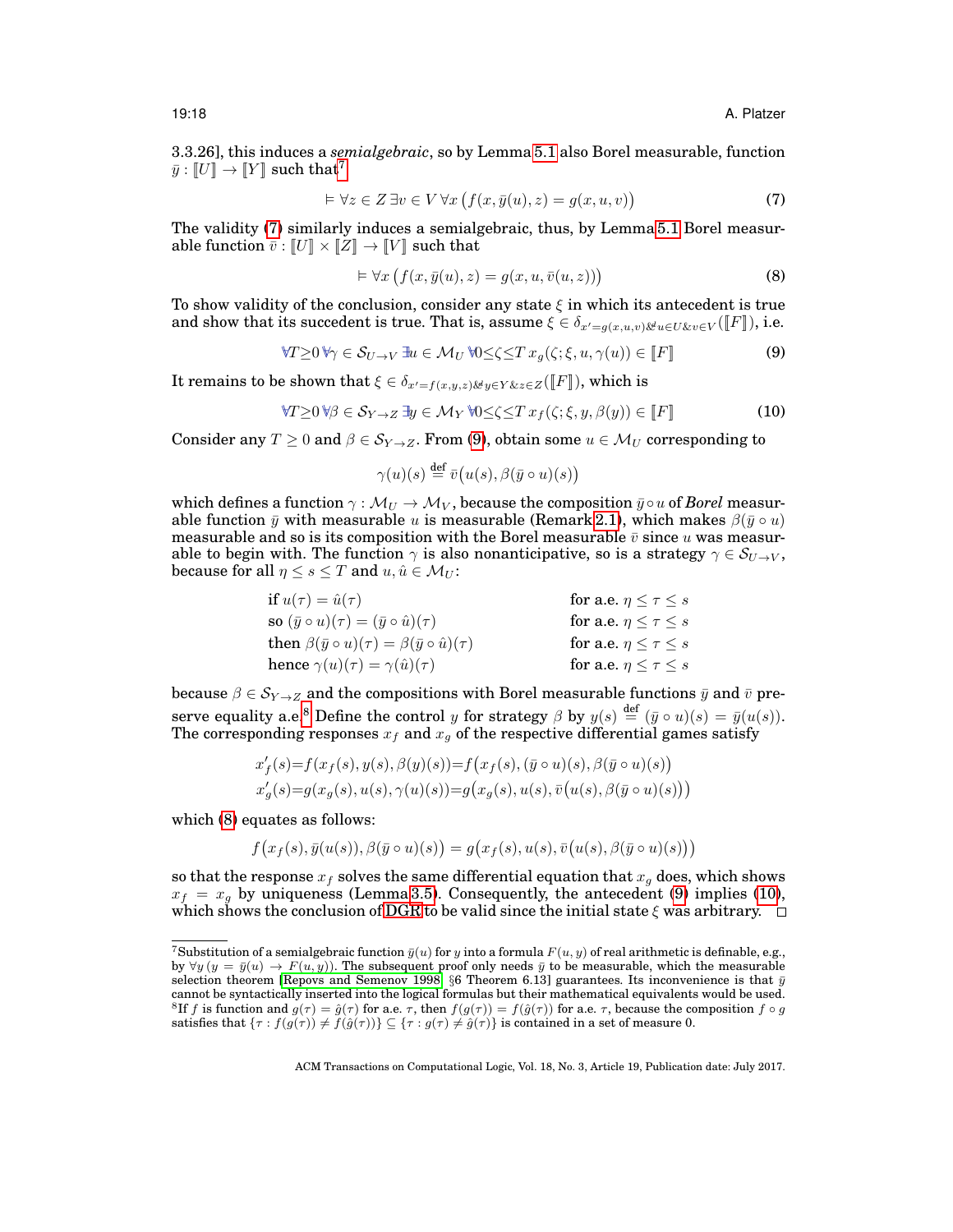# <span id="page-18-0"></span>**5.2. Values of Differential Games**

Differential games have a unique payoff [\(3\)](#page-7-2) for each pair of controls  $y \in \mathcal{M}_Y, z \in \mathcal{M}_Z$ and initial data  $\eta$ ,  $\xi$  by Lemma [3.5.](#page-6-1) The payoff may change when the players change their control, though. How the players best change their controls depends on their respective opponent's control, and vice versa. Still there is a sense in which there is an optimal payoff if both players rationally optimize their respective control. Different choices for the informational advantage give rise to two (generally different) ways of assigning optimal payoff to a differential game: the lower and the upper value, whose signs can ultimately be related to the existence of corresponding winning strategies.

Using the response  $x(s) = x(s; \xi, y, \beta(y))$  of differential game [\(2\)](#page-6-0) for initial condition  $x(\eta) = \xi$  with time horizon T, the *lower value* of differential game [\(2\)](#page-6-0) with the player for Z minimizing payoff  $g(x(T))$  and the player for Y maximizing  $g(x(T))$  captures the optimal payoff with nonanticipative strategies  $\beta \in S_{Y\rightarrow Z}$  for minimizer for Z, i.e. when the minimizer for  $Z$  has the informational advantage to move last [\[Elliott and Kalton](#page-41-4) [1974;](#page-41-4) [Evans and Souganidis 1984;](#page-41-5) [Bardi et al. 1999\]](#page-40-0). It is defined as:

$$
V(\eta, \xi) = \inf_{\beta \in \mathcal{S}_{Y \to Z}} \sup_{y \in \mathcal{M}_Y} g(x(T; \xi, y, \beta(y))) \tag{11}
$$

<span id="page-18-5"></span><span id="page-18-1"></span>
$$
= \inf_{\beta \in S_{Y \to Z}} \sup_{y \in \mathcal{M}_Y} V(\eta + \sigma, x(\eta + \sigma; \xi, y, \beta(y))) \tag{12}
$$

where [\(12\)](#page-18-1) is the dynamic programming optimality condition [\[Elliott and Kalton 1974;](#page-41-4) [Evans and Souganidis 1984,](#page-41-5) Thm 3.1] for any  $0 \le \eta \le \eta + \sigma \le T$  and  $\xi \in \mathbb{R}^n$ . With the response  $x(s) = x(s; \xi, \alpha(z), z)$ , the *upper value* of differential game [\(2\)](#page-6-0) captures the optimal payoff when maximizer for Y moves last and is defined as:

$$
U(\eta, \xi) = \sup_{\alpha \in S_{Z \to Y}} \inf_{z \in M_Z} g(x(T; \xi, \alpha(z), z))
$$
\n(13)

<span id="page-18-13"></span><span id="page-18-12"></span><span id="page-18-11"></span><span id="page-18-2"></span>
$$
= \sup_{\alpha \in \mathcal{S}_{Z \to Y}} \inf_{z \in \mathcal{M}_Z} U(\eta + \sigma, x(\eta + \sigma; \xi, \alpha(z), z)) \tag{14}
$$

for any  $0 \le \eta < \eta + \sigma \le T$  and  $\xi \in \mathbb{R}^n$ , again with [\(14\)](#page-18-2) being the dynamic programming optimality condition for differential games. The lower and upper values are bounded and Lipschitz [\[Elliott and Kalton 1974;](#page-41-4) [Evans and Souganidis 1984,](#page-41-5) 3.2]:

THEOREM 5.3 (CONTINUOUS VALUES). For any  $T \geq 0$ , both V and U are bounded *and Lipschitz (in*  $\eta, \xi$ ).

Lower and upper values are mixed infima/suprema, so it is not clear whether the optima are achievable by any concrete control or a concrete nonanticipative strategy. The following observation relates signs of values  $V$  and  $U$  to the existence of strategies and controls for winning their corresponding differential game at time T. Positive values, e.g., are equivalent to winning strategies winning with positive lower bounds.

LEMMA 5.4 (SIGNS OF VALUE). *Fix any time horizon*  $T \geq 0$ .

<span id="page-18-8"></span><span id="page-18-7"></span><span id="page-18-6"></span><span id="page-18-4"></span><span id="page-18-3"></span>(*1*)  $V(0,\xi) > 0$  *iff*  $\exists b > 0 \forall \beta \in S_{Y \to Z} \exists y \in \mathcal{M}_Y$   $g(x(T;\xi,y,\beta(y))) > b$ . (2)  $V(0,\xi) < 0$  *iff*  $\exists b < 0 \exists \beta \in S_{Y\to Z}$   $\forall y \in \mathcal{M}_Y$   $g(x(T;\xi,y,\beta(y))) < b$ .  $(3) V(0, \xi) \geq 0$  *iff*  $\forall b < 0$   $\forall \beta \in S_{Y \to Z} \exists y \in \mathcal{M}_Y$   $g(x(T; \xi, y, \beta(y))) \geq b$ .  $(4) V(0, \xi) \leq 0 \text{ iff } \forall b > 0 \exists \beta \in \mathcal{S}_{Y \to Z} \forall y \in \mathcal{M}_Y g(x(T; \xi, y, \beta(y))) \leq b.$ (5)  $V(0,\xi) = 0$  *iff*  $\forall b > 0$  (  $\forall \beta \in S_{Y\to Z} \exists y \in \mathcal{M}_Y$   $g(x(T;\xi,y,\beta(y))) \geq -b$  and  $\exists \beta \in \mathcal{S}_{Y \to Z} \ \forall y \in \mathcal{M}_Y \ g(x(T; \xi, y, \beta(y))) \leq b.$ *Similar relations hold for the upper value, e.g.:* (*6*)  $U(0, \xi) > 0$  *iff*  $\exists b > 0$   $\exists \alpha \in S_{Z \to Y}$   $\forall z \in M_Z g(x(T; \xi, \alpha(z), z)) > b$ .

<span id="page-18-10"></span><span id="page-18-9"></span>(*7*)  $U(0,\xi) \geq 0$  *iff*  $\forall b < 0 \ \exists \alpha \in S_{Z \to Y} \ \forall z \in M_Z \ g(x(T;\xi,\alpha(z),z)) \geq b$ .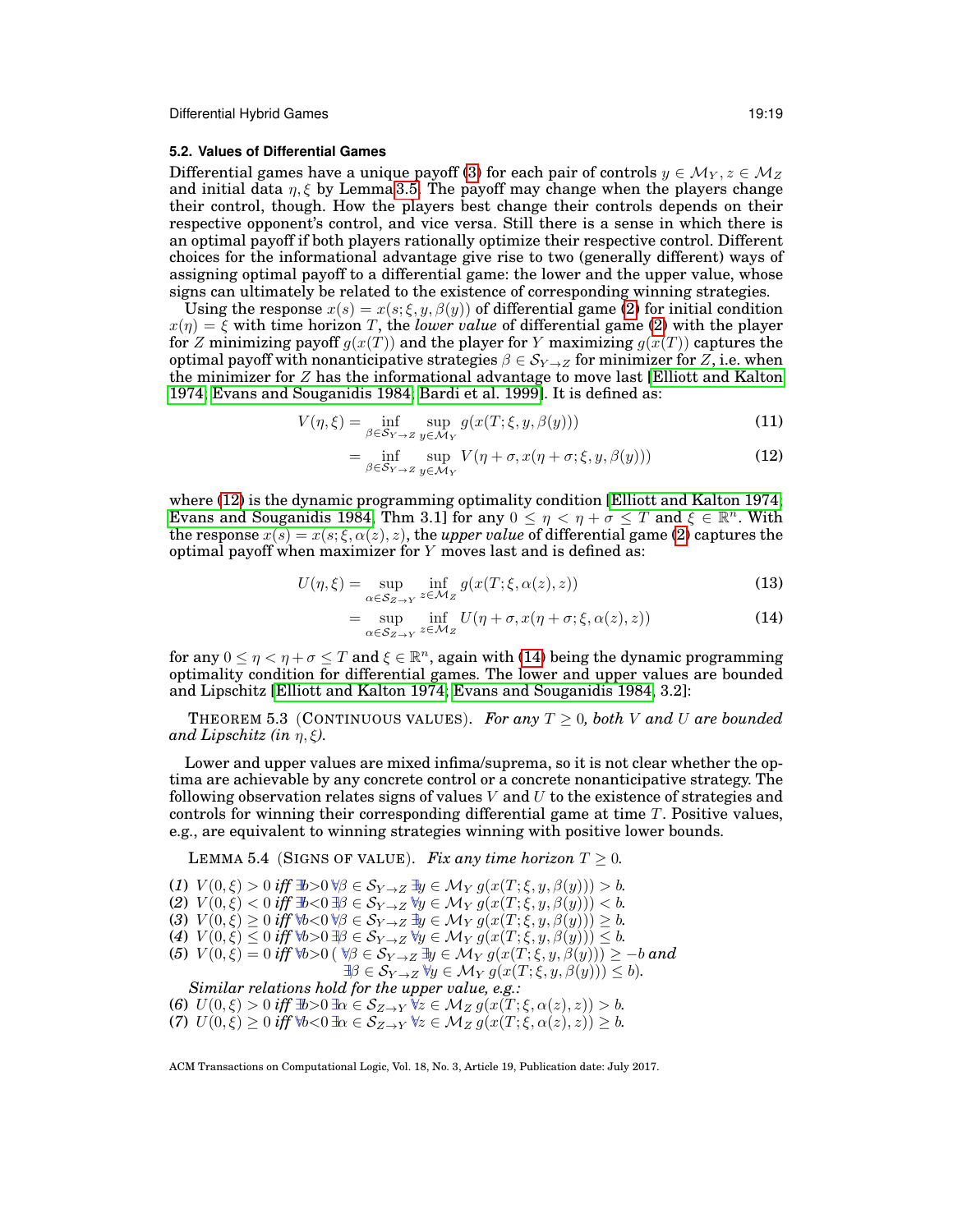PROOF. Case [3](#page-18-3) is the contrapositive of Case [2,](#page-18-4) which proves as follows. If  $V(0,\xi) < 0$ , then  $V(0,\xi) < 2b$  for some  $b < 0$ . Consequently, by definition [\(11\)](#page-18-5),  $\exists \beta \in S_{Y\to Z}$  such that  $\sup_{y\in \mathcal{M}_Y} g(x(T;\xi,y,\beta(y))) < b.$  Hence,  $\exists \beta \in \mathcal{S}_{Y\rightarrow Z} \forall y \in \mathcal{M}_Y g(x(T;\xi,y,\beta(y))) < b < 0.$ The converse direction proves accordingly, where  $b, \beta$  are witnesses for the inequality  $V(0,\xi) = \inf_{\beta \in \mathcal{S}_{Y \to Z}} \sup_{y \in \mathcal{M}_Y} g(x(T;\xi,y,\beta(y))) \le b < 0.$ 

Case [4](#page-18-6) is the contrapositive of Case [1,](#page-18-7) which proves as follows. If  $V(0,\xi) > 0$ , then  $V(0,\xi) > 2b$  for some  $b > 0$ . Thus, by [\(11\)](#page-18-5),  $\forall \beta \in S_{Y\rightarrow Z}$  sup<sub>y∈My</sub>  $g(x(T;\xi,y,\beta(y))) > 2b$ . Hence,  $\forall \beta \in S_{Y \to Z} \exists y \in \mathcal{M}_Y g(x(T; \xi, y, \beta(y))) > b.$ 

Case [5](#page-18-8) combines Case [3](#page-18-3) with Case [4.](#page-18-6) Cases [6](#page-18-9) and [7](#page-18-10) are dual.  $\square$ 

Contrary to occasional misconceptions in the literature,  $V(0,\xi) \geq 0$  does *not* imply the existence of a control achieving nonnegative value for each nonanticipative strat-egy. As elaborated in its consequence, Case [5,](#page-18-8) value  $V(0, \xi) = 0$ , which satisfies  $\geq 0$  as well, merely implies that controls can get arbitrarily close to payoff 0 without revealing a prediction about its sign. This is problematic, because it is precisely the sign that matters for determining whether there really is an actual winning strategy or not.

With significantly more thought, however, there is a way of rescuing the situation for the differential games of dGL. The following Lemma [5.5](#page-19-0) is a stronger version of Case [3](#page-18-3) and shows that the simplicity of Case [1](#page-18-7) does, indeed, continue to hold for  $\geq$  instead  $of$  >. The proof is a more complex functional-analytic argument based on the results developed in the remainder of this section using Tychonoff's theorem, the Borel swap, and a continuous dependency result for Carathedory solutions that justifies continuous ´ responses of differential games. This stronger version, Lemma [5.5,](#page-19-0) makes it possible to lift differential game invariants to closed sets. It has been stated in the literature before [\[Mitchell et al. 2005,](#page-42-8) Lem. 8] but only without proof or with incorrect proof.

<span id="page-19-0"></span>LEMMA 5.5 (CLOSED SIGNS OF VALUES). Let  $T \geq 0$ . Then  $V(0,\xi) \geq 0$  iff  $\forall \beta \in \mathcal{S}_{Y \to Z} \exists y \in \mathcal{M}_Y g(x(T;\xi,y,\beta(y))) \geq 0.$ 

PROOF. "  $\Leftarrow$ ": This direction follows from Case [3](#page-18-3) of Lemma [5.4](#page-18-11) as  $0 \ge b$  for all  $b < 0$ .  $\hat{\phi}^* \Rightarrow$  ": Let  $\bar{B} \stackrel{\rm def}{=} \{\bar{b} : \mathcal{M}_Y \to \mathcal{M}_Z \text{ Borel measurable}\}.$  Note that  $\bar{B} \subseteq \mathcal{S}_{Y \to Z},$  because the mapping  $\bar{b}(y)(s) \stackrel{\text{def}}{=} \bar{b}(y(s))$  is nonanticipative, even independent of other times. The infimum over bigger sets is smaller, thus, by  $V(0,\xi) \geq 0$ :

$$
0 \le \inf_{\beta \in \mathcal{S}_{Y \to Z}} \sup_{y \in \mathcal{M}_{Y}} g(x(T;\xi,y,\beta(y))) \le \inf_{\bar{b} \in \bar{B}} \sup_{y \in \mathcal{M}_{Y}} g(x(T;\xi,y,\bar{b}(y))))
$$
  
=  $\max_{y \in \mathcal{M}_{Y}} \min_{z \in \mathcal{M}_{Z}} g(x(T;\xi,y,z))$  by Lemma 5.6

Hence,  $\exists y \in \mathcal{M}_Y \forall z \in \mathcal{M}_Z g(x(T;\xi,y,z)) \geq 0$  as min, max extrema will happen for some concrete y, z. Since this applies for all possible values  $\beta(y) \in M_Z$  of any  $\beta \in S_{Y\rightarrow Z}$ , this implies  $\forall \beta \in S_{Y\to Z} \exists y \in \mathcal{M}_Y g(x(T;\xi, y, \beta(y))) \geq 0$ . The last step is the counterpart of Herbrandization for measurable functions.

It remains to see that Lemma [5.6](#page-20-0) is applicable. The [0, T]-fold product  $\{y : [0, T] \rightarrow Y\}$ of compact space Y is compact by Tychonoff's theorem [\[Bourbaki 1989,](#page-41-16) §9.5.3] with respect to the product topology, i.e. the topology of pointwise convergence, i.e.  $y_n \to y$  for  $n \to \infty$  iff  $y_n(s) \to y(s)$  for  $n \to \infty$  for all s. As pointwise limits of measurable functions are measurable [\[Walter 1995,](#page-42-11) 9.9],  $\mathcal{M}_Y$  is a closed subset, so remains compact [\[Bour](#page-41-16)[baki 1989,](#page-41-16) §9.3.3]. Similarly,  $\mathcal{M}_Z$  is compact. That  $g(x(T;\xi,y,z))$  is continuous (in the product topology, which is the one of pointwise convergence) as a functional of y and z, as required by Lemma [5.6,](#page-20-0) follows from Lemma [5.8](#page-21-0) and continuity of  $g$  (Def. [3.4\)](#page-6-2).  $\Box$ 

Lemma [5.5](#page-19-0) would not hold for infinite time horizon  $T = \infty$  or non-compact control sets Y, Z. For example,  $x' = -x$  converges to 0 for  $T \to \infty$  without ever reaching it and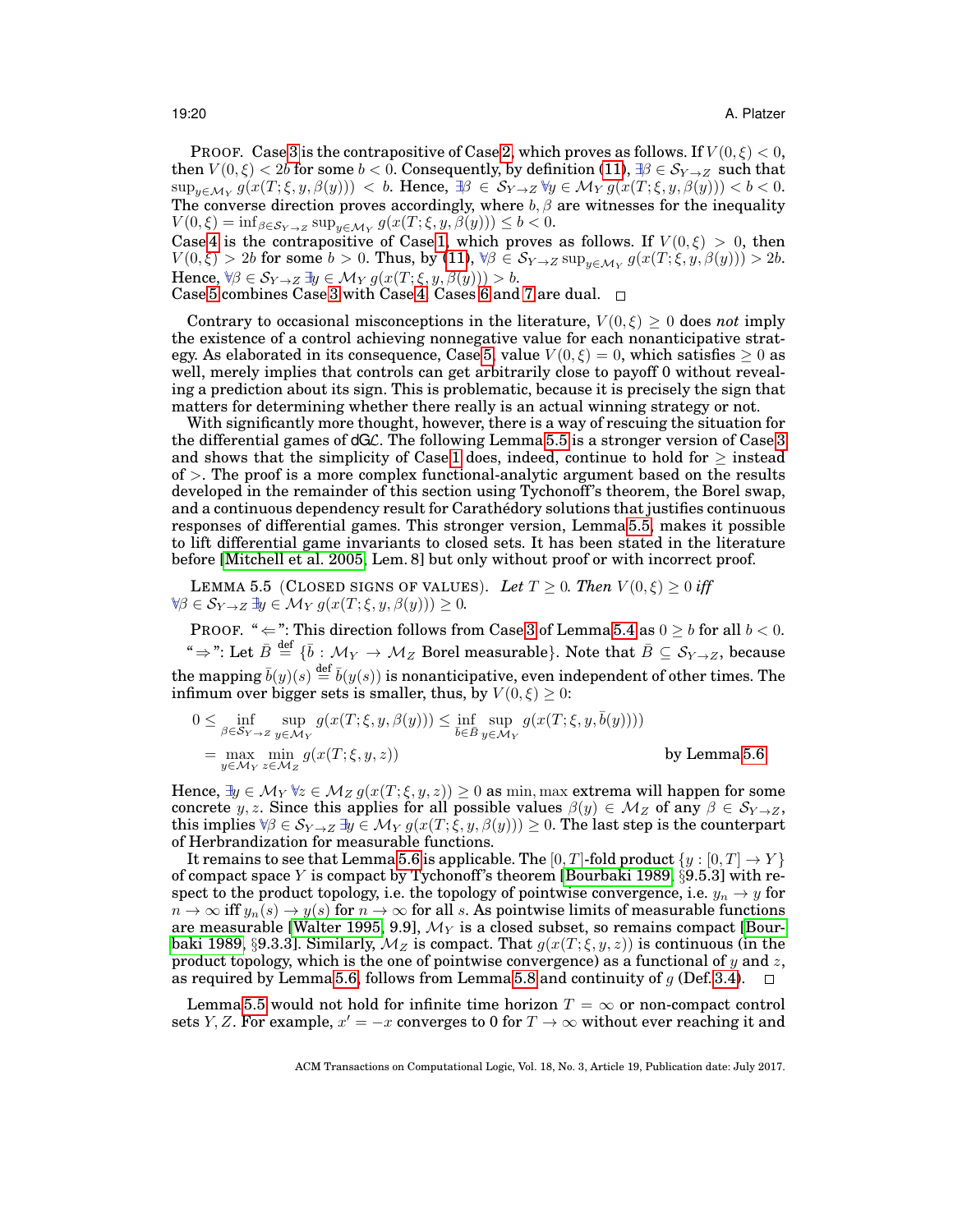$x' = -xy\&y \in [0, \infty)$  converges to 0 for  $y \to \infty$  at  $T = 1$ . Likewise  $x' = -x/y\&y \in (0, 1]$ converges to 0 for  $y \to 0$  at  $\overline{T} = 1$ .

The next lemma explains how the quantifier order seemingly swaps in the proof of Lemma [5.5.](#page-19-0) The quantifier swap is accompanied by a change of types<sup>[9](#page-20-1)</sup>, though, to move from Borel-measurable strategies (which are functions on controls) to plain controls by measurable Herbrandization. The maximum over a compact  $A$  of the minimum over a compact  $B$  of a continuous function is the same as the infimum over all Borelmeasurable responses  $b : A \rightarrow B$  of the supremum over A of said function.

<span id="page-20-0"></span>LEMMA 5.6 (BOREL SWAP [Q[UINCAMPOIX](#page-42-18) 2011]). *If*  $g : A \times B \to \mathbb{R}$  *is continuous*  $on \ compact \ A, B \ and \ \bar B \stackrel{\rm def}{=} \{ \bar b : A \to B \ Borel \ measurable \} \ then:$ 

$$
\max_{a \in A} \min_{b \in B} g(a, b) = \inf_{\bar{b} \in \bar{B}} \sup_{a \in A} g(a, \bar{b}(a))
$$
  

$$
\min_{a \in A} \max_{b \in B} g(a, b) = \sup_{\bar{b} \in \bar{B}} \inf_{a \in A} g(a, \bar{b}(a))
$$

PROOF. Both equations imply each other by duality. It suffices to prove the first one. As A, B are compact and g is continuous,  $\sup_{a \in A} \inf_{b \in B} g(a, b) = \max_{a \in A} \min_{b \in B} g(a, b)$ , because continuous functions assume their extremal values on compact sets.

" $\leq$ ": Fix  $\bar{b} \in \bar{B}$ . For any  $a \in A$ :  $g(a, \bar{b}(a)) \geq \inf_{b \in B} g(a, b)$ . Since this inequality is a weak inequality and holds for all  $a \in A$ , it continues to hold for the supremum:  $\sup_{a\in A} g(a, b(a)) \geq \sup_{a\in A} \inf_{b\in B} g(a, b)$ . Since  $\overline{b} \in \overline{B}$  was arbitrary, this weak inequality continues to hold for the infimum:  $\inf_{\bar{b}\in\bar{B}}\sup_{a\in A}g(a,\bar{b}(a)) \geq \sup_{a\in A}\inf_{b\in B}g(a,b).$ 

" $\geq$ ": Fix  $\varepsilon > 0$ . For any  $a \in A$  choose a  $b_a \in B$  such that  $g(a, b_a) \leq \inf_{b \in B} g(a, b) + \frac{\varepsilon}{2}$ , which is possible by the definition of infima. Since g is continuous and B compact, the function  $a \mapsto \inf_{b \in B} g(a, b)$  is continuous. As a continuous image of a compact set there, thus, is a finite open cover  $O_i \subseteq B$  and  $b_i \in A$  such that  $g(a, b_i) \leq \inf_{b \in B} g(a, b) + \varepsilon$  for all  $a \in O_i$ . Thus,  $g(a, b(a)) \leq \inf_{b \in B} g(a, b) + \varepsilon$  for all  $a \in A$  for the function  $b \in \overline{B}$ :

<span id="page-20-3"></span><span id="page-20-2"></span>
$$
b(a) \stackrel{\text{def}}{=} b_i \text{ if } a \in O_i \setminus \bigcup_{j < i} O_j \tag{15}
$$

which is Borel measurable as a piecewise constant composition of constants on a finite number of Borel sets. Since the above inequality holds for all  $a \in A$ , it continues to hold for the supremum:  $\sup_{a \in A} g(a, b(a)) \leq \sup_{a \in A} \inf_{b \in B} g(a, b) + \varepsilon$ . Since this upper bound holds for  $b \in \overline{B}$  from [\(15\)](#page-20-2), it continues to hold for the infimum over all  $\overline{b} \in \overline{B}$ :  $\inf_{\bar{b}\in\bar{B}}\sup_{a\in A} g(a,\bar{b}(a)) \leq \sup_{a\in A} \inf_{b\in B} g(a,b) + \varepsilon \to \sup_{a\in A} \inf_{b\in B} g(a,b)$  (for  $\varepsilon \to 0$ ).

Continuous dependency results for Caratheodory solutions on their initial data are ´ standard [\[Walter 2000\]](#page-42-13). Continuity of the payoff functional in the product topology for the proof of Lemma [5.5](#page-19-0) needs continuous dependence on the right-hand side of the differential equation [\(2\)](#page-6-0), though. The following lemma shows that Caratheodory ´ solutions, fortunately, also depend continuously on the right-hand side if uniformly bounded and uniformly Lipschitz. Even Caratheodory solutions of differential equa- ´ tions are smoother than the equations in the sense that pointwise converge of the equations implies not just pointwise but even uniform convergence of the solution.

LEMMA 5.7 (CONTINUOUS DEPENDENCE). Let  $h_n:[\eta,T]\times\mathbb{R}^k\to\mathbb{R}^k$  be a sequence of *functions that are measurable in* t*, uniformly* L*-Lipschitz in* x*, and with common supre-*

<span id="page-20-1"></span><sup>&</sup>lt;sup>9</sup>This quantifier swap is related to the swap from  $\forall x \exists y p(x, y)$  in first-order logic to  $\exists F \forall x p(x, F(x))$  in second-order logic with a function  $F$ .

ACM Transactions on Computational Logic, Vol. 18, No. 3, Article 19, Publication date: July 2017.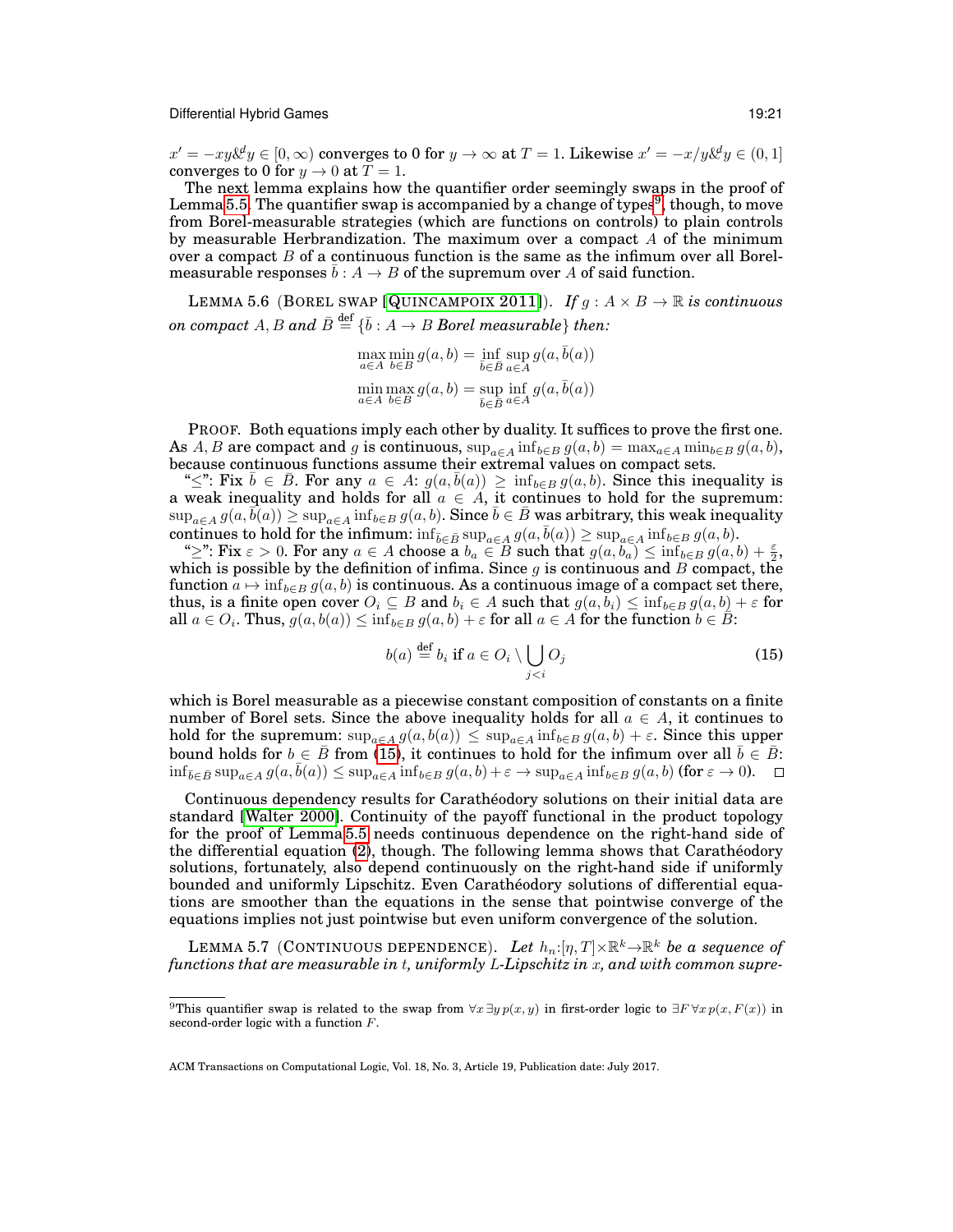*mum bound. If*  $h_n \to h$  *for*  $n \to \infty$  *pointwise and*  $x, x_n$  *are Carathéodory solutions of* 

$$
x'(s) = h(s, x(s)) \quad x'_n(s) = h_n(s, x_n(s)) \quad x(\eta) = x_n(\eta)
$$

*then*  $x_n \to x$  *uniformly on*  $[\eta, T]$  *for*  $n \to \infty$ *.* 

**PROOF.** The assumptions state that  $|h_n(t, x)| \leq B$ ,  $|h_n(t, x) - h_n(t, y)| \leq L|x - y|$  for all  $n, t, x, y$  and  $h_n(t, x) \rightarrow h(t, x)$  for  $n \rightarrow \infty$  and all t, x. By [\[Walter 2000,](#page-42-13) §10.XIX], x and  $x_n$  are Caratheodory solutions of their respective differential equation iff they satisfy corresponding Lebesgue integral equations:

$$
x(t) = x(\eta) + \int_{\eta}^{t} h(s, x(s))ds
$$

$$
x_n(t) = x_n(\eta) + \int_{\eta}^{t} h_n(s, x_n(s))ds
$$

Consequently, they differ by

$$
|x(t) - x_n(t)| = |\int_{\eta}^{t} h(s, x(s)) - h_n(s, x_n(s))ds|
$$
  
\n
$$
= |\int_{\eta}^{t} h(s, x(s)) - h_n(s, x(s)) + h_n(s, x(s)) - h_n(s, x_n(s))ds|
$$
  
\n
$$
\leq \int_{\eta}^{t} |h(s, x(s)) - h_n(s, x(s))|ds + \int_{\eta}^{t} |h_n(s, x(s)) - h_n(s, x_n(s))|ds
$$
  
\n
$$
\leq \int_{\eta}^{t} |h(s, x(s)) - h_n(s, x(s))|ds + \int_{\eta}^{t} L|x(s) - x_n(s)|ds
$$

Due to its norm, the first term is nondecreasing, hence Grönwall's inequality implies:

$$
|x(t) - x_n(t)| \le \underbrace{e^{\int_{\eta}^{t} L ds}}_{e^{Lt - L\eta}} \int_{\eta}^{t} |h(s, x(s)) - h_n(s, x(s))| ds \to 0
$$

for  $n \to \infty$  by dominated convergence [\[Walter 1995,](#page-42-11) 9.14], as  $|h(s, x(s)) - h_n(s, x(s))| \to 0$ for all s and  $|h(s, x(s)) - h_n(s, x(s))|$  is bounded by the Lebesgue-integrable function 2B since all  $h_n$  are bounded by the same B and so is h as their pointwise limit.  $\Box$ 

Since the responses of differential games are Caratheodory solutions of differential ´ equation [\(2\)](#page-6-0), Lemma [5.7](#page-20-3) generalizes to a continuous dependency result for differential game responses (in the product topology corresponding to pointwise convergence, which, as in Lemma [5.7,](#page-20-3) even leads to a uniformly convergent response).

<span id="page-21-0"></span>LEMMA 5.8 (CONTINUOUS RESPONSE). *Responses of a differential game depend continuously on the controls. That is, if*  $y_n \to y$  and  $z_n \to z$  for  $n \to \infty$  pointwise, then *their responses converge*  $x(\cdot; \xi, y_n, z_n) \to x(\cdot; \xi, y, z)$  *for*  $n \to \infty$  *uniformly on*  $[\eta, T]$ *.* 

PROOF. Let  $y_n \to y$  and  $z_n \to z$  for  $n \to \infty$  pointwise. Then the respective right-hand sides of [\(2\)](#page-6-0) converge:  $f(s, x, y_n(s), z_n(s)) \rightarrow f(s, x, y(s), z(s))$  for  $n \rightarrow \infty$  pointwise by continuity of f. The responses  $x(\cdot;\xi,y,z)$  and  $x_n(s) \stackrel{\text{def}}{=} x(s;\xi,y_n,z_n)$  solve [\(2\)](#page-6-0), which, with the abbreviations  $h(s, x) \stackrel{\text{def}}{=} f(s, x, y(s), z(s))$  and  $h_n(s, x) \stackrel{\text{def}}{=} f(s, x, y_n(s), z_n(s))$ , is

| $x'(s) = h(s, x(s))$       | $x(\eta) = \xi$   |
|----------------------------|-------------------|
| $x'_n(s) = h_n(s, x_n(s))$ | $x_n(\eta) = \xi$ |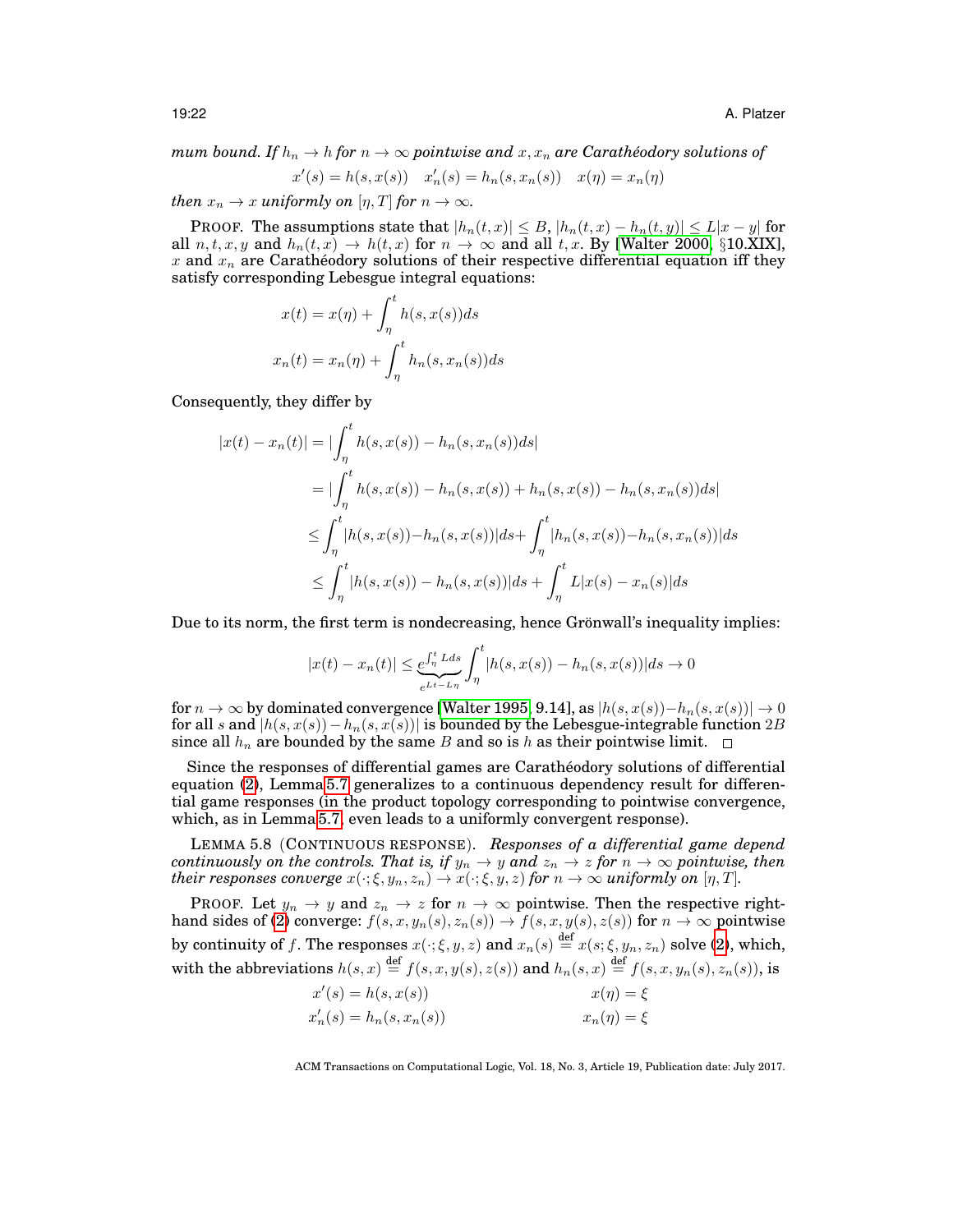Since  $h_n(s, x) \to h(s, x)$  pointwise for  $n \to \infty$ ,  $h_n$  and h satisfy the assumptions of Lemma [5.7](#page-20-3) using the Lipschitz constant  $L$  of  $f$  in  $x$  and a bound on  $f$  from Def. [3.4.](#page-6-2) Consequently,  $x_n \to x$  uniformly for  $n \to \infty$  by Lemma [5.7.](#page-20-3)  $\Box$ 

Controls are usually not continuous over time, nor continuous functions of the state [\[Hajek 1975,](#page-41-2) §2.2]. Yet, Lemma [5.8](#page-21-0) entails that the responses still depend continuously on the controls in the product topology. Lemma [5.8](#page-21-0) may not hold when replacing  $z_n$  by  $\beta(y_n)$ , because the nonanticipative strategy  $\beta$  does not generally depend continuously on  $y_n$ , so  $\beta(y_n)$  may not converge to  $\beta(y)$  as  $y_n \to y$ . This is despite the observation:

*Remark* 5.9.  $S_{Y\rightarrow Z}$  is compact in the product topology of pointwise convergence.

PROOF. By Tychonoff's theorem [\[Bourbaki 1989,](#page-41-16) §9.5.3], also the product space  $\{\beta :$  $\mathcal{M}_Y \to \mathcal{M}_Z$  is compact since  $\mathcal{M}_Z$  is compact (proof of Lemma [5.5\)](#page-19-0). Since pointwise limits of nonanticipative functions are nonanticipative,  $S_{Y\rightarrow Z}$  is a closed subset, thus, still compact [\[Bourbaki 1989,](#page-41-16) §9.3.3]. To see that pointwise limits of nonanticipative functions are nonanticipative, let  $\beta_n \to \beta$ , i.e.  $\beta_n(y) \to \beta(y)$  for all y, which, because of the nested product topology, is  $\beta_n(y)(s) \to \beta(y)(s)$  for all s and all y. Let  $y(\tau) = \tilde{y}(\tau)$  for a.e.  $\eta \leq \tau \leq s$ . Then,  $\beta_n(y)(\tau) = \beta_n(\tilde{y})(\tau)$  for a.e.  $\eta \leq \tau \leq s$ , as  $\beta_n \in \mathcal{S}_{Y \to Z}$  for all n. This equality a.e. is preserved for both limits  $\beta_n(y)(\tau) \to \beta(y)(\tau)$  and  $\beta_n(\tilde{y})(\tau) \to \beta(\tilde{y})(\tau)$ such that  $\beta(y)(\tau) = \beta(\tilde{y})(\tau)$  for a.e.  $\eta \leq \tau \leq s$ .  $\Box$ 

Equations  $(11)$ – $(14)$  define the lower and upper values of a differential game, which, by Lemmas [5.4](#page-18-11) and [5.5](#page-19-0) characterize the existence of winning strategies, but neither the original definitions [\(11\)](#page-18-5),[\(13\)](#page-18-12) nor the dynamic programming equations [\(12\)](#page-18-1),[\(14\)](#page-18-2) are computable principles [\[Platzer 2008\]](#page-42-9) except possibly by discrete approximation, which can lead to erroneous decisions. This is what makes the proof rules in Fig. [2](#page-12-0) interesting.

# <span id="page-22-0"></span>**5.3. Viscosity Solutions**

The lower [\(11\)](#page-18-5) and upper values [\(13\)](#page-18-12) of a differential game, whose sign characterize winning regions (Lemmas [5.4](#page-18-11) and [5.5\)](#page-19-0), can be characterized as satisfying a partial differential equation when using a suitably generalized notion of solutions that tolerates the fact that value functions are often non-differentiable, so are no classical solutions.

This section recalls viscosity solutions, which have been identified as the appropriate notion of weak solutions for Hamilton-Jacobi type partial differential equations [\[Cran](#page-41-17)[dall and Lions 1983;](#page-41-17) [Barles 2013\]](#page-40-1). The presentation uses an elegant characterization of viscosity solutions with Frechet sub- and superdifferentials, which capture all deriva- ´ tives from below and from above a function [\[Bressan 2011;](#page-41-18) [Barles 2013\]](#page-40-1). The conceptual simplifications made possible by Frechet sub/superdifferentials for differential ´ games are also exploited in the proofs about the expressive power of  $dGC$  (Sect. [6\)](#page-33-0). They are based on single-sided understandings of the *gradient operator*  $D=(\frac{\partial}{\partial x_1},\ldots,\frac{\partial}{\partial x_n}).$ To emphasize the affected variables x, the gradient operator D is also written as  $D_x$ . Another common notation for a single variable t is to write  $x_t$  instead of  $D_t x$ .

 $Definition 5.10 (Subdifferentials, superdifferentials).$  Let  $\Omega \subseteq \mathbb{R}^n$  be open. The *superdifferential*  $D^+u(x)$  of a function  $u : \Omega \to \mathbb{R}$  at  $x \in \Omega$  and the *subdifferential*  $D^-u(x)$ of  $u$  at  $x$  are defined as:

<span id="page-22-1"></span>
$$
D^{+}u(x) \stackrel{\text{def}}{=} \{p \in \mathbb{R}^{n} : \limsup_{y \to x} \frac{u(y) - u(x) - p \cdot (y - x)}{|y - x|} \le 0\}
$$
  

$$
D^{-}u(x) \stackrel{\text{def}}{=} \{p \in \mathbb{R}^{n} : \liminf_{y \to x} \frac{u(y) - u(x) - p \cdot (y - x)}{|y - x|} \ge 0\}
$$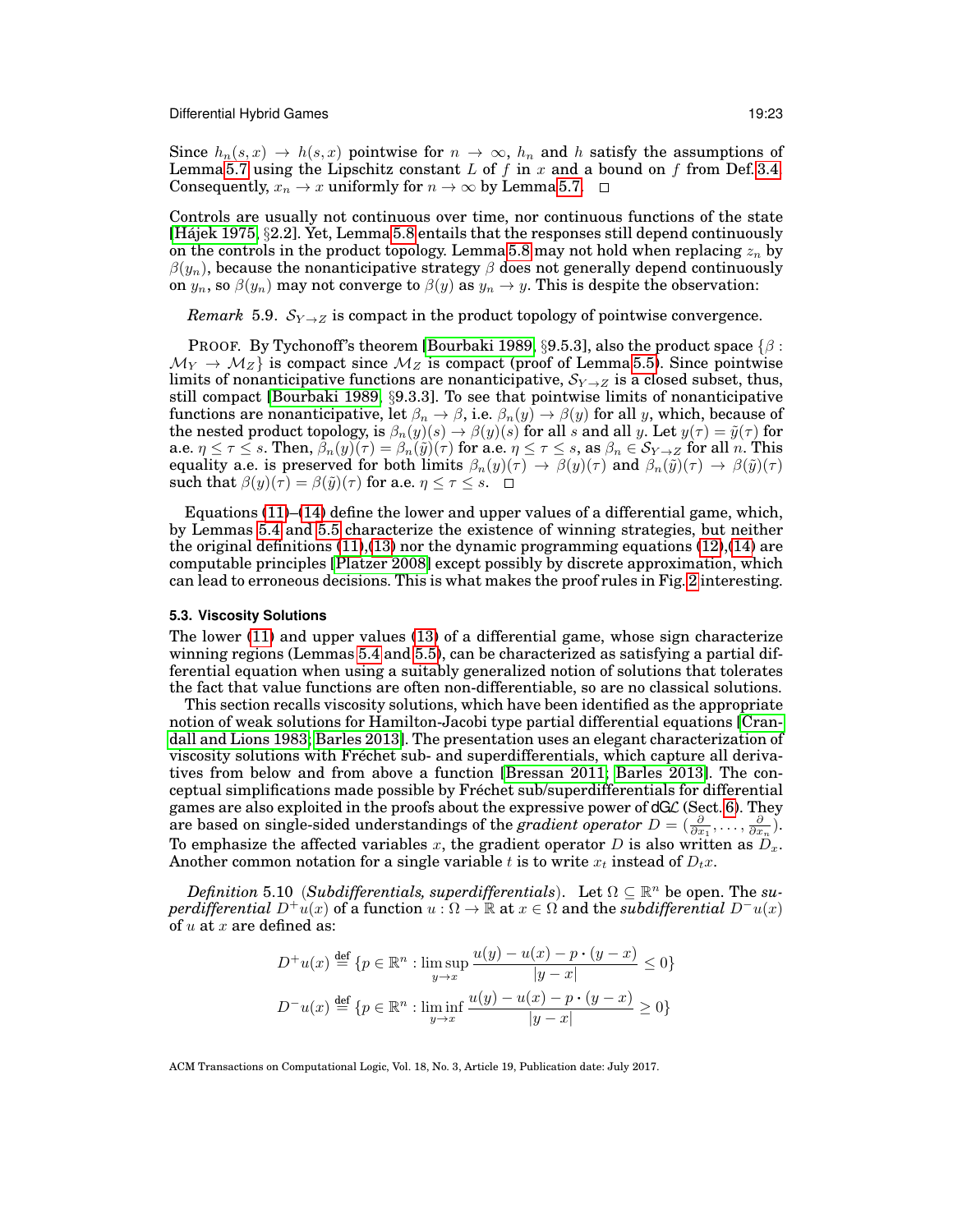19:24 A. Platzer



<span id="page-23-0"></span>Fig. 4. One of infinitely many superdifferentials  $p \in D^+u(x)$  at x (left) and one of many subdifferentials  $p \in D^{-}u(x)$  at x (right) for two functions

Both  $D^+u(x)$ ,  $D^-u(x)$  are closed and convex [\[Aubin and Frankowska 1990,](#page-40-2) §6.4.3]. They align with geometric notions (illustrated in Fig. [4\)](#page-23-0) and with the classical conditions for viscosity solutions in terms of test functions as follows [\[Barles 2013,](#page-40-1) Thm. 3.3].

<span id="page-23-2"></span>LEMMA 5.11 (CHARACTERIZATIONS [B[RESSAN](#page-41-18) 2011, LEM. 2.2,2.5]). *Let* u *be a*  ${\it continuous\ function\ on\ an\ open\ set}\ \Omega\subseteq \mathbb{R}^n,$  *i.e.*  $u\in C(\Omega).$  Then

(1)  $p \in D^+u(x)$  *iff the hyperplane*  $y \mapsto u(x) + p \cdot (y - x)$  *is tangent from above to the graph of* u *at* x*. That is:*

 $u(x) + p \cdot (y - x) \ge u(y)$  for all y sufficiently close to x

*Similarly,*  $p \in D^{-}u(x)$  *iff the hyperplane is tangent to the graph of*  $u$  *at*  $x$  *from below:*  $u(x) + p \cdot (y - x) \le u(y)$  for all y sufficiently close to x

- (2)  $p \in D^+u(x)$  iff there is a  $v \in C^1(\Omega)$ , i.e. a continuously differentiable function  $v : \Omega \to \mathbb{R}$ , such that  $Dv(x) = p$  and  $u - v$  has a local maximum<sup>[10](#page-23-1)</sup> at x.
- (3)  $p \in D^{-}u(x)$  *iff there is a*  $v \in C^{1}(\Omega)$  *such that*  $Dv(x) = p$  *and*  $u v$  *has a local minimum at* x*.*
- (4) If  $D^+u(x) \neq \emptyset$  and  $D^-u(x) \neq \emptyset$ , then u is differentiable at x.
- (5) If u is differentiable at x, then  $D^+u(x) = D^-u(x) = \{Du(x)\}\$  is the gradient  $Du(x)$ . (6)  $\{x \in \Omega : D^+u(x) \neq \emptyset\}$  *and*  $\{x \in \Omega : D^-u(x) \neq \emptyset\}$  *are dense in*  $\Omega$ *.*

Superdifferentials of minima (e.g., Fig. [4l](#page-23-0)eft) as well as subdifferentials of maxima (Fig. [4r](#page-23-0)ight) are well-behaved even if differentials and gradients are ill-defined at the points of non-differentiability.

LEMMA 5.12. *The superdifferential*  $D^+u(x)$  *of the pointwise minimum*  $u(x)$  $\overline{\text{det}}$  $\min_i u_i(x)$  *of the functions*  $u_1, \ldots, u_k : \Omega \to \mathbb{R}$  *at*  $x \in \Omega$  *is the convex hull of their support (the case*  $D^{-}$  max<sub>i</sub>  $u_i(x)$  *is analogous):* 

<span id="page-23-3"></span>
$$
D^+u(x) = \text{Conv} \bigcup_{u_i(x)=u(x)} D^+u_i(x)
$$

PROOF. " $\supset$ ": Let  $p \in D^+u_i(x)$  for some i with  $u_i(x) = u(x)$ , then  $p \in D^+u(x)$  because:

$$
\limsup_{y \to x} \frac{u(y) - u(x) - p \cdot (y - x)}{|y - x|} \le \limsup_{y \to x} \frac{u_i(y) - u_i(x) - p \cdot (y - x)}{|y - x|} \le 0
$$

<span id="page-23-1"></span><sup>&</sup>lt;sup>10</sup>The *test function* v can be assumed to satisfy  $v(x) = u(x)$  without loss of generality in both cases. Furthermore,  $u - v$  can be assumed to have a strict local maximum/minimum at x. The property is also equivalent when using smooth  $v \in C^{\infty}(\Omega)$  instead [\[Crandall et al. 1984\]](#page-41-19).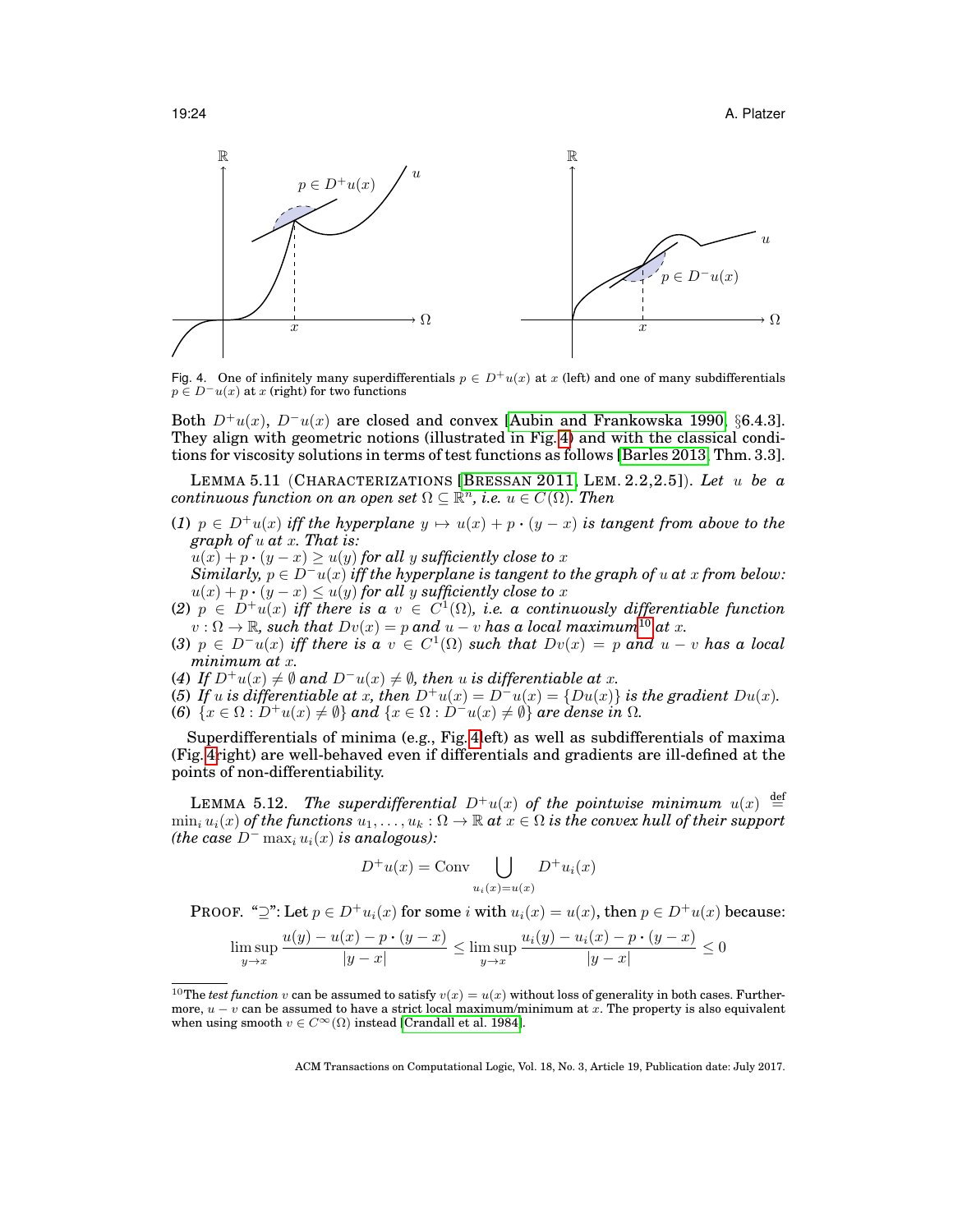because  $u_i(x) = u(x)$  and  $u(y) \leq u_i(y)$  for all y and i. Since  $D^+u(x)$  is convex [\[Aubin](#page-40-2) [and Frankowska 1990,](#page-40-2) §6.4.3],  $D^+u(x)$  thus contains the convex hull of all such vectors  $p \in D^+u_i(x)$  for some i with  $u_i(x) = u(x)$ , which results in the right-hand side.

" $\subseteq$ ": Consider any x and let  $u(x) = u_i(x)$ . Let  $p \in D^+u(x)$ , i.e. for all y close to x:

$$
p \cdot (y - x) \le u(y) - u(x) = \min_j u_j(y) - u_i(x) \le u_i(y) - u_i(x) \quad \Box
$$

Subdifferentials and superdifferentials enable a conceptually easy definition of viscosity solutions of partial differential equations: subsolutions via lower bounds for all superdifferentials and supersolutions via upper bounds for all subdifferentials.

*Definition* 5.13 (*Viscosity solution*). Let  $F : \Omega \times \mathbb{R} \times \mathbb{R}^n \to \mathbb{R}$  be continuous with an open  $\Omega \subseteq \mathbb{R}^n$ . A continuous function  $u \in C(\Omega)$  is a *viscosity solution* of the first-order *partial differential equation* (PDE)

<span id="page-24-0"></span>
$$
F(x, u(x), Du(x)) = 0 \tag{16}
$$

for *terminal* boundary problems iff it satisfies both:

subsolution: 
$$
F(x, u(x), p) \ge 0
$$
 for all  $p \in D^+u(x)$  and all  $x \in \Omega$   
supersolution:  $F(x, u(x), p) \le 0$  for all  $p \in D^-u(x)$  and all  $x \in \Omega$ 

By Lemma [5.11,](#page-23-2) viscosity solutions are classical solutions, i.e. equation [\(16\)](#page-24-0) holds for the gradient  $Du(x)$ , at points x where they are actually differentiable. Otherwise only the viscosity inequalities hold for the super- and subdifferentials, respectively. PDEs are not extensional, though: [\(16\)](#page-24-0) and  $-F(x, u, Du) = 0$  can have different viscosity solutions [\[Bressan 2011,](#page-41-18) Remark 4.4], yet have the same classical solutions (if any).

The partial differential equation of relevance for differential games is the terminal<sup>[11](#page-24-1)</sup> evolutionary *Hamilton-Jacobi equation*

$$
\int u_t + H(t, x, Du) = 0 \quad \text{in } (0, T) \times \mathbb{R}^n \tag{17a}
$$

$$
\begin{cases} u(T,x) = g(x) & \text{in } \mathbb{R}^n \end{cases} \tag{17b}
$$

<span id="page-24-2"></span>with a continuous *Hamiltonian*  $H : [0, T] \times \mathbb{R}^n \times \mathbb{R}^n \to \mathbb{R}$  and a bounded and uniformly continuous  $g : \mathbb{R}^n \to \mathbb{R}$  as terminal value at T. Bounded, uniformly continuous solutions suffice here by Theorem [5.3.](#page-18-13) By  $(17a)$ , the Hamiltonian H describes the timederivative  $u_t$  of u but its value depends on the space-derivatives  $Du = D_x u$  of u.

Comparison theorems [\[Bressan 2011,](#page-41-18) Thm. 5.3][\[Barles 2013,](#page-40-1) Thm. 5.2][\[Bardi et al.](#page-40-0) [1999,](#page-40-0)  $\S$ 2, Thm. 3.3] that propagate inequalities<sup>[11](#page-24-1)</sup> of sub- and supersolutions on the boundary to inequalities on the whole domain are the major workhorses for PDEs.

<span id="page-24-3"></span>THEOREM 5.14 (COMPARISON). *Let* u, v *be bounded, uniformly continuous suband supersolutions of* [\(17a\)](#page-24-2) *and*  $u \leq v$  *on*  $\{T\} \times \mathbb{R}^n$ , *then*  $u \leq v$  *on*  $[0, T] \times \mathbb{R}^n$  pro*vided at least one of the following conditions is true:*

(*1*) H *is Lipschitz, i.e. there is a* C *such that*

$$
|H(t, x, p) - H(t, x, q)| \le C|p - q|
$$
  

$$
|H(t, x, p) - H(s, y, p)| \le C(|t - s| + |x - y|)(1 + |p|)
$$

(2) u is Lipschitz in x uniformly in t, i.e.  $|u(t,x) - u(t,y)| \le L|x-y|$  for all  $x, y, t$ (*3*) v *is Lipschitz in* x *uniformly in* t

<span id="page-24-1"></span><sup>11</sup>Signs in *terminal* value problems reverse compared to *initial* value problems [\[Evans and Souganidis 1984;](#page-41-5) [Evans 2010,](#page-41-20) Chapter 10.3]. A terminal subsolution  $u$  of [\(17\)](#page-24-0) induces a corresponding initial subsolution  $w(t, x) = u(T - t, x)$  of  $w_t - H(T - t, x, Dw) = 0$ ,  $w(0, x) = q(x)$  and likewise for supersolutions.

ACM Transactions on Computational Logic, Vol. 18, No. 3, Article 19, Publication date: July 2017.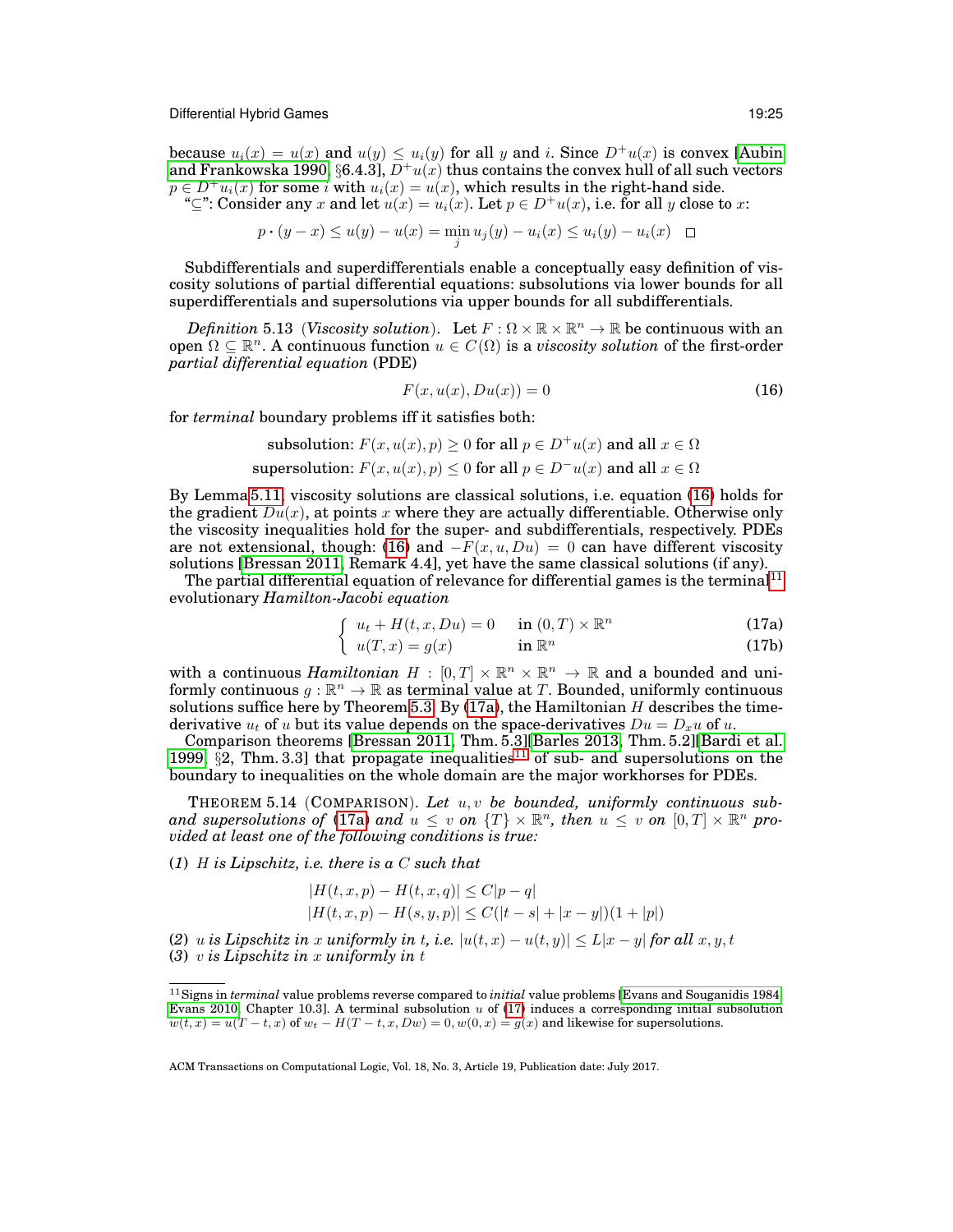Generalizations to bounded open  $\Omega$  or to non-Lipschitz Hamiltonians satisfying modules of continuity exist [\[Barles 2013,](#page-40-1) Thm. 5.2]. Comparison theorems are powerful but limited to comparing subsolution  $u$  and supersolutions  $v$  of a single PDE. Fortunately, they can be generalized to a monotone comparison principle for two different PDEs with related Hamiltonians. If u is growing faster than v but ends below, so  $u \leq v$  at T, then  $u$  must have been smaller all along, which remains true for viscosity solutions:

COROLLARY 5.15 (MONOTONE COMPARISON). *Assume one of the conditions of Theorem [5.14](#page-24-3) holds or that Hamiltonian* J *is Lipschitz. Let* u *be a viscosity subsolution of* [\(17a\)](#page-24-2) *and let* v *be a viscosity supersolution of*

<span id="page-25-6"></span>
$$
v_t + J(t, x, Dv) = 0 \quad \text{in } (0, T) \times \mathbb{R}^n
$$

If  $u \leq v$  on  $\{T\} \times \mathbb{R}^n$  and  $H \leq J$ , then  $u \leq v$  on  $[0, T] \times \mathbb{R}^n$ .

PROOF. v is a supersolution of  $v_t + J(t, x, Dv) = 0$  if:

<span id="page-25-1"></span>
$$
\tau + J(t, x, p) \le 0 \quad \forall (\tau, p) \in D^{-}v(x) \tag{18}
$$

Thus, v is also a supersolution of  $v_t + H(t, x, Dv) = 0$ , i.e.

$$
\tau + H(t, x, p) \le 0 \quad \forall (\tau, p) \in D^{-}v(x)
$$

which follows from [\(18\)](#page-25-1) using  $H \leq J$ . In the case where the conditions of Theorem [5.14](#page-24-3) are satisfied, this implies  $u < v$  by Theorem [5.14.](#page-24-3) Otherwise J is Lipschitz, and the proof proceeds as follows. First, u is a subsolution of  $u_t + H(t, x, Du) = 0$  if:

<span id="page-25-2"></span>
$$
\tau + H(t, x, p) \ge 0 \quad \forall (\tau, p) \in D^{+}u(x) \tag{19}
$$

Thus, u is also a subsolution of  $u_t + J(t, x, Du) = 0$ , i.e.

$$
\tau + J(t, x, p) \ge 0 \quad \forall (\tau, p) \in D^{+}u(x)
$$

which follows from [\(19\)](#page-25-2) using  $J \geq H$ . As J is Lipschitz, Theorem [5.14](#page-24-3) implies  $u \leq v$ .  $\Box$ 

# <span id="page-25-0"></span>**5.4. Isaacs Equations**

Seminal results [\[Souganidis 1985;](#page-42-1) [Barron et al. 1984;](#page-40-3) [Evans and Souganidis 1984\]](#page-41-5) characterize the upper and lower values of differential games as weak solutions of the Isaacs partial differential equation [\[Isaacs 1967\]](#page-41-0), which is a Hamilton-Jacobi PDE. Isaacs intuitively identified these PDEs for differential games, which were only justified to be in correct alignment with differential games after an appropriate notion of weak solutions had been developed decades later [\[Souganidis 1985\]](#page-42-1). For reference, Appendix [C](#page-37-3) provides a proof of Theorem [5.16](#page-25-3) for the differential games in this article.

<span id="page-25-3"></span>THEOREM 5.16 (ISAACS PDE [EVANS AND S[OUGANIDIS](#page-41-5) 1984, THM 4.1]). *The lower value* V *from* [\(11\)](#page-18-5) *of differential game* [\(2\)](#page-6-0) *is the unique bounded, uniformly continuous viscosity solution of the lower Isaacs partial differential equation:*

<span id="page-25-4"></span>
$$
\begin{cases}\nV_t + H^-(t, x, DV) = 0 & (0 \le t \le T, x \in \mathbb{R}^n) \\
V(T, x) = g(x) & (x \in \mathbb{R}^n) \\
H^-(t, x, p) = \max_{y \in Y} \min_{z \in Z} f(t, x, y, z) \cdot p\n\end{cases}
$$
\n(20)

*The upper value* U *from* [\(13\)](#page-18-12) *is the unique such solution of the upper Isaacs equation:*

<span id="page-25-5"></span>
$$
\begin{cases}\nU_t + H^+(t, x, DU) = 0 & (0 \le t \le T, x \in \mathbb{R}^n) \\
U(T, x) = g(x) & (x \in \mathbb{R}^n) \\
H^+(t, x, p) = \min_{z \in Z} \max_{y \in Y} f(t, x, y, z) \cdot p\n\end{cases}
$$
\n(21)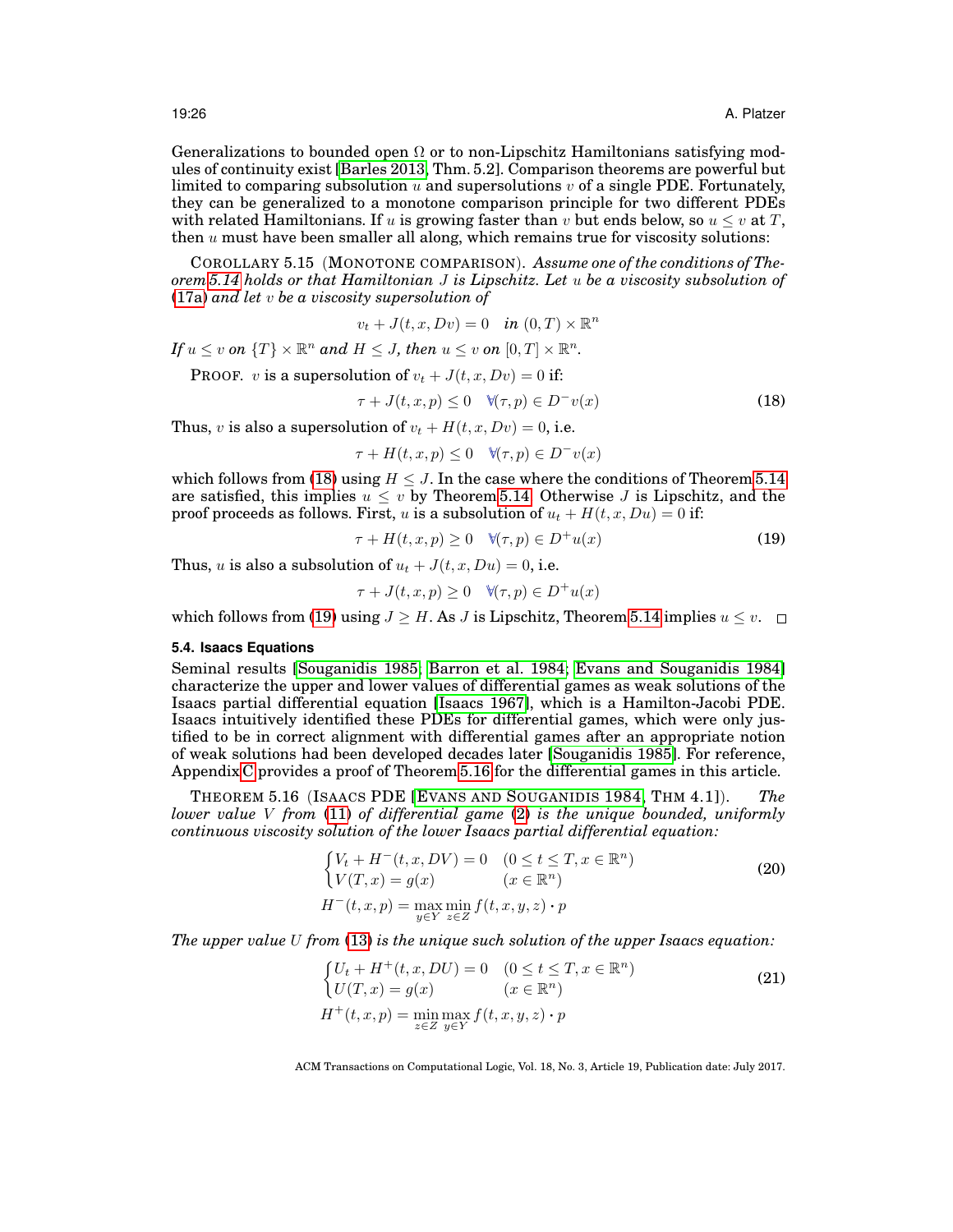The first equation of Lemma [5.6](#page-20-0) illustrates the swapped quantification order of lower value [\(11\)](#page-18-5) compared to its Hamiltonian [\(20\)](#page-25-4) due to different types. The second equation of Lemma [5.6](#page-20-0) similarly explains the quantifier swap from upper value [\(13\)](#page-18-12) compared to its Hamiltonian [\(21\)](#page-25-5). The following result has been reported without a detailed proof, but is straightforward with the help of monotone comparisons (Corollary [5.15\)](#page-25-6).

COROLLARY 5.17 (MINIMAX [EVANS AND S[OUGANIDIS](#page-41-5) 1984, COROLLARY 4.2]).  $V \leq U$  holds always. If  $H^+(t,x,p) = H^-(t,x,p)$  for all  $0 \leq t \leq T, x, p \in \mathbb{R}^n$ , then  $V = U$ , *i.e. the game has value.*

PROOF.  $H^- \leq H^+$  holds by definition, so monotone comparison Corollary [5.15](#page-25-6) implies  $V \leq U$ . If  $H^- = H^+$  holds, too, then Corollary [5.15](#page-25-6) also implies  $U \leq V$ .

The fact  $V \leq U$  follows from the observation that the player who chooses last is at an advantage for optimizing the resulting value. The assumption  $H^+(t, x, p) = H^-(t, x, p)$ corresponds to the Hamiltonians being independent of the order of choice, which implies  $V = U$  so that the order of choice in the whole differential game is irrelevant.

If one fixed finite time horizon T were sufficient, Theorem [5.16](#page-25-3) could be used with Lemma [5.4](#page-18-11) and [5.5](#page-19-0) to answer the question of the existence of winning strategies for this time horizon T *if* its PDE [\(20\)](#page-25-4) can be solved. Numerical approximation schemes for [\(20\)](#page-25-4) are, indeed, one way of answering game questions, but they are inherently subject to discrete approximation errors that may lead to erroneous decisions that have not yet been overcome [\[Mitchell et al. 2005\]](#page-42-8). By contrast, [DGI](#page-12-1) provides a sound way of proving the existence of winning strategies even for all time horizons. Yet, proving proof rule [DGI](#page-12-1) itself to be sound requires more effort, which the subsequent sections pursue.

# <span id="page-26-0"></span>**5.5. Frozen Games**

For a fixed time horizon T, the results from Sect.  $5.2$  and  $5.4$  characterize winning regions of differential games by signs of the solutions of their corresponding PDEs, but that only helps if Angel commits to a fixed time horizon  $T$  and maximal stopping time  $\zeta = T$  by advance notice. Lifting these characterizations to the case where Angel decides to stop early by choosing  $\zeta < T$  is possible by repeating the above analysis for minimum payoff games [\[Serea 2002\]](#page-42-19). This leads to less convenient PDEs, though.

A more modular way is to add an extra freeze input [\[Mitchell et al. 2005\]](#page-42-8) for Angel player, which she can control to slow down or lock the system in place. A freeze factor  $c \in [0, 1]$  multiplies the differential game and is under Angel's control, which will keep the system unmodified  $(c = 1)$ , in stasis  $(c = 0)$ , or in slow motion  $(0 < c < 1)$ . Angel controls both time  $\zeta$  and freeze factor c. So the frozen system does not actually need early stopping, because she can freeze it with control choice  $c = 0$  instead in order to lock its state in place. The quantifier for stopping time  $\zeta$  in Def. [3.7](#page-8-1) is, thus, irrelevant:

<span id="page-26-1"></span>LEMMA 5.18 (FROZEN VALUES). *For any atomically open formula* F *it is the case*  $that:\xi\in \delta_{x'=cf(x,y,z)}$ &y $\in$ Y &z $\in$ Z∧c $\in$ [0,1] $(\llbracket F\rrbracket)$  *iff its lower value satisfies*  $V(0,\xi)>0$  *for all*  $T\geq 0$  with the arithmetization  $g\stackrel{{\mathrm {def}}}{=}F^\Re$  as payoff. Accordingly for atomically closed  $F.$ 

PROOF. " $\Rightarrow$ ": by Case [1](#page-18-7) of Lemma [5.4](#page-18-11) (or Lemma [5.5\)](#page-19-0) for  $b \stackrel{\text{def}}{=} g(\xi)/2$  by Lemma [3.9.](#page-10-2) " $\Leftarrow$ ": By Lemma [3.9](#page-10-2) and Case [1](#page-18-7) of Lemma [5.4,](#page-18-11) it only remains to be shown that stopping time  $\zeta$  can always be instantiated to time horizon T in Def. [3.7](#page-8-1) for this game. Instead of stopping prematurely at  $\zeta \langle T \rangle$ , Angel can set her extra freeze input c to 0 at time  $\zeta$ , because  $c = 0$  will already keep the value of x constant. The step function

$$
c(t) \stackrel{\text{def}}{=} \begin{cases} 1 & \text{if } t \le \zeta \\ 0 & \text{if } t > \zeta \end{cases}
$$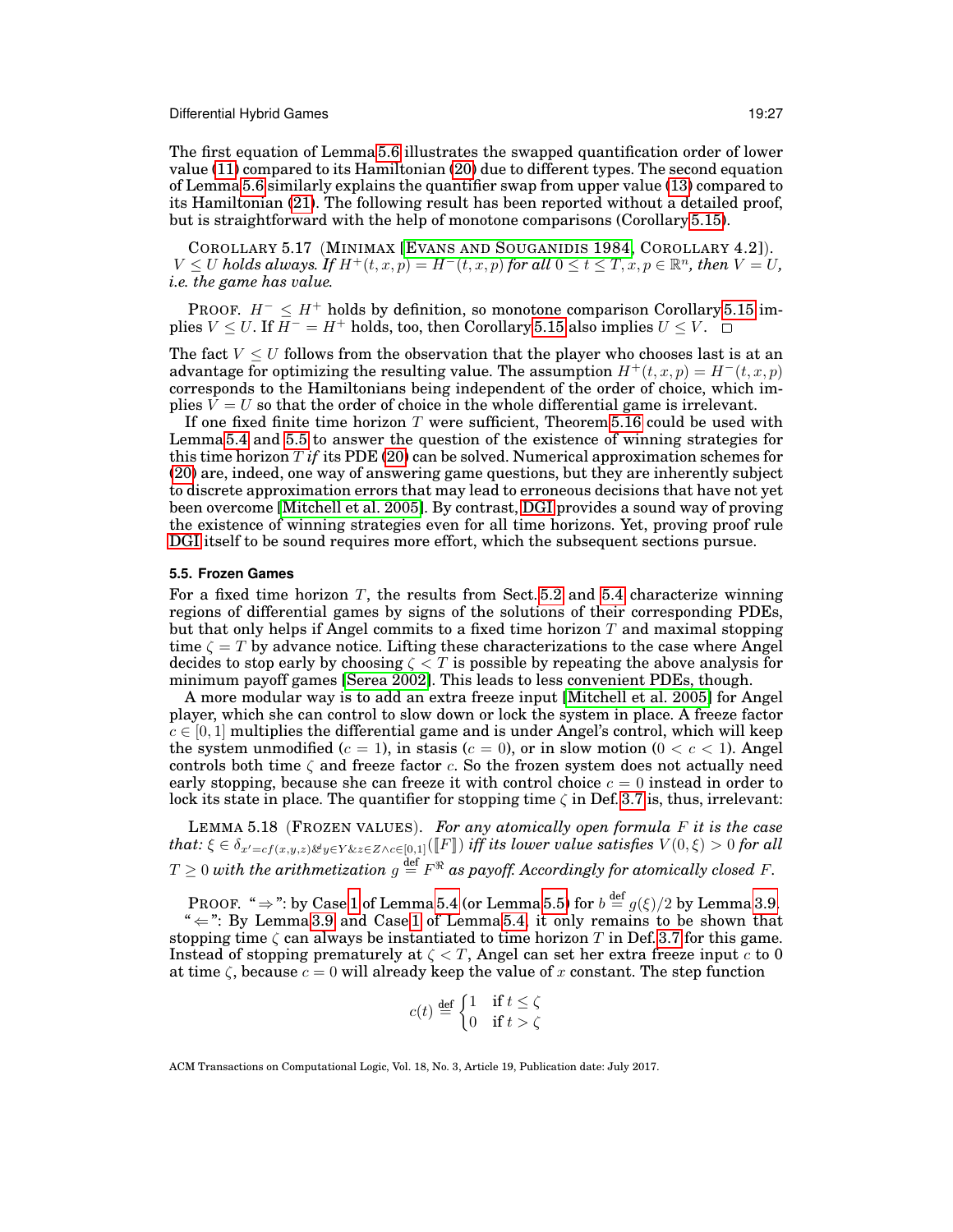required as the appropriate control input for the freeze factor to freeze at time  $\zeta$  is Borel measurable. The proof for closed F uses Lemma [5.5](#page-19-0) instead of Lemma [5.4.](#page-18-11)  $\Box$ 

This result exploits that durations of differential games are unobservable except when adding a clock  $t'=1$  to the differential game to measure the progress of time, which would be frozen along with x, though, so that freezing is unobservable by the players.

When replacing all differential games with their frozen version, Lemma [5.18](#page-26-1) implies that the results from Sect. [5.2](#page-18-0)[–5.4](#page-25-0) characterize their winning regions by signs of values. That approach works flawlessly. It is more efficient to exploit the structure of the frozen game to remove the freeze factor  $c$  with a minimal change in the Hamiltonian.

<span id="page-27-3"></span>LEMMA 5.19 (FROZEN ISAACS). *According to Theorem [5.16,](#page-25-3) let* H<sup>−</sup> *and* H<sup>+</sup> *be the Hamiltonians for the lower and upper values of*

<span id="page-27-2"></span>
$$
x' = f(x, y, z) \mathcal{L}^{\prime} y \in Y \mathcal{L} z \in Z \tag{22}
$$

*Then the lower and upper values of the* frozen differential game

<span id="page-27-1"></span>
$$
x' = cf(x, y, z) \mathcal{L}^d y \in Y \mathcal{L} z \in Z \land c \in [0, 1]
$$
\n(23)

*respect the lower* [\(20\)](#page-25-4) *and upper* [\(21\)](#page-25-5) *Isaacs equations with Hamiltonians* J <sup>−</sup> *and* J +*:*

<span id="page-27-4"></span>
$$
J^{-}(t, x, p) = \min(0, H^{-}(t, x, p))
$$
\n(24)

$$
J^+(t, x, p) = \min(0, H^+(t, x, p))
$$

PROOF. By Theorem [5.16,](#page-25-3) the lower value and upper value of [\(23\)](#page-27-1) satisfy the lower and upper Isaacs equations with the following Hamiltonians, which simplify as shown:

$$
J^{-}(t, x, p) = \max_{y \in Y} \min_{z \in Z} \min_{c \in [0, 1]} cf(t, x, y, z) \cdot p = \max_{y \in Y} \min_{z \in Z} \min(0, f(t, x, y, z) \cdot p)
$$
  
=  $\min(0, \max_{y \in Y} \min_{z \in Z} f(t, x, y, z) \cdot p)$   

$$
J^{+}(t, x, p) = \min_{c \in [0, 1]} \min_{z \in Z} \max_{y \in Y} cf(t, x, y, z) \cdot p = \min(0, \min_{z \in Z} \max_{y \in Y} f(t, x, y, z) \cdot p)
$$

since min and max are mutually distributive. By monotone comparison Corollary [5.15,](#page-25-6) those transformations do not change the solution.  $\Box$ 

When starting both differential games in the same initial state with the same payoff, the lower and upper value of [\(22\)](#page-27-2), thus, dominate the lower and upper value, re-spectively, of [\(23\)](#page-27-1), by Corollary [5.15,](#page-25-6) because  $J^-(t, x, p) \leq H^-(t, x, p)$  and  $J^+(t, x, p) \leq$  $H^+(t, x, p)$ . The freeze input c can be removed from the Hamiltonian by Lemma [5.19.](#page-27-3) Indeed,  $c$  does not ever need to be introduced into differential games explicitly either, because both winning regions are identical, based on [\[Mitchell et al. 2005\]](#page-42-8):

<span id="page-27-0"></span>LEMMA 5.20 (SUPERFLUOUS FREEZING). Let  $X \subseteq S$ . Then

$$
\delta_{x'=cf(x,y,z)}\mathcal{L}_{y\in Y\&z\in Z\wedge c\in [0,1]}(X) = \delta_{x'=f(x,y,z)\&y\in Y\&z\in Z}(X)
$$
  

$$
\varsigma_{x'=cf(x,y,z)\&y\in Y\&z\in Z\wedge c\in [0,1]}(X) = \varsigma_{x'=f(x,y,z)\&y\in Y\&z\in Z}(X)
$$

PROOF. By Theorem [3.8,](#page-9-0) the equations imply each other, so the proof only considers the first equation.

"⊆": This inclusion follows from the soundness of this [DGR](#page-12-3) proof step (Theorem [5.2\)](#page-16-2):

$$
\operatorname{DGR}\frac{\forall u \in Y \exists y \in Y \forall z \in Z \exists v \in Z, c \in [0,1] \forall x (f(x, y, z) = cf(x, u, v))}{[x'=cf(x, u, v) \& u \in Y \& v \in Z \land c \in [0,1]]F \to [x'=f(x, y, z) \& y \in Y \& z \in Z]F}
$$

whose premise proves using the witnesses  $y \stackrel{\text{def}}{=} u, v \stackrel{\text{def}}{=} z, c \stackrel{\text{def}}{=} 1$ .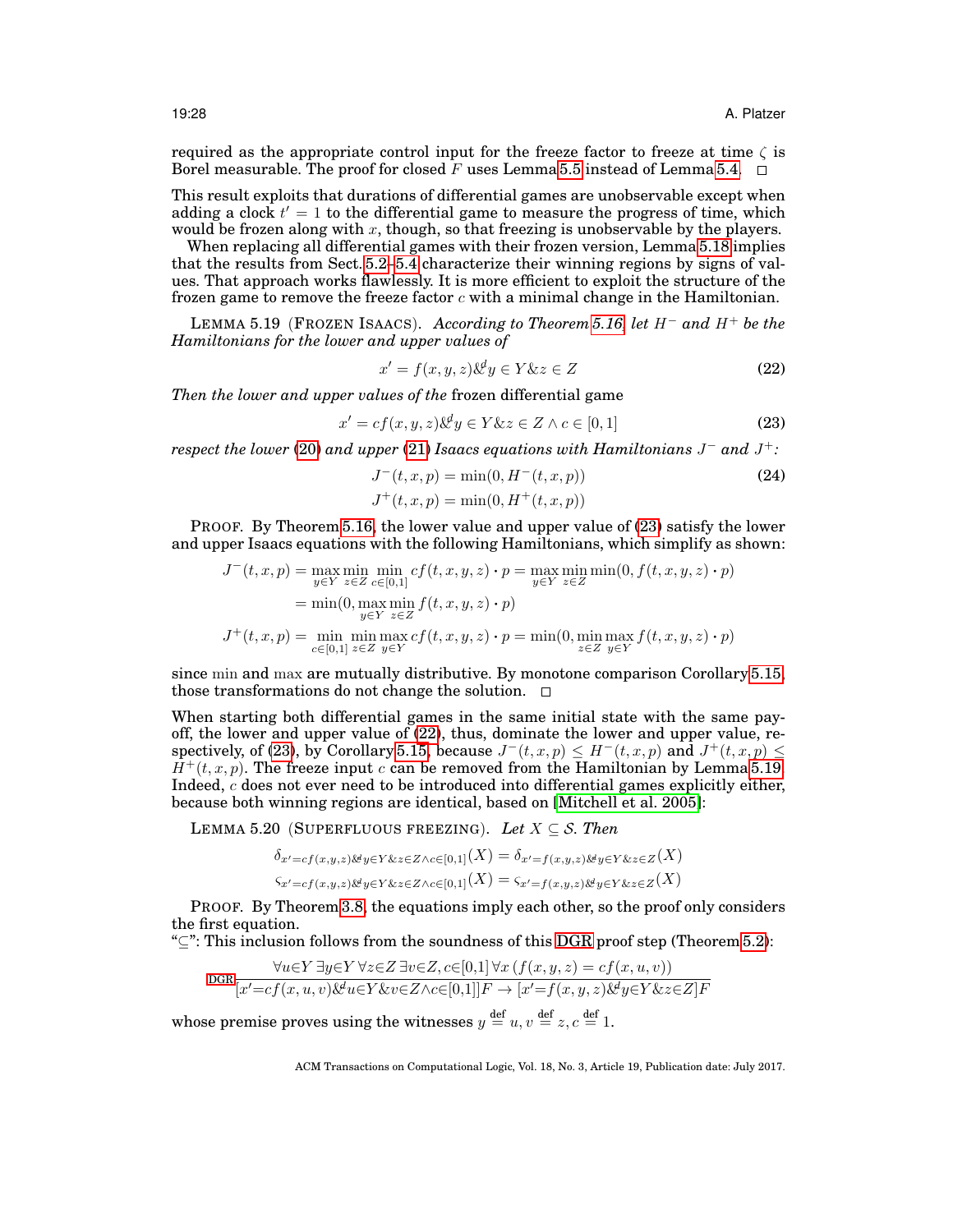"⊇": This direction has been shown elsewhere [\[Mitchell et al. 2005,](#page-42-8) Corollary 5]. The idea of the proof is as follows. The addition of  $c$  does not affect the game behavior or capabilities, because its only effect is a time-dilation, and time-invariant differential equations  $x' = f(x, y, z)$  are invariant under time rescaling if time itself is unobservable. Which it is, unless the differential game includes a clock  $t^\prime=1,$  in which case that clock will be frozen when  $c < 1$  as well, because its frozen counterpart is  $t^\prime = c.$ 

In a similar way, *differential games restricted to evolution domains* are expressible by the *dual freezing game* that gives another freeze factor b to Demon with which he can suspend the evolution should Angel ever try to leave the domain. A differential game with evolution domain  $\psi$  has to always remain in  $\psi$  and stop before leaving it. But only Angel is in control of time. She might try to leave  $\psi$  temporarily and sneak back before Demon notices, which is forbidden. Adding the dual freeze factor  $b$  to the game gives Demon the option of slowing the game down and challenging Angel to demonstrate it still is in  $\psi$ . Ensuring that Demon does not slow the game down just to prevent Angel's progress to victory is possible by exploiting hybrid games around it:

$$
t := x_0; \ (x' = bf(x, y, z), t' = 1 \& y \in Y \land b \in [0, 1] \& z \in Z); \ ?\psi; \ ?(x_0 = t)^d
$$

This reduction assumes that the (vectorial) differential game  $x' = f(x, y, z)$  already contains a deterministic clock  $x_0' = 1$  and adds a separate unfrozen absolute clock  $t' = 1$  starting from the same value after the assignment  $t := x_0$ . To slow the system down, Demon needs to choose  $b < 1$  on a set of non-zero measure (otherwise  $b = 1$  a.e., which has no effect). That will slow down the frozen  $x'_0 = b$  compared to the unfrozen  $t'=1,$  so that Demon fails his time-synchronicity dual test  $?(x_0=t)^d$  and loses. Unless he correctly points out that the system left the domain  $\psi$ , in which case Angel will lose because she fails her test ? $\psi$  first. Even though Demon has no influence on Angel's choice of time  $\zeta$ , he can choose  $b = 0$  to force the game into stasis any time. He just needs to use that power wisely or else he will lose the game for false allegations. This is the differential game analogue of the "there and back again game" for differential equations with evolution domains [\[Platzer 2015\]](#page-42-5). Differential hybrid games, thus, enable simpler differential games compared to incorporating state constraints directly into a differential game by special-purpose techniques [\[Rapaport 1998\]](#page-42-20).

# <span id="page-28-0"></span>**5.6. Soundness of Differential Game Invariants**

This completes the background results required for proving soundness of differential game invariant rule [DGI.](#page-12-1) The soundness proof proves the arithmetized postcondition (Lemma [3.9\)](#page-10-2), from an initial state that satisfies it, to be a time-independent viscosity subsolution (Sect. [5.3\)](#page-22-0) for all time horizons of the lower Isaacs PDE [\(20\)](#page-25-4) that characterizes (Sect. [5.4\)](#page-25-0) the lower value [\(11\)](#page-18-5) whose sign, in turn, characterizes (Sect. [5.2\)](#page-18-0) differential game winning regions (Sect. [3\)](#page-3-2) even for premature stopping (Sect. [5.5\)](#page-26-0).

<span id="page-28-3"></span>THEOREM 5.21 (DIFFERENTIAL GAME INVARIANTS). *Differential game invariants are sound (proof rule [DGI\)](#page-12-1).*

PROOF. To prove soundness, assume the premise to be valid and assume the antecedent of the conclusion true in a state  $\xi$ , written  $\xi \models F$  as notation for  $\xi \in [F]$ :

<span id="page-28-2"></span><span id="page-28-1"></span>
$$
\vDash \exists y \in Y \,\forall z \in Z \, F'_{x'}^{f(x,y,z)} \tag{25}
$$

$$
\xi \models F \tag{26}
$$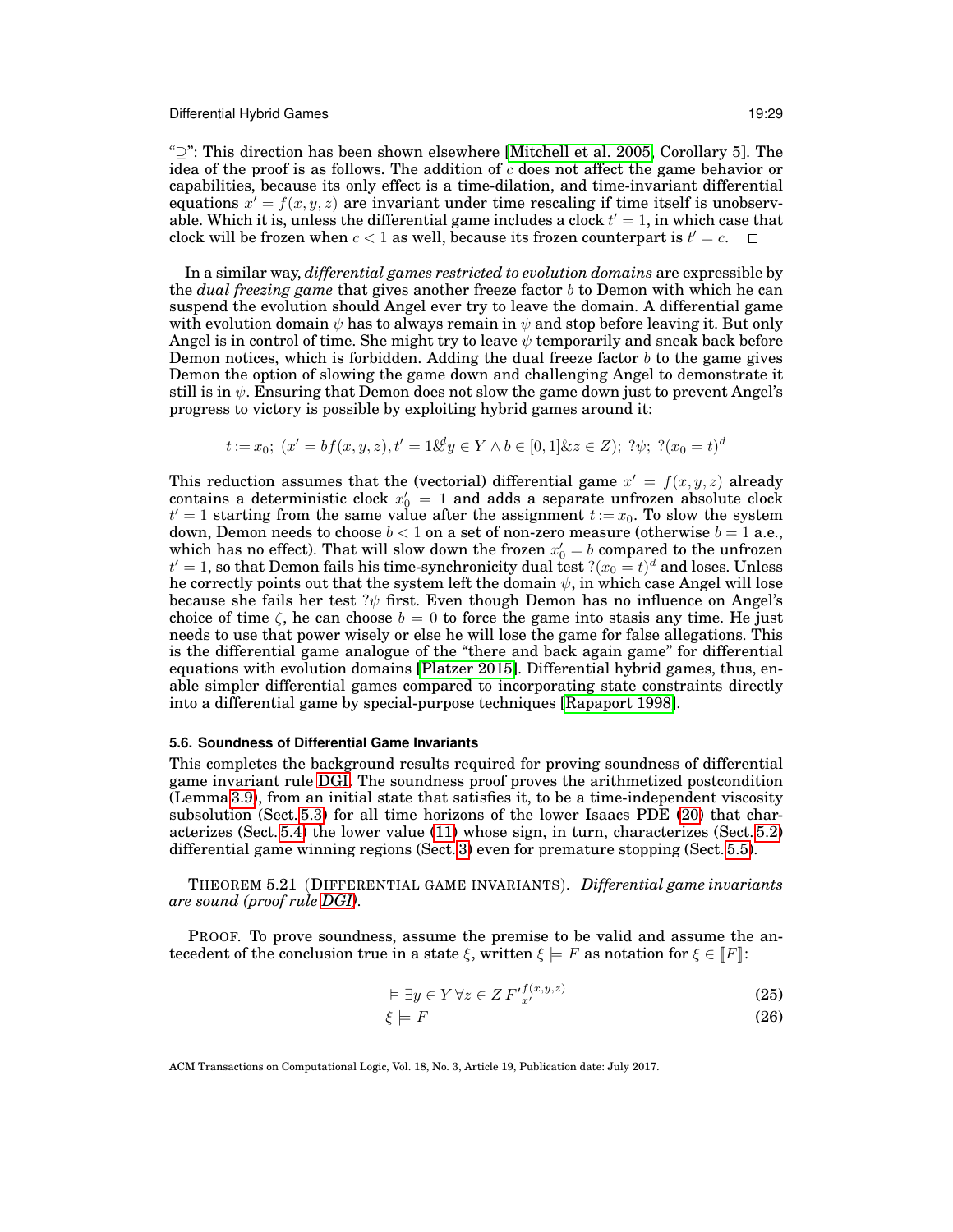To make the proof easier to follow, the proof first considers the case where  $F$  is an atomic formula even if that follows from subsequent cases.

<span id="page-29-4"></span>*1*) Consider the case where F is of the form  $F \equiv (g > 0)$  for a (smooth) term g. Then the (valid) premise [\(25\)](#page-28-1) of rule [DGI](#page-12-1) specializes to  $\exists y\in Y\,\forall z\in Z$   $(g>0)^{\prime}\!\frac{f(x,y,z)}{x^{\prime}}$ , which is

<span id="page-29-0"></span>
$$
\vDash \exists y \in Y \,\forall z \in Z \, (\nabla (g)_{x'}^{f(x,y,z)} \ge 0)
$$
\n
$$
(27)
$$

When  $\xi \in S$  is a state, adopt the usual mathematical liberties of writing  $g(\xi)$  for the value  $[\![g]\!]_\xi$  of term  $g$  in state  $\xi\in\mathcal{S}$  to simplify notation substantially and keep it closer to standard mathematical practice. Similarly for  $f(x, y, z)$ , since it will be clear from the context whether the term  $f(x, y, z)$  or its value is being referred to. If all the  $x, y, z$ are variables,  $f(x, y, z)$  is a term. If, instead,  $\xi, \eta, \zeta$  are all (vectors of) reals,  $f(\xi, \eta, \zeta)$ refers to the corresponding value  $[\![f(x,y,z)]\!]_{\sigma^{\xi\eta\zeta}_{x,y}}$  (for any state  $\sigma$  since  $x,y,z$  are all free variables). For variable x and values  $\eta$ ,  $\zeta$ , the mixed case  $f(x, \eta, \zeta)$  evaluates in state  $\xi$ to the value  $f(\xi, \eta, \zeta) = \llbracket f(x, y, z) \rrbracket_{\xi_y^{\eta_\zeta}}$ , which will be used sparingly to avoid confusion.

Consider any time horizon  $T > 0$  of Angel's choosing. The case  $T = 0$  follows from [\(26\)](#page-28-2). The proof first shows that the time-invariant extension function  $\bar{g}(t, x) \stackrel{\text{def}}{=} g(x)$  is a subsolution of the lower Isaacs equation [\(20\)](#page-25-4) with its unique solution  $\dot{V}$  (Theorem [5.16\)](#page-25-3), which, by Theorem [5.14,](#page-24-3) implies  $\bar{g} \leq V$ , because both functions coincide at time T.

<span id="page-29-5"></span>PART 1:  $\bar{g}(t, x) \stackrel{\text{def}}{=} g(x)$  for smooth term g is a subsolution of lower Isaacs equation [\(20\)](#page-25-4). SUBPROOF: Since  $\bar{g}$  is smooth, it, by Lemma [5.11,](#page-23-2) is a subsolution iff it satisfies the subsolution inequality classically at every  $(\eta, \xi)$ :

<span id="page-29-1"></span>
$$
\underbrace{\bar{g}_t(\eta,\xi)}_{0} + \underbrace{\max_{y \in Y} \min_{z \in Z} f(\xi,y,z) \cdot D_x \bar{g}(\eta,\xi)}_{\geq 0} \geq 0
$$
\n(28)

which holds since  $\bar{g}$  is time-invariant so its time-derivative  $\bar{g}_t$  vanishes and by premise [\(27\)](#page-29-0), recalling that  $f(\xi, y, z) \cdot D_x \bar{g}(\eta, \xi) = [\![\nabla (g)^{f(x,y,z)}_{x'}]\!]_{\xi}$  for all  $\zeta, y, z$  by Lemma [4.2,](#page-13-0) so that [\(27\)](#page-29-0) implies:

$$
\exists y \in Y \ \forall z \in Z \ f(\xi, y, z) \cdot D_x \bar{g}(\eta, \xi) = \llbracket \nabla(g)_{x'}^{f(x, y, z)} \rrbracket_{\xi} \ge 0
$$

By [\(28\)](#page-29-1),  $\bar{g}$  is a subsolution of [\(20\)](#page-25-4), so  $g(\xi) = \bar{g}(\eta, \xi) \le V(\eta, \xi)$  for all  $\eta, \xi$  by Theorem [5.14,](#page-24-3) which is applicable because  $V$  is bounded and uniformly continuous by Theorem [5.16,](#page-25-3) and Lipschitz in  $x, t$  by Theorem [5.3,](#page-18-13) thus, Lipschitz in  $x$  *uniformly in*  $t$  since  $t$  is bounded by T so the maximum Lipschitz bound among  $t \in [0, T]$  is finite. For applica-bility of Theorem [5.14,](#page-24-3) note that q and  $\bar{q}$  are bounded and Lipschitz by Def. [3.4](#page-6-2) (using the relevant domain from Lemma [3.10\)](#page-11-2) and, thus, uniformly continuous by Sect. [2.](#page-2-2)  $\Box$ 

So  $V(\eta, \xi) \ge g(\xi) > 0$  for all  $\eta$  and any initial state  $\xi$  satisfying antecedent  $F \equiv (g > 0)$ of the conclusion of [DGI,](#page-12-1) i.e. [\(26\)](#page-28-2) which is  $g(\xi) > 0$ . Hence, Case [1](#page-18-7) of Lemma [5.4](#page-18-11) implies

$$
\forall \beta \in \mathcal{S}_{Y \to Z} \ \exists y \in \mathcal{M}_Y \ g(x(T;\xi,y,\beta(y))) > 0
$$

This shows that Demon can achieve  $g > 0$  from any initial state  $\xi$  where  $g > 0$  holds provided that Angel decides to evolve the full duration  $T$ , which she does not have to. Since  $g(\xi) \le V(t,\xi)$  is a *time-independent* lower bound for all times t and all time

horizons T, Angel cannot achieve a lower value of g by stopping earlier either:

<span id="page-29-3"></span>PART 2: If the payoff g is a time-independent subsolution of [\(20\)](#page-25-4) with  $g(\xi) > 0$ , then

<span id="page-29-2"></span>
$$
\xi \in \delta_{x'=f(x,y,z)\&y \in Y\&z \in Z}(\llbracket g > 0 \rrbracket)
$$
\n(29)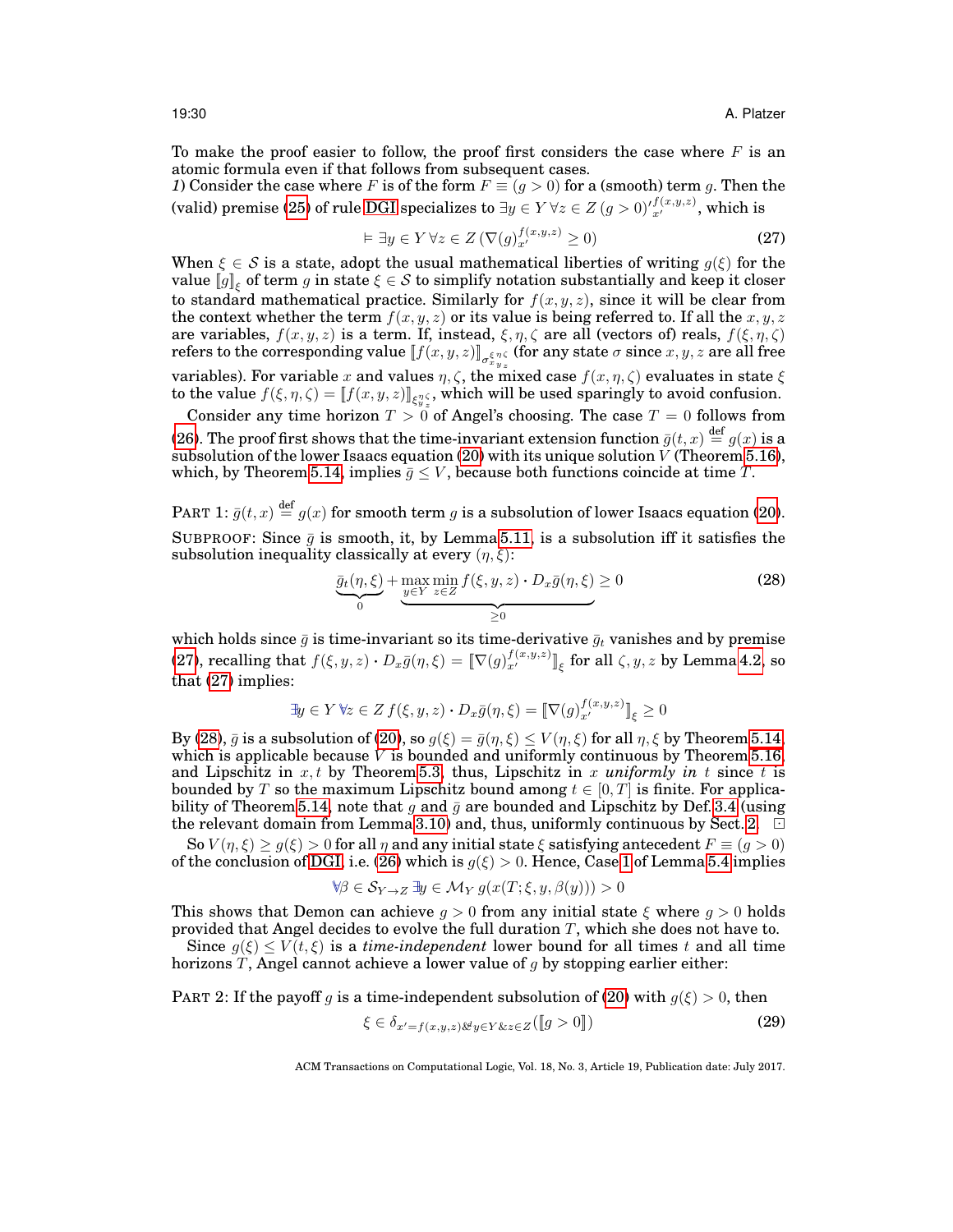The case  $g(\xi) \geq 0$  is accordingly with  $[g \geq 0]$  instead.

SUBPROOF: Since g satisfies its own boundary condition, g is a subsolution of [\(20\)](#page-25-4) iff:

$$
\underbrace{\tau}_0 + H^-(t,x,p) \geq 0
$$
 for all  $(\tau,p) \in D^+g(t,x)$  and all  $t,x$ 

In particular,  $q$  is also a subsolution of the frozen lower Isaacs equation with Hamilto-nian [\(24\)](#page-27-4) from Lemma [5.19,](#page-27-3) since  $0 + 0 > 0$  already holds:

$$
\underbrace{\tau}_{0} + \min(0, H^-(t, x, p)) \ge 0 \text{ for } (\tau, p) \in D^+ g(t, x) \text{ and } t, x
$$

Thus, the lower value of the frozen game  $(23)$  has lower bound q. By Lemma [5.18,](#page-26-1) the frozen game does not need any premature stopping, so that Lemma [5.4](#page-18-11) proves

$$
\xi \in \delta_{x'=cf(x,y,z)} \&y \in Y \&z \in Z \land c \in [0,1] \big(\llbracket g > 0 \rrbracket\big)
$$

since  $T \geq 0$  was arbitrary. The " $\subseteq$ " inclusion of Lemma [5.20,](#page-27-0) which was proved directly by differential game refinement Theorem [5.2,](#page-16-2) implies [\(29\)](#page-29-2), concluding the subproof.  $\Box$ 

An alternative to Part [2](#page-29-3) proceeds directly without freezing:  $q$  also is a subsolution of the Isaacs equation for infimum cost [\[Serea 2002\]](#page-42-19)

$$
\min(v_t(t, x) + h^-(x, v(t, x), D_x v(t, x)), g(x) - v(t, x)) = 0
$$

$$
h^-(x, r, p) = \begin{cases} \max_{y \in Y} \min_{z \in Z} f(x, y, z) \cdot p & \text{if } g(x) \le r\\ \infty & \text{if } g(x) > r \end{cases}
$$

which the infimum cost value over time solves

$$
v(\eta, \xi) = \inf_{\beta \in S_{Y \to Z}} \sup_{y \in \mathcal{M}_Y} \min_{t \leq T} g(x(t; \xi, y, \beta(y)))
$$

because the choice of  $q(x)$  for  $v(t, x)$  satisfies

$$
\min(\tau + h^-(x, \bar{g}(t, x), p), g(x) - \bar{g}(t, x)) \ge 0 \,\forall (\tau, p) \in D^+ \bar{g}(x)
$$

Lemma [5.4](#page-18-11) carries over to this infimum cost value v with an extra  $\mathcal{H} \leq T$  for time, so that  $0 < g(\xi) \le v(0,\xi)$  directly shows

$$
\xi \in \delta_{x'=f(x,y,z)\&y\in Y\&z\in Z}(\llbracket g>0\rrbracket)
$$

<span id="page-30-1"></span>Even if this alternative proof also works for time-dependent  $q$ , its downside is that its PDE assumes a convex image of f under  $Y$  and  $Z$  to facilitate discontinuous games [\[Serea 2002\]](#page-42-19), which are not needed, because hybrid games cover discontinuous change. *2*) Consider the case where F is of the form  $F \equiv (g \ge 0)$  for a (smooth) term g. Then the proof proceeds as in Case [1,](#page-29-4) since the premise of [DGI](#page-12-1) is still [\(27\)](#page-29-0), because  $\nabla(g \geq 0)$ is equivalent to  $\nabla(g>0)$  by Def. [4.1.](#page-12-4) In that case, the antecedent [\(26\)](#page-28-2) only implies  $\xi \models g \geq 0$  in the initial state  $\xi$ , thus,  $V(\eta, \xi) \geq g(\xi) \geq 0$  for all  $\eta$ . Yet, then Lemma [5.5](#page-19-0) instead of Lemma [5.4](#page-18-11) still implies the conclusion of rule [DGI](#page-12-1) by Part [2,](#page-29-3) since it shows:

$$
\forall \beta \in \mathcal{S}_{Y \to Z} \exists y \in \mathcal{M}_Y \ g(x(T; \xi, y, \beta(y))) \ge 0
$$

<span id="page-30-0"></span>*3*) Consider the case where F is atomically open. By congruence, it is enough to consider the case where F is normalized by  $(a < b) \equiv (b - a > 0)$  so that it is built with  $\wedge, \vee$  from formulas of the form  $g_i > 0$  for polynomials  $g_i$ . Let  $I \stackrel{\text{def}}{=} \{i : g_i(\xi) > 0\} \neq \emptyset$  be the set of all indices  $i$  whose atomic formula  $g_i > 0$  is true in the initial state ξ. As a replacement for the previous Part [1,](#page-29-5) the subsequent Part [3](#page-31-0) shows that the time-invariant minimum  $\bar{g}(t, x) \stackrel{\text{def}}{=} \min_{i \in I} g_i(x)$  of the involved continuously differentiable  $g_i$  is still a subsolution of the lower Isaacs equation even if  $\bar{q}$  itself is not smooth.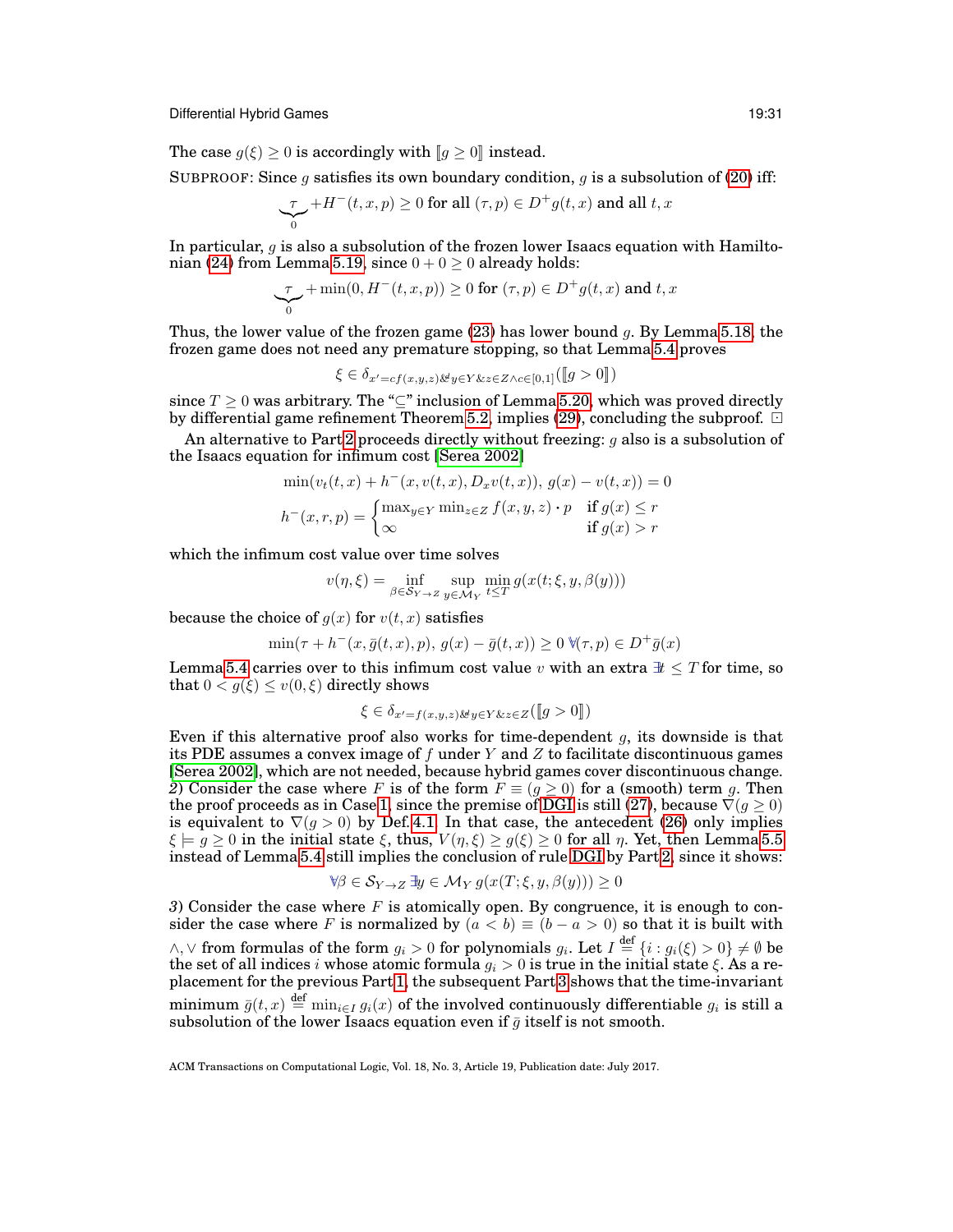<span id="page-31-0"></span>PART 3:  $\bar{q}$  is a subsolution of the lower Isaacs equation [\(20\)](#page-25-4).

Since  $\bar{g}$  is time-invariant, validity of the conclusion of [DGI](#page-12-1) follows with Part [2](#page-29-3) from Part [3](#page-31-0) like Case [1](#page-29-4) followed from Part [1](#page-29-5) using the observation that the combination of subformulas of  $F$  that were true initially will remain true using Lemma [3.9,](#page-10-2) because  $0 < \bar{g}(\eta, \xi) \le V(\eta, \xi)$  for all  $\eta$  and any initial state  $\xi$  that satisfies the antecedent [\(26\)](#page-28-2). SUBPROOF OF PART [3:](#page-31-0) The proof idea from Part [1](#page-29-5) no longer works, because  $\bar{g}$  has no differentials at points where the minimum switches from one term  $g_i$  to another  $g_i$ unless their differentials happen to align. This proof uses superdifferentials instead.

The premise [\(25\)](#page-28-1) in this case yields

$$
\models \forall x \, \exists y \in Y \, \forall z \in Z \bigwedge_i (g_i \ge 0)^{\prime f(x, y, z)}_{x'} \tag{30}
$$

which, in mathematical metalanguage corresponds to

<span id="page-31-3"></span>
$$
\forall x \, \exists y \in Y \, \forall z \in Z \, f(x, y, z) \cdot Dg_i(x) \ge 0 \text{ for all } i \tag{31}
$$

because  $(g_i \geq 0)_{x'}^{f(x,y,z)}$  is  $\nabla (g_i)_{x'}^{f(x,y,z)} \geq 0$ , which is  $f(x,y,z) \cdot Dg_i(x) \geq 0$  by Lemma [4.2.](#page-13-0)<br>Proving that  $\bar{g}$  is a subsolution of lower Isaacs PDE [\(20\)](#page-25-4) requires proving

<span id="page-31-1"></span>
$$
\underbrace{\tau}_{0} + \max_{y \in Y} \min_{z \in Z} f(x, y, z) \cdot p \ge 0 \text{ for all } (\tau, p) \in D^{+}\bar{g}(t, x) \text{ and all } x \in S \tag{32}
$$

Since  $\bar{q}$  is time-invariant, it is differentiable by t with derivative 0 everywhere, hence the time component of its superdifferential coincides with the classical gradient 0 by Lemma [5.11.](#page-23-2) Dropping time from the notation simplifies condition [\(32\)](#page-31-1) to:

<span id="page-31-2"></span>
$$
\max_{y \in Y} \min_{z \in Z} f(x, y, z) \cdot p \ge 0 \text{ for all } p \in D^+ \bar{g}(x) \text{ and all } x \in \mathcal{S}
$$
\n(33)

Rephrasing [\(33\)](#page-31-2), it remains to show:

$$
\forall x \in \mathcal{S} \,\forall p \in D^+\bar{g}(x) \,\exists y \in Y \,\forall z \in Z \,f(x, y, z) \cdot p \ge 0
$$

For any x, using the corresponding  $y \in Y$  from [\(31\)](#page-31-3), this is true for all  $z \in Z$  and all i:

$$
f(x, y, z) \cdot D^{+}g_{i}(x) \ge 0 \text{ that is } f(x, y, z) \cdot Dg_{i}(x) \ge 0
$$

because  $D^+g_i(x) = \{Dg_i(x)\}\$  by Lemma [5.11.](#page-23-2) According to Lemma [5.12,](#page-23-3) all convex generators of  $\vec{D}^+\vec{g}$ , thus, satisfy that same property, which continues to hold for convex combinations, since for any  $p, q \in D^+ \overline{q}(x)$  and  $\lambda \in [0, 1]$ :

$$
f(x, y, z) \cdot (\lambda p + (1 - \lambda)q) = \lambda f(x, y, z) \cdot p + (1 - \lambda)f(x, y, z) \cdot q \ge 0
$$

This proves [\(33\)](#page-31-2), so that  $\bar{q}$  is a subsolution of [\(20\)](#page-25-4).

<span id="page-31-4"></span>*4*) The case where F is atomically closed proceeds as in Case [3.](#page-30-0) The premise of [DGI](#page-12-1) is equivalent to the premise in Case [3,](#page-30-0) because  $\nabla(a \ge b)$  and  $\nabla(a > b)$  are equivalent by Def. [4.1.](#page-12-4) The additional thought for closed sets is as for Case [2.](#page-30-1) Since  $\bar{g}$  is a subsolution, the same combination of subformulas of  $F$  that were true initially will remain true.

 $5)$  The case where  $F$  is any first-order formula (quantifier-free by quantifier elimination [\[Tarski 1951\]](#page-42-12)) reduces to Case [4.](#page-31-4) By congruence, it is enough to consider the case where F is normalized by  $(a < b) \equiv (b - a > 0)$  and  $(a = b) \equiv (a - b \ge 0 \land b - a \ge 0)$  etc. so that it is built with  $\wedge$ ,  $\vee$  from formulas of the form  $g_i \geq 0$  or  $h_i > 0$ . Replace every strict inequality  $h_i > 0$  in F that is true in the initial state  $\xi$  by a new weak inequality  $g_j \geq 0$  with the term  $g_j \stackrel{\text{def}}{=} h_j - a_j$ , which is still true in the initial state when choosing the constant  $a_j \stackrel{\text{def}}{=} h_j(\xi) > 0$ . Replace every strict inequality  $h_j > 0$  that is not true in the initial state  $\xi$  by  $-1 \geq 0$ . The resulting formula G is closed, true in the initial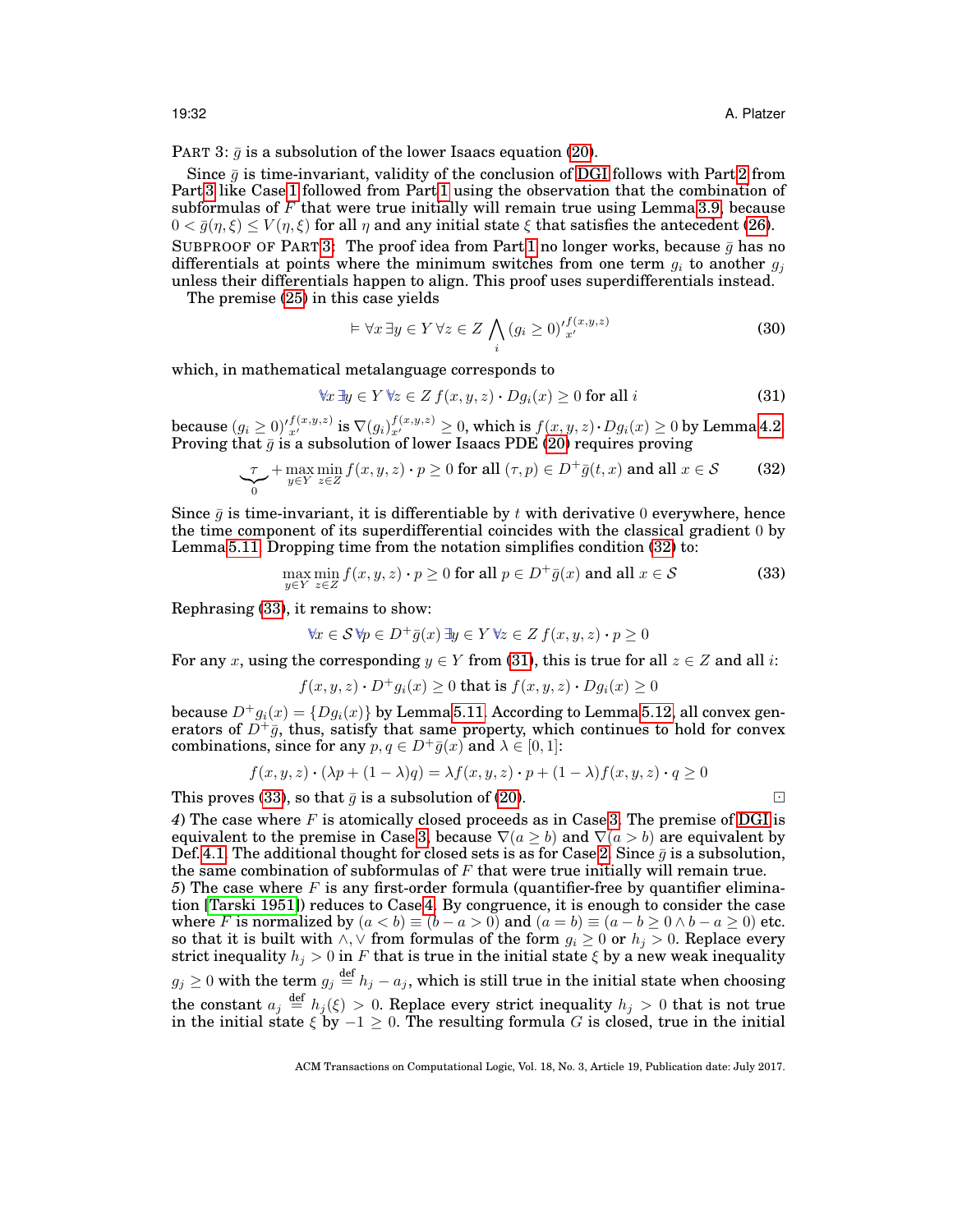state, and, if Demon has a strategy to achieve  $G$ , then, by monotonicity of winning re-gions (rule [M](#page-37-1) in Appendix [B\)](#page-37-0), he also has a strategy to achieve the original  $F$ , because  $\vdash G \rightarrow F$ . Case [4](#page-31-4) implies that Demon can achieve G, because the premise of [DGI](#page-12-1) that Case [4](#page-31-4) assumes for G is implied by the premise for F since  $\nabla(h_i > 0)$  is equivalent to  $\nabla(h_j \geq 0)$  which is equivalent to  $\nabla(h_j - a_j \geq 0)$  by Def. [4.1](#page-12-4) as  $\nabla(a_j) = 0$  for constant  $a_j$ . Likewise  $\nabla(-1 \ge 0) \equiv (0 \ge 0)$  is trivially implied.<br>This concludes the proof of Theorem [5.21,](#page-28-3) demonstrating soundness for rule [DGI.](#page-12-1)

#### <span id="page-32-0"></span>**5.7. Soundness of Differential Game Variants**

Since rule [DGV](#page-12-2) settles for a conservative quantifier pattern, the soundness proof for rule [DGI](#page-12-1) can be adapted more easily to prove soundness of rule [DGV](#page-12-2) as well.

THEOREM 5.22 (DIFFERENTIAL GAME VARIANTS). *Differential game variants are sound (proof rule [DGV\)](#page-12-2).*

**PROOF.** Let  $\xi \models g \leq 0$ , i.e.  $g(\xi) \leq 0$ , otherwise Angel wins by choosing  $T = 0$ . The proof follows the same principle as the proof of Theorem [5.21](#page-28-3) by using the du-ality Theorem [3.8,](#page-9-0) since the same game is played in  $[x' = f(x, y, z) \& y \in Y \& z \in Z]$  and  $\langle x' = f(x, y, z) \& y \in Y \& z \in Z \rangle$  with the same partition of control advantage and information just from another player's perspective. To facilitate proof reuse, rule [DGV](#page-12-2) uses a conservative information pattern, so that the duality allows to swap player controls and consider  $[x' = f(x, y, z)\&z \in Z\&y \in Y \mid (g \ge 0)$ . This formula cannot be expected to be true, since the initial state does not need to satisfy  $q \geq 0$ , for Angel would stop right away then. Yet, the study of its value will still prove to be informative and, in particular, reuse the proof of Theorem [5.21.](#page-28-3) The only, but critical, change is that [DGV](#page-12-2) does not assume the postcondition to hold in the beginning and, instead, requires a proof that it will finally be reached. This leads to the following variation on the choice of the subsolution for the comparison theorem. Let  $\varepsilon \in \mathbb{R}$  be the value whose existence the premise shows. For postcondition formula  $g \geq 0$ , consider  $\bar{g}(t, x) \stackrel{\text{def}}{=} g(x) + \frac{\varepsilon}{2}(T-t)$ . This  $\bar{g}$  is smooth, so, by Lemma [5.11,](#page-23-2) a subsolution of the lower Isaacs equation [\(20\)](#page-25-4) iff:

<span id="page-32-1"></span>
$$
\underbrace{\bar{g}_t(t,x)}_{-\frac{\varepsilon}{2}} + \underbrace{\max_{y \in Y} \min_{z \in Z} f(x,y,z) \cdot D_x \bar{g}(t,x)}_{\geq \varepsilon} \geq 0 \tag{34}
$$

which again holds by premise using Lemma [4.2](#page-13-0) if its assumption  $g(x) \leq 0$  holds. The left-hand side of [\(34\)](#page-32-1) is  $\geq \varepsilon - \frac{\varepsilon}{2} > 0$  on the closed set  $[ g \leq 0 ]$ , and is a continuous function, so it continues to be  $>0$  on sufficiently small neighborhoods of  $\llbracket g \leq 0 \rrbracket$ . Thus, the proof in Theorem [5.21](#page-28-3) continues to work when restricting the domain to a sufficiently small open neighborhood U of  $[q \leq 0]$ . Since  $\bar{q}(\eta, \xi) \leq V(\eta, \xi)$  follows from Theorem [5.14](#page-24-3) as in Theorem [5.21,](#page-28-3) Lemma [5.5](#page-19-0) implies the conclusion of [DGV](#page-12-2) if  $0 \le V(0,\xi)$ , which will happen for large enough time horizons T according to the definition of  $\bar{g}$ . In particular,  $0 < \bar{g}(\eta, \xi) \le V(\eta, \xi)$  when T is sufficiently large, e.g.  $T > -\frac{2}{\varepsilon} g(\xi) > 0$ , which is under Angel's control. The existence of a (unique) solution of such a duration T follows from Perron's existence theorem for Hamilton-Jacobi PDEs [\[Barles 2013,](#page-40-1) Thm. 7.1].

For this time horizon  $T$ , by Lemma [5.4,](#page-18-11) player Demon of the flipped game, who plays for Angel's controls of the original differential game, will ultimately be in a state where  $g \geq 0$ , if he just happens to be lucky that such a long time is played and the game does not stop prematurely, so  $\zeta = T$  is chosen, in which case [\(20\)](#page-25-4) characterizes the lower value (otherwise the frozen Isaacs Hamiltonian [\(24\)](#page-27-4) would apply so that [\(34\)](#page-32-1) stops holding). For the original differential game, in which Angel is in charge of controlling the time, this means that she can win  $q > 0$  by just playing long enough, which is under her control, and by limiting herself to  $\zeta = T$ , which is her choice, too. Since  $0 < \bar{g}(\eta, \xi) \leq$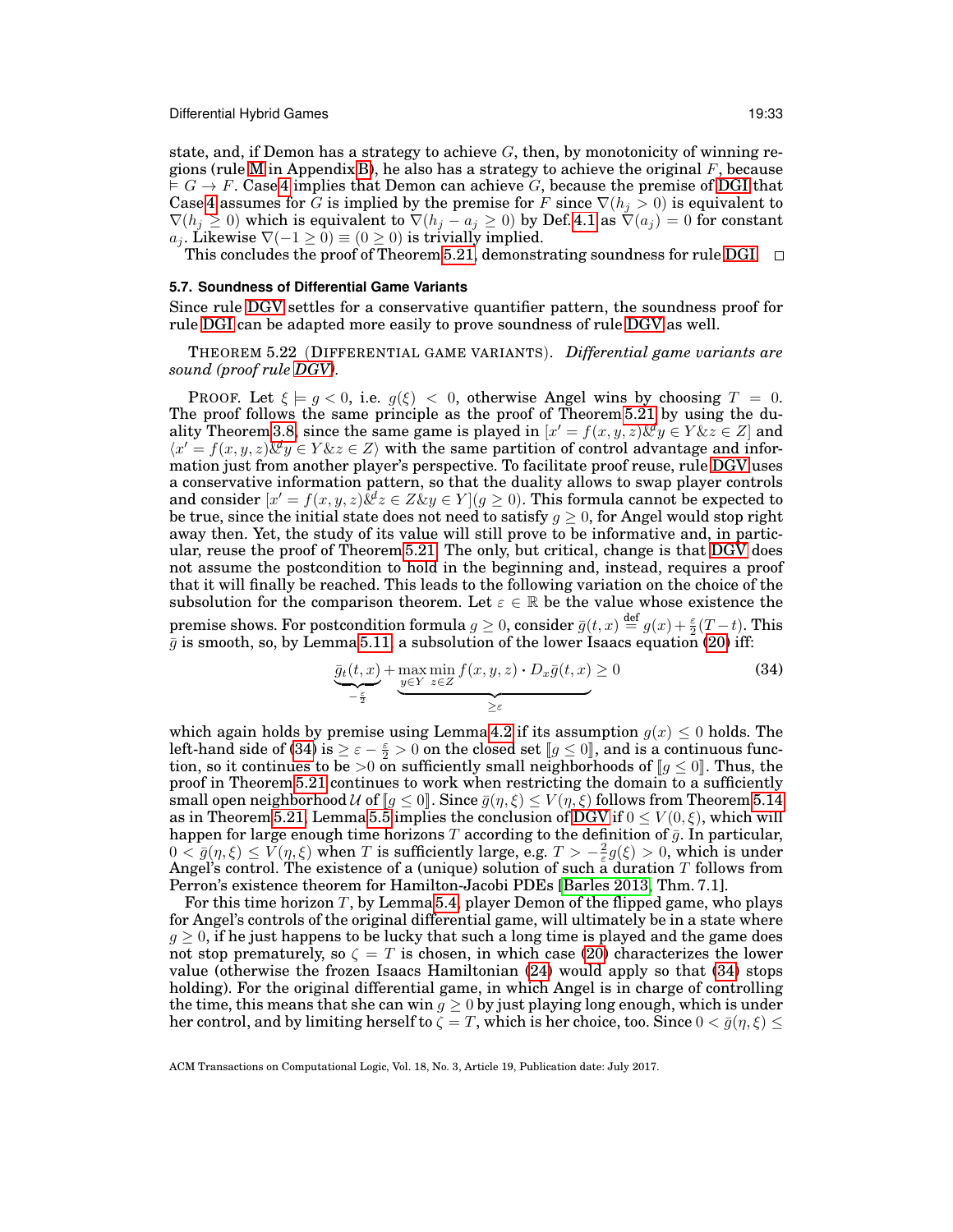$V(\eta, \xi)$  for all  $\eta$  for this T, and  $g(x(s; \xi, y, \beta(y)))$  is continuous in s (Lemma [3.5\)](#page-6-1), Angel will win into  $[g \ge 0]$  before leaving the open neighborhood  $\mathcal U$  of  $[g \le 0]$ .  $\Box$ 

It is of apparent significance for the soundness of rule [DGV](#page-12-2) that the lower bound  $\varepsilon$ holds for all x, not just that there is an  $\varepsilon$  for every x. Otherwise, the progress might converge (long) before  $q > 0$  is reached. It is also possible to prove soundness of [DGV](#page-12-2) based on the soundness proof of rule [DGR.](#page-12-3) That works by replacing the Hamiltonian in  $(34)$  by a uniformly continuous continuation J (which exists by Tietze [\[Walter 1995,](#page-42-11) 2.19]) to the full space, which agrees with the Hamiltonian from [\(34\)](#page-32-1) on the open neighborhood U of  $[q \leq 0]$  and shares the same lower bound  $\varepsilon$ , but globally. The proof then uses soundness of the  $\langle \cdot \rangle$  dual of rule [DGR](#page-12-3) to show that the original game has a winning strategy since the game corresponding to J has a winning strategy for  $q \geq 0$ . The only additional thought is that it is enough to restrict the premise of [DGR](#page-12-3) to the set of x that can occur during the game starting from  $\xi$ , which is where the values of the original game and the one for the Hamiltonian J coincide by Tietze [\[Walter 1995,](#page-42-11) 2.19].

# <span id="page-33-0"></span>**6. DIFFERENTIAL GAME EMBEDDINGS**

The previous sections have immersed differential games within hybrid games to form differential hybrid games and studied how their properties can be proved. This is a useful approach in practice. The alternative is to understand how differential games relate to (non-differential) hybrid games from a theoretical perspective. The logic  $dG_{HG}$ from [\[Platzer 2015\]](#page-42-5) is differential game logic of *hybrid games*, which is the fragment of dGC that has no differential games, except differential equations  $x' = f(x)$ . The logic  $dG_{\text{DG}}$  is differential game logic of *differential games* in which all games are of the form  $x' = f(x, y, z) \&y \in Y \&z \in Z$ . For emphasis,  $d\tilde{G} \mathcal{L}_{DHG}$  is differential game logic  $dG \mathcal{L}$  for full *differential hybrid games* in which all operators of Def. [3.1](#page-3-1) are allowed. Tracing in dGL the characterizations developed here *only for open or closed postconditions* gives:

<span id="page-33-4"></span>THEOREM 6.1 (DIFFERENTIAL GAME CHARACTERIZATION). *Differential games*  $a$ re hybrid games, i.e. dG ${\cal L}_{\rm DHG}$  and dG ${\cal L}_{\rm HG}$  are equally expressive: $^{12}$  $^{12}$  $^{12}$  dG ${\cal L}_{\rm HG}$   $\equiv$  dG ${\cal L}_{\rm DHG}$ .

PROOF. This proof uses the encoding results in Appendix [A.](#page-36-0) The nontrivial direction  $dG\mathcal{L}_{\text{DHG}} \leq dG\mathcal{L}_{\text{HG}}$  can be shown by a careful analysis of the constructions involved in characterizing differential games. The original definition of differential games and their behavior in terms of nonanticipative strategies and measurable functions of control input does not lead to a characterization without facing substantial challenges of having to characterize higher-order quantification in large-cardinality function classes. The indirect characterization of a differential game in terms of its Isaacs PDEs proves to be more useful. Using expressiveness results for the base logic [\[Platzer 2012a;](#page-42-10) [Platzer 2015\]](#page-42-5), it is enough to consider the new differential game cases

<span id="page-33-2"></span>
$$
[x' = f(x, y, z) \mathcal{L}^{\prime} y \in Y \mathcal{L} z \in Z]F
$$
\n(35)

and  $\langle x' = f(x, y, z) \& y \in Y \& z \in Z \rangle F$ . By Theorem [3.8](#page-9-0) it is enough to consider just [\(35\)](#page-33-2).<br>*1*) Consider the case where *F* is atomically open. By Lemma [5.20,](#page-27-0) (35) is equivalent to its frozen analogon<sup>[13](#page-33-3)</sup>  $[x' = cf(x, y, z) \& y \in Y \& z \in Z \land c \in [0, 1]]F$ . By Lemma [5.18,](#page-26-1) the latter needs no premature stopping and is true in a state  $\xi$  iff  $V(0,\xi) > 0$  for all  $T \geq 0$ 0, using the realization  $g \stackrel{\text{def}}{=} F^{\Re}$  as payoff (using Lemma [3.10\)](#page-11-2). By Lemma [5.19,](#page-27-3) V satisfies the lower Isaacs equation  $(20)$  with the Hamiltonian  $(24)$ . Thus,  $(35)$  is true

<span id="page-33-1"></span><sup>&</sup>lt;sup>12</sup>Logic B is at least as expressive as A, written  $A \leq B$  if every formula of A can be expressed by an equivalent formula of B. Further,  $\mathcal{A} \equiv \mathcal{B}$  if  $\mathcal{A} \leq \mathcal{B}$  and  $\mathcal{B} \leq \mathcal{A}$ . And  $\mathcal{A} < \mathcal{B}$  if  $\mathcal{A} \leq \mathcal{B}$  but not  $\mathcal{B} < \mathcal{A}$ .  $^{13}$ As in Part [2](#page-29-3) of Theorem [5.21,](#page-28-3) Theorem [6.1](#page-33-4) can alternat

<span id="page-33-3"></span>PDEs for infimum cost [\[Serea 2002\]](#page-42-19) instead of the frozen differential game from Lemma [5.20.](#page-27-0)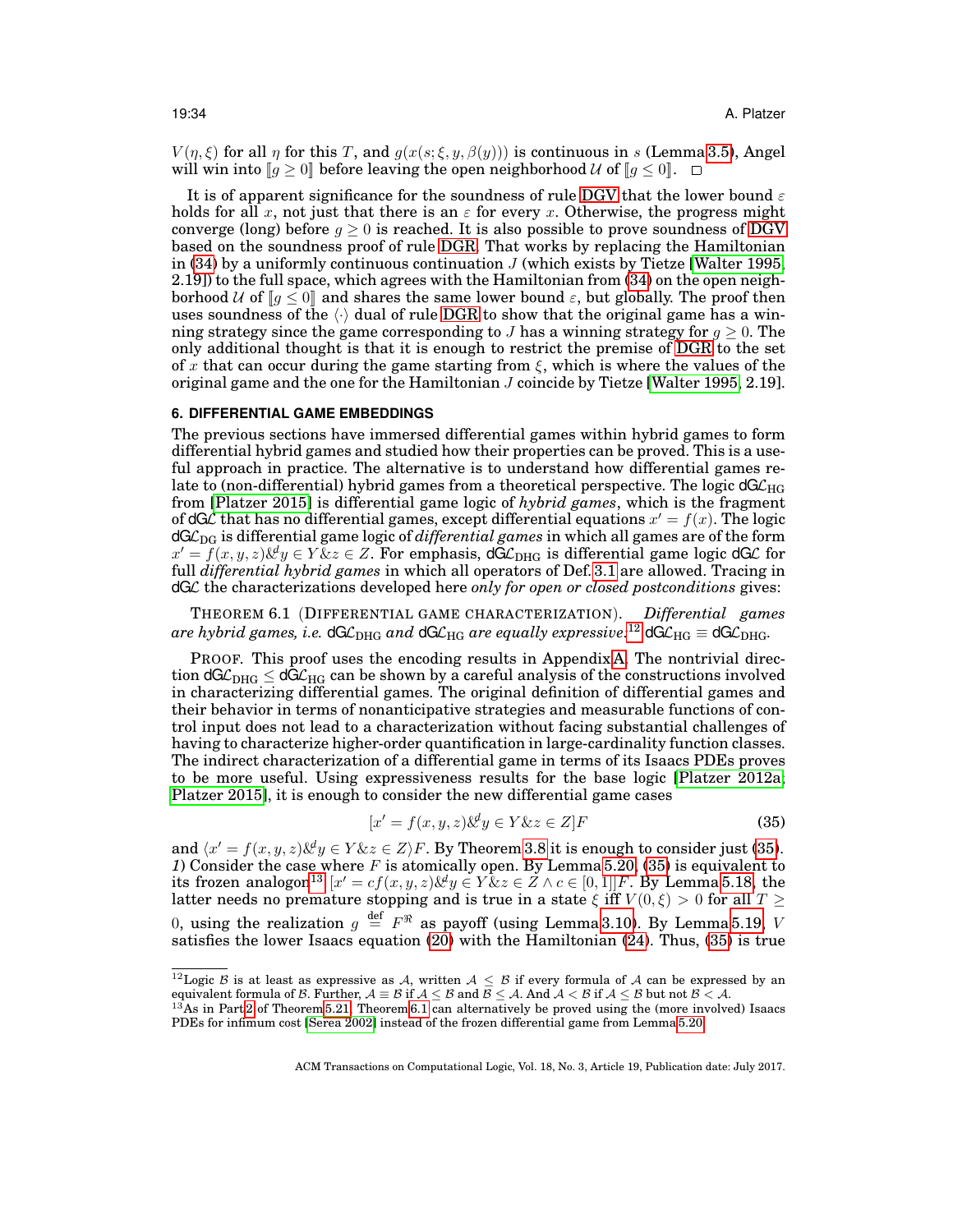in  $\xi$  iff  $V(0,\xi) > 0$  for all  $T \geq 0$ . The quantification over time horizon T is definable in dGC. So is the condition whether the state characterized by a variable vector  $x$ satisfies  $V(0, x) > 0$  provided that V and its evaluation can be characterized, which is what Corollary [A.4](#page-36-1) in [A](#page-36-0)ppendix A shows since  $V$  is continuous by Theorem [5.3.](#page-18-13) By Theorem [5.16,](#page-25-3)  $V$  is the unique bounded, uniformly continuous viscosity solution of the lower Isaacs equation [\(20\)](#page-25-4) with the Hamiltonian [\(24\)](#page-27-4) from Lemma [5.19.](#page-27-3) Boundedness and uniform continuity are characterizable with first-order logic over the reals (see Sect. [2\)](#page-2-2), since evaluation of V is by Corollary [A.4.](#page-36-1) The terminal condition,  $V(T, x) =$  $g(x)$  for all x, is characterizable by quantification and evaluation by Corollary [A.4.](#page-36-1) The fact that V solves the (by Lemma [5.19](#page-27-3) frozen) Isaacs equation

$$
V_t + \max_{y \in Y} \min_{z \in Z} \min_{c \in [0,1]} cf(x, y, z) \cdot DV = 0
$$

can be characterized by the definable condition

$$
\tau + \max_{y \in Y} \min_{z \in Z} \min_{c \in [0,1]} cf(x, y, z) \cdot p \ge 0 \quad \forall (\tau, p) \in D^+V(t, x)
$$

provided quantification over all superdifferentials  $(\tau, p)$  is definable. Once that succeeds, the argument is the same to characterize that  $V$  is a viscosity supersolution.

Dropping the time coordinates  $t, \tau$  from the notation for simplicity, Def. [5.10](#page-22-1) implies that  $p \in D^+V(x)$  iff

$$
\limsup_{y \to x} \frac{V(y) - V(x) - p \cdot (y - x)}{|y - x|} \le 0
$$

which is characterizable as follows. Abbreviating  $(V(y) - V(x) - p \cdot (y - x))/|y - x|$  by  $h(y)$ , which is definable, the above can be rephrased equivalently using:

$$
\limsup_{y \to x} h(y) = \inf_{\varepsilon > 0} \sup \{ h(y) : 0 < |y - x| < \varepsilon \}
$$

Whether, for an  $\varepsilon > 0$ , the inner sup has value s is definable as a least upper bound:

$$
\forall y\ (0 < |y - x| < \varepsilon \to s \ge h(y)) \land \forall b\ (\forall y\ (0 < |y - x| < \varepsilon \to b \ge h(y)) \to s \le b)
$$

A similar first-order formula characterizes the value of the outer inf in terms of this s. As viscosity supersolution conditions are definable correspondingly, the set of states

where  $dG\mathcal{L}$  formula [\(35\)](#page-33-2) is true is characterizable in  $dG\mathcal{L}$  without differential games. 2) The case of closed formulas  $F$  is accordingly, using the criterion Case [3](#page-18-3) from Lemma [5.4](#page-18-11) or Lemma [5.5](#page-19-0) instead. Note that the elegant layered approach for hybrid systems logic  $d\mathcal{L}$ , which is based on lifting complete approaches for open formulas to closed and then to arbitrary formulas [\[Platzer 2012a\]](#page-42-10), does not work for  $dG\mathcal{L}$ , because the Barcan axiom of  $d\mathcal{L}$  that it rests on is not sound for  $dG\mathcal{L}$  [\[Platzer 2015\]](#page-42-5).  $\Box$ 

<span id="page-34-0"></span>THEOREM 6.2 (EXPRESSIVE POWER). *Differential games are strictly less expressive than hybrid games, i.e.*  $dG\mathcal{L}_{DG}$  *is less expressive than*  $dG\mathcal{L}_{HG}$ *:*  $dG\mathcal{L}_{DG}$  <  $dG\mathcal{L}_{HG}$ *.* 

PROOF. The proof of Theorem [6.1](#page-33-4) does not rely on special features of hybrid games but continues to work when characterizing differential games in  $d\mathcal{L}$ , the corresponding logic of hybrid systems [\[Platzer 2012a\]](#page-42-10). The result, thus, follows since [\[Platzer 2015,](#page-42-5) Thm. 5.3] shows that hybrid systems are strictly less expressive than hybrid games.  $\square$ 

This is surprising, because the contrary holds for hybrid systems. Hybrid systems are equivalently reducible to differential equations [\[Platzer 2012a\]](#page-42-10). Theorem [6.2](#page-34-0) shows that this situation reverses for differential games versus hybrid games.

ACM Transactions on Computational Logic, Vol. 18, No. 3, Article 19, Publication date: July 2017.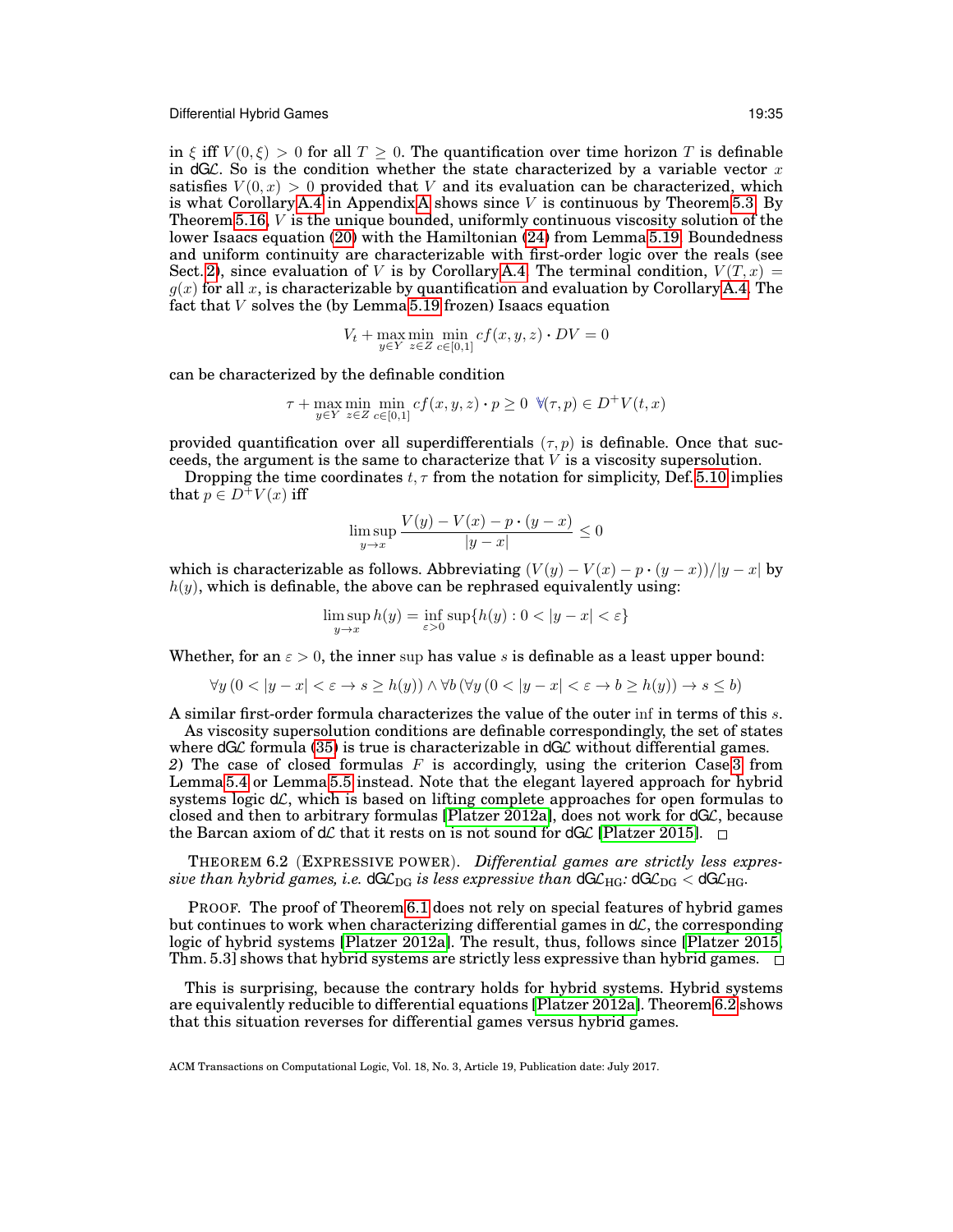# **7. RELATED WORK**

A general overview of the long history of differential games since their conception [\[Isaacs 1967;](#page-41-0) [Friedman 1971\]](#page-41-1) and breakthroughs of their viscosity understanding [\[Souganidis 1985;](#page-42-1) [Barron et al. 1984;](#page-40-3) [Evans and Souganidis 1984\]](#page-41-5) is discussed in the literature [\[Bardi et al. 1999\]](#page-40-0). The related work discussion here focuses on differential games as they relate to hybrid games. Hybrid games themselves [\[Nerode et al.](#page-42-2) [1996;](#page-42-2) [Henzinger et al. 1999;](#page-41-7) [Tomlin et al. 2000;](#page-42-3) [Dharmatti and Ramaswamy 2006;](#page-41-8) [Bouyer et al. 2010;](#page-41-9) [Vladimerou et al. 2011\]](#page-42-4) are discussed elsewhere [\[Platzer 2015\]](#page-42-5). See [\[Mitchell et al. 2005\]](#page-42-8) for a helpful overview of hybrid systems verification and how Lagrangian verification relates to Eulerian verification. The relationship of differential games to (robust) control theory [\[Blanchini and Milano 2008\]](#page-41-21), which is interesting yet limited to piecewise continuous controls or linearity assumptions and, thus, does not give a sound approach for differential games with measurable inputs, is elaborated in the literature [\[Bardi et al. 1999;](#page-40-0) [Mitchell et al. 2005;](#page-42-8) [Cardaliaguet et al. 2007\]](#page-41-10).

Previous techniques for differential games revolve around numerically solving the PDEs that they induce [\[Bardi et al. 1999;](#page-40-0) [Isaacs 1967;](#page-41-0) [Mitchell et al. 2005\]](#page-42-8), corresponding viability theory formulations [\[Cardaliaguet et al. 2007\]](#page-41-10), or classically by passing to the limit when considering lower and upper time-discrete approximations with strategies changing at finitely many points [\[Friedman 1971\]](#page-41-1). The latter cannot be implemented and its theoretical understanding has been revolutionized by the invention of viscosity solutions [\[Crandall and Lions 1983;](#page-41-17) [Evans and Souganidis 1984;](#page-41-5) [Barles](#page-40-1) [2013\]](#page-40-1). The former are interesting but do not yield proofs, because PDEs are highly nontrivial to solve. A number of subtle soundness issues have been reported [\[Mitchell](#page-42-8) [et al. 2005\]](#page-42-8) for different shapes of the respective sets. These numerical approximation schemes cannot provide correctness guarantees, because their error is unbounded. Unlike results in  $dG\mathcal{L}$ , numerical PDE solutions are also only for a fixed time horizon  $T$ .

Viability theory provides geometric notions for differential games with a robustness margin [\[Aubin 1991;](#page-40-4) [Kohn et al. 1995;](#page-41-22) [Cardaliaguet et al. 2007;](#page-41-10) [Bayen et al. 2007\]](#page-41-23). Its algorithms converge to the correct answer only in the limit [\[Cardaliaguet et al. 1999\]](#page-41-24). They give internally consistent answers on the discretization grid, but errors off the grid and outside the reachable set are still unbounded, and inherent discontinuities of value functions from viability theory complicate the numerics [\[Mitchell et al. 2005\]](#page-42-8). Viability has been considered for hybrid systems [\[Gao et al. 2007\]](#page-41-25) with affine dynamics and convexity assumptions and only if no input influences the discrete state, which goes against the spirit of hybridness. To simplify the problem, continuous controls or strategies [\[Saint-Pierre 2004\]](#page-42-21) or convex control images with affine dynamics are assumed [\[Cardaliaguet 1996\]](#page-41-11); see [\[Cardaliaguet et al. 2007;](#page-41-10) [Bardi et al. 1999\]](#page-40-0).

Special-purpose cases for differential games where players play some limited form of hybrid input have been considered [\[Dharmatti and Ramaswamy 2006\]](#page-41-8). There is an argument to be made in favor of more modular designs such as  $dG\mathcal{L}$ , where discrete and continuous games are integrated side-by-side as first-class citizens in a modular programming language, as opposed to all intermingled in one differential game. The fact that systems become easier when understood as combinations of simpler elements has already been equally paramount for the success of hybrid systems [\[Platzer 2012b\]](#page-42-7).

Differential game logic for hybrid games *without differential games* has been introduced along with an axiomatization and theoretical analysis in prior work [\[Platzer](#page-42-5) [2015\]](#page-42-5). Here, differential games are integrated modularly into hybrid games. The focus is on the characterization, study, and proof principles of differential games, leveraging compositionality principles of logic to cover differential hybrid games. This leads to the first sound proof approach for differential games and combinations with hybrid games.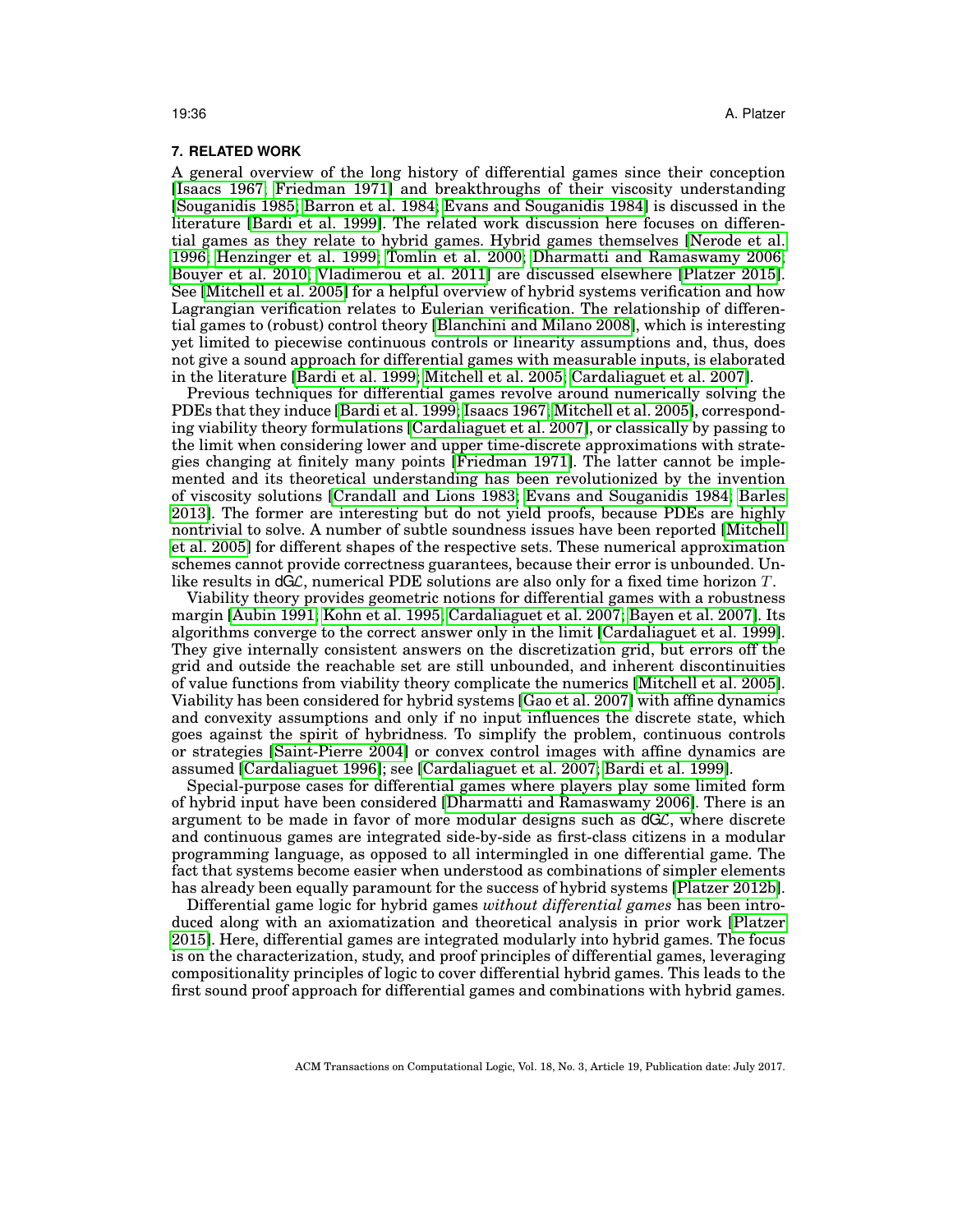The resulting differential hybrid games are the only games that support both discrete and continuous state change with adversarial dynamical interaction during both.

# **8. CONCLUSIONS AND FUTURE WORK**

Differential game invariants, variants, and refinements are simple and sound inductive proof techniques for differential games, which embed compositionally into differential hybrid games. The primary challenge was their soundness proof, which uses superdifferentials to show that their arithmetizations are viscosity subsolutions of the Isaacs PDE characterizing the lower value whose sign characterizes winning regions.

Induction can be defined in different ways for differential equations such as checking near boundaries with sufficient care to prevent soundness issues. Similar flexibility is expected for differential games, for which differential game invariants are the first induction principle. In passing, Theorem [5.21](#page-28-3) showed soundness of superdifferentials for differential invariants, which will be investigated in future work. Recent advances in generating differential invariants should generalize to differential game invariants.

# **ACKNOWLEDGMENTS**

The author appreciates helpful discussions with Max Niedermeier, Bruce Krogh, Sarah Loos, and especially Noel Walkington's advice as well as feedback from the anonymous reviewers.

# <span id="page-36-0"></span>**A. ENCODING PROOFS FOR EMBEDDING**

The hybrid systems logic  $d\mathcal{L}$  [\[Platzer 2012a\]](#page-42-10) is the sublogic of  $dG\mathcal{L}$  that has differential equations but neither duality  $^d$  nor differential games. By  $A^B$  denote the set of functions  $B \to A$ . The proof of Theorem [6.1](#page-33-4) is based on the following encoding results.

<span id="page-36-2"></span>LEMMA A.1 (R-GÖDEL ENCODING [P[LATZER](#page-42-9) 2008, LEM. 4]). *The logical relation*  $at(Z, n, j, z)$ *, which holds iff* Z *is a real number that represents a Godel encoding of a sequence of n real numbers with real value* z at position *j* (for  $1 \le j \le m$ ), is definable  $i$ n d ${\cal L}$ *. For a formula*  $\phi(z)$  *abbreviate*  $\exists z \left(\texttt{at}(Z,n,j,z) \wedge \phi(z)\right)$  *by*  $\phi(Z_j^{(n)}).$ 

COROLLARY A.2 (INFINITE R-GÖDEL ENCODING). *The bijection*  $\mathbb{R} \cong \mathbb{R}^{\mathbb{N}}$  is char*acterizable in*  $d\mathcal{L}$  *by a formula at*( $Z, \infty, j, z$ )*, which holds iff*  $Z$  *is a real number that* represents a Gödel encoding of an ω-infinite sequence of real numbers with real value *z*  $a$ *t position*  $j$ *. For a formula*  $\phi(z)$ *, abbreviate*  $\exists z \left(\texttt{at}(Z,\infty,j,z) \wedge \phi(z)\right)$  *by*  $\phi(Z_j^{(\infty)})$ *.* 

PROOF. at  $(Z, \infty, j, z)$  is definable by repeated unpairing using Lemma [A.1](#page-36-2)

$$
\langle (j := j - 1; Z := Z_2^{(2)})^* \rangle (j = 0 \land z = Z_1^{(2)})
$$

The use of an abbreviation formula like  $Z_{2}^{\left( 2\right) }$  inside a modality is definable (most easily in rich-test  $d\mathcal{L}$ ).  $\square$ 

<span id="page-36-3"></span>COROLLARY A.3. *The bijections*  $\mathbb{N} \to \mathbb{Q}$  and  $\mathbb{R} \to \mathbb{R}^{\mathbb{Q}}$  are characterizable in  $d\mathcal{L}$ .

PROOF. d $\mathcal L$  can define the formula  $\text{rat}(n, p, q)$ , which holds iff  $\frac{p}{q}$  is the *n*-th rational number (in some arbitrary but fixed definable order):

$$
\mathbf{rat}(n, p, q) \leftrightarrow p = n_1^{(2)} \land q = n_2^{(2)} \land q > 0 \quad \Box
$$

<span id="page-36-1"></span>COROLLARY A.4. *The bijection*  $\mathbb{R} \rightarrow C(\mathbb{R}, \mathbb{R})$  *from reals to the continuous functions on the reals is characterizable in* dL*.*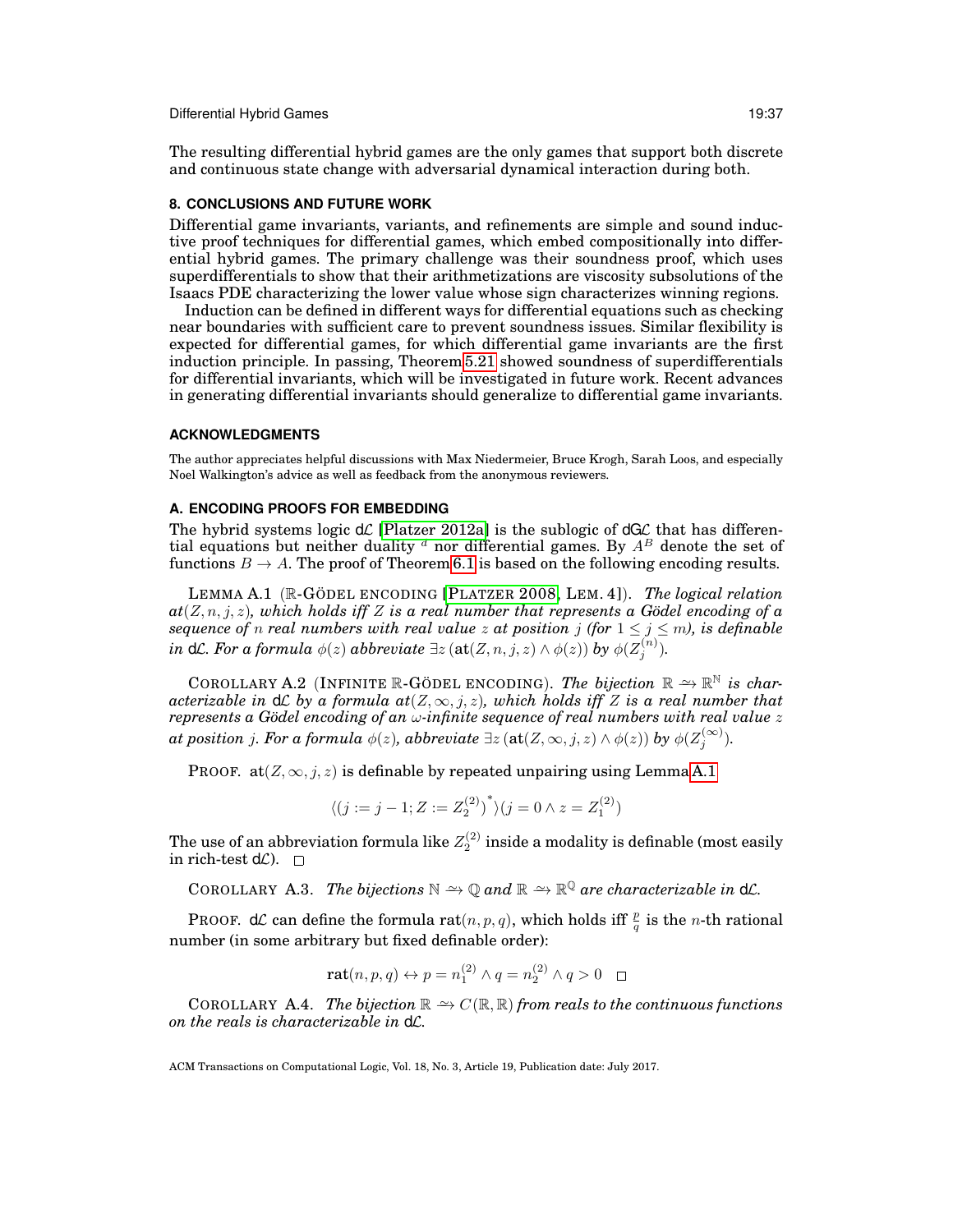PROOF. Since continuous functions are uniquely defined by their values on the rationals  $\mathbb{Q}$ , Corollary [A.3](#page-36-3) shows that  $d\mathcal{L}$  can characterize the bijection by

$$
\forall \varepsilon{>}0\ \exists \delta{>}0\ \forall \frac{p}{q}:\mathbb{Q}\ \forall n: \mathbb{N}\ \left(\mathrm{rat}(n,p,q) \wedge |x-\frac{p}{q}| <\delta \rightarrow |z-F_n^{(\infty)}| <\varepsilon)\right)
$$

Observe that the enumeration of  $\frac{p}{q}$  from Corollary [A.3](#page-36-3) enumerates identical fractions with different denominators repeatedly, which would allow for the definition of inconsistent F that give different values at  $\frac{p}{q}$  and  $\frac{2p}{2q}$ . This is easily overcome, e.g., by skipping fractions that cancel, which can be checked by divisibility or Euclid's gcd algorithm, which are both definable with programs in  $d\mathcal{L}$ .  $\square$ 

# <span id="page-37-0"></span>**B. NON-DIFFERENTIAL HYBRID GAME AXIOMATIZATION**

For reference, Fig. [5](#page-37-4) shows a sound and complete axiomatization from prior work [\[Platzer 2015\]](#page-42-5) for the case of differential game logic for hybrid games with differential equations but without differential games. The axiomatization is designed on top of the first-order Hilbert calculus (modus ponens, uniform substitution, and Bernays' ∀-generalization) with all instances of valid formulas of first-order logic as axioms, including first-order real arithmetic. The only change of Fig. [5](#page-37-4) compared to prior work [\[Platzer 2015\]](#page-42-5) is the use of dualization to convert  $\langle \cdot \rangle$  axioms into [·] axioms. This is a cosmetic change to make it easier for the reader to appreciate how differential game invariants (proof rule [DGI\)](#page-12-1) integrate seamlessly into the proof calculus for the other operators of differential hybrid games.

$$
\langle \cdot \rangle \ \langle \alpha \rangle \phi \leftrightarrow \neg[\alpha] \neg \phi
$$

$$
[:=] [x := \theta] \phi(x) \leftrightarrow \phi(\theta)
$$

- [']  $[x' = f(x)]\phi \leftrightarrow \forall t \ge 0 \ [x := y(t)]\phi$  (y'(t) = f(y))
- [?]  $[? \psi] \phi \leftrightarrow (\psi \rightarrow \phi)$
- $[\cup] [\alpha \cup \beta] \phi \leftrightarrow [\alpha] \phi \wedge [\beta] \phi$
- $\lbrack$ ;  $\lbrack \alpha;\beta\lbrack \phi\leftrightarrow\lbrack \alpha\rbrack\lbrack \beta\rbrack\phi$
- <span id="page-37-2"></span> $[$ <sup>\*</sup> $]$   $\phi \wedge [\alpha][\alpha^*] \phi \leftarrow [\alpha^*] \phi$
- $\left[\begin{smallmatrix}d\end{smallmatrix}\right]\left[\alpha^d\right]\phi\leftrightarrow\neg[\alpha]\neg\phi$
- <span id="page-37-1"></span> $\begin{array}{c} \mathbf{M} \rightarrow \psi \\ \hline \end{array}$  $[\alpha]\phi \rightarrow [\alpha]\psi$ ind  $\frac{\psi \to [\alpha]\psi}{\psi}$  $\psi \rightarrow [\alpha^*]\psi$

<span id="page-37-4"></span>Fig. 5. Differential game logic axiomatization for hybrid games without differential games

# <span id="page-37-3"></span>**C. PROOF OF ISAACS EQUATIONS**

<span id="page-37-5"></span>For the sake of completeness, this section shows a proof of Theorem [5.16](#page-25-3) that is simplified compared to its original version [\[Evans and Souganidis 1984\]](#page-41-5). The proof of Theorem [5.16](#page-25-3) uses two lemmas.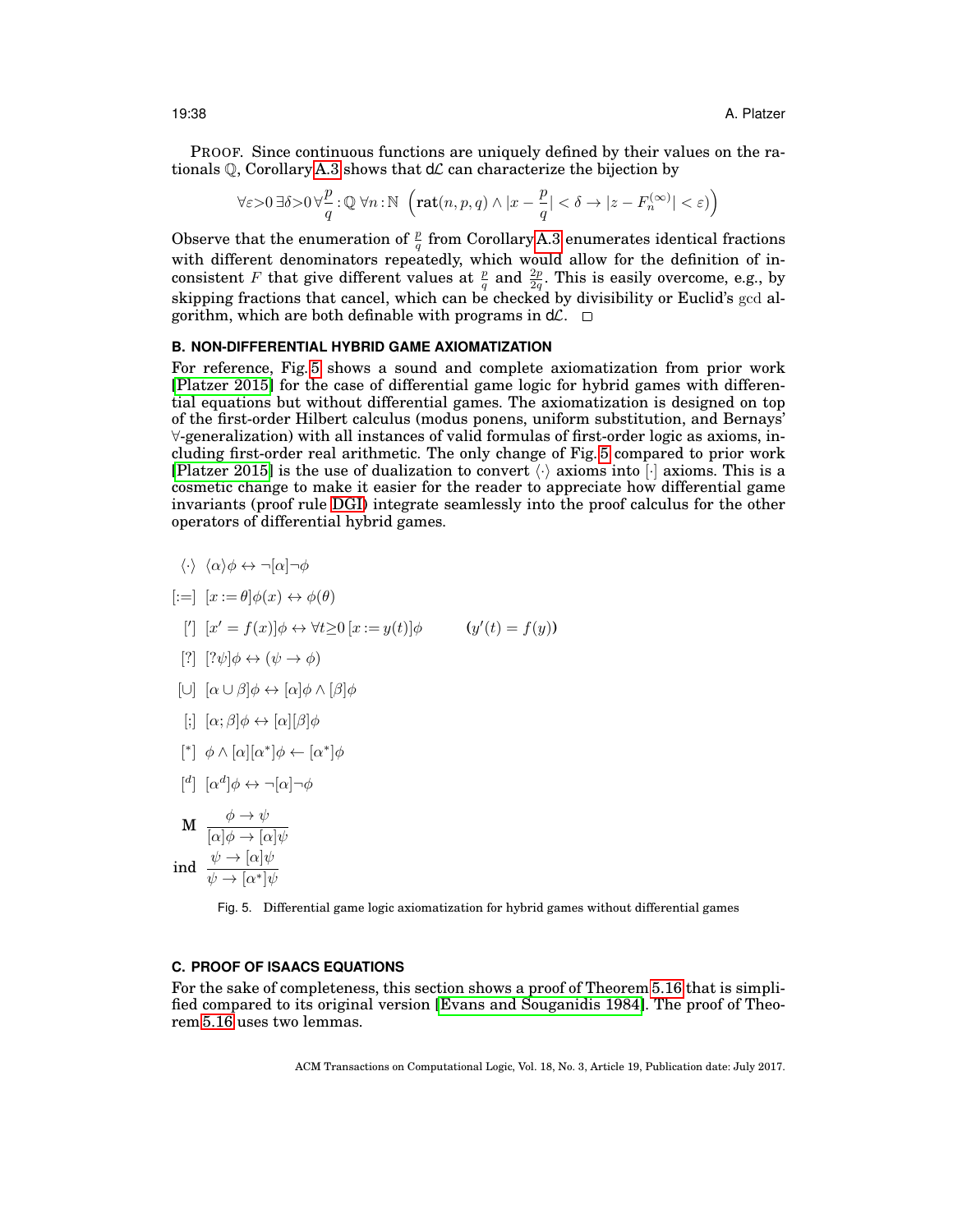LEMMA C.1. Let  $v \in C^1((0,T) \times \mathbb{R}^n)$ . The upper value U of [\(2\)](#page-6-0) satisfies for any  $0 \leq \eta \leq \eta + \sigma \leq T$ :

$$
U(\eta,\xi)-v(\eta,\xi)=\sup_{\alpha\in S_{Z\to Y}}\inf_{z\in\mathcal{M}_Z}\Big(\int_{\eta}^{\eta+\sigma}\nabla_f v(s)ds+U(\eta+\sigma,x(\eta+\sigma))-v(\eta+\sigma,x(\eta+\sigma))\Big)
$$

*where*  $x(\zeta) = x(\zeta; \xi, \alpha(z), z)$  *is the response of* [\(2\)](#page-6-0) *for*  $\alpha(z)$  *and* z and

$$
\nabla_f v(s) \stackrel{\text{def}}{=} v_t(s, x(s)) + f(s, x(s), \alpha(z)(s), z(s)) \cdot D_x v(s, x(s))
$$

PROOF. The result follows from the dynamic programming optimality condition [\(14\)](#page-18-2) with step size  $\sigma$ . Recall

<span id="page-38-0"></span>
$$
U(\eta,\xi) = \sup_{\alpha \in \mathcal{S}_{Z \to Y}} \inf_{z \in \mathcal{M}_Z} U(\eta + \sigma, x(\eta + \sigma))
$$
(14\*)

using the fundamental theorem of calculus [\[Walter 1995,](#page-42-11) Thm. 9.23] (since  $v$  is differentiable on the open interval  $(\eta, \eta + \sigma)$  and continuous on the closed interval  $[\eta, \eta + \sigma]$ :

$$
v(\eta + \sigma, x(\eta + \sigma)) - v(\eta, \xi) = \int_{\eta}^{\eta + \sigma} \frac{\mathrm{d}v(t, x(t))}{\mathrm{d}t}(s) ds = \int_{\eta}^{\eta + \sigma} \nabla_f v(s) ds \quad \Box
$$

<span id="page-38-2"></span>LEMMA C.2 ([EVANS AND S[OUGANIDIS](#page-41-5) 1984, LEM. 4.3]). *Let*  $v \in C^1((0,T) \times \mathbb{R}^n)$ .

$$
v_t(\eta, \xi) + H^+(\eta, \xi, Dv(\eta, \xi)) \le -\theta < 0 \tag{36}
$$

 $\it{implies}$  for all sufficiently small  $\sigma \:\exists z \in \mathcal{M}_Z \:\forall \alpha \in \mathcal{S}_{Z \to Y}$  $\int^{\eta+\sigma}$  $\int_{\eta}^{\eta+\sigma} \nabla_f v(s) ds \leq -\frac{\sigma \theta}{2}$ 2

<span id="page-38-1"></span>
$$
v_t(\eta,\xi) + H^+(\eta,\xi,Dv(\eta,\xi)) \ge \theta > 0
$$
\n(37)

 $\it{implies}$  for all sufficiently small  $\sigma$   $\exists \alpha \in \mathcal{S}_{Z \to Y} \forall z \in \mathcal{M}_Z$  $\int^{\eta+\sigma}$  $\int_{\eta}^{\eta+\sigma} \nabla_f v(s) ds \geq \frac{\sigma \theta}{2}$ 2

PROOF. To simplify the assumptions, abbreviate

$$
\Lambda(t, x, y, z) \stackrel{\text{def}}{=} v_t(t, x) + f(t, x, y, z) \cdot D_x v(t, x)
$$

First prove the first inequality. By the definition of  $H^+$ , [\(36\)](#page-38-0) is

$$
\min_{z \in Z} \max_{y \in Y} \Lambda(\eta, \xi, y, z) \le -\theta < 0
$$

which implies for some  $z^* \in Z$  that

$$
\max_{y \in Y} \Lambda(\eta, \xi, y, z^*) \le -\theta < 0
$$

Since  $\Lambda(t, x, y, z)$  is (uniformly) continuous

$$
\max_{y \in Y} \Lambda(s, x(s), y, z^*) \le -\frac{\theta}{2}
$$

for  $s \in [\eta, \eta + \sigma]$  with a sufficiently small  $\sigma$  when  $x(\cdot)$  is the response of [\(2\)](#page-6-0) for any  $y, z$ with initial condition  $x(\eta) = \xi$ . Consequently, for the constant control  $z(\cdot) \stackrel{\text{def}}{=} z^*$ , any  $\alpha \in \mathcal{S}_{Z\rightarrow Y}$  gives

$$
\Lambda(s, x(s), \alpha(z)(s), z(s)) \leq -\frac{\theta}{2}
$$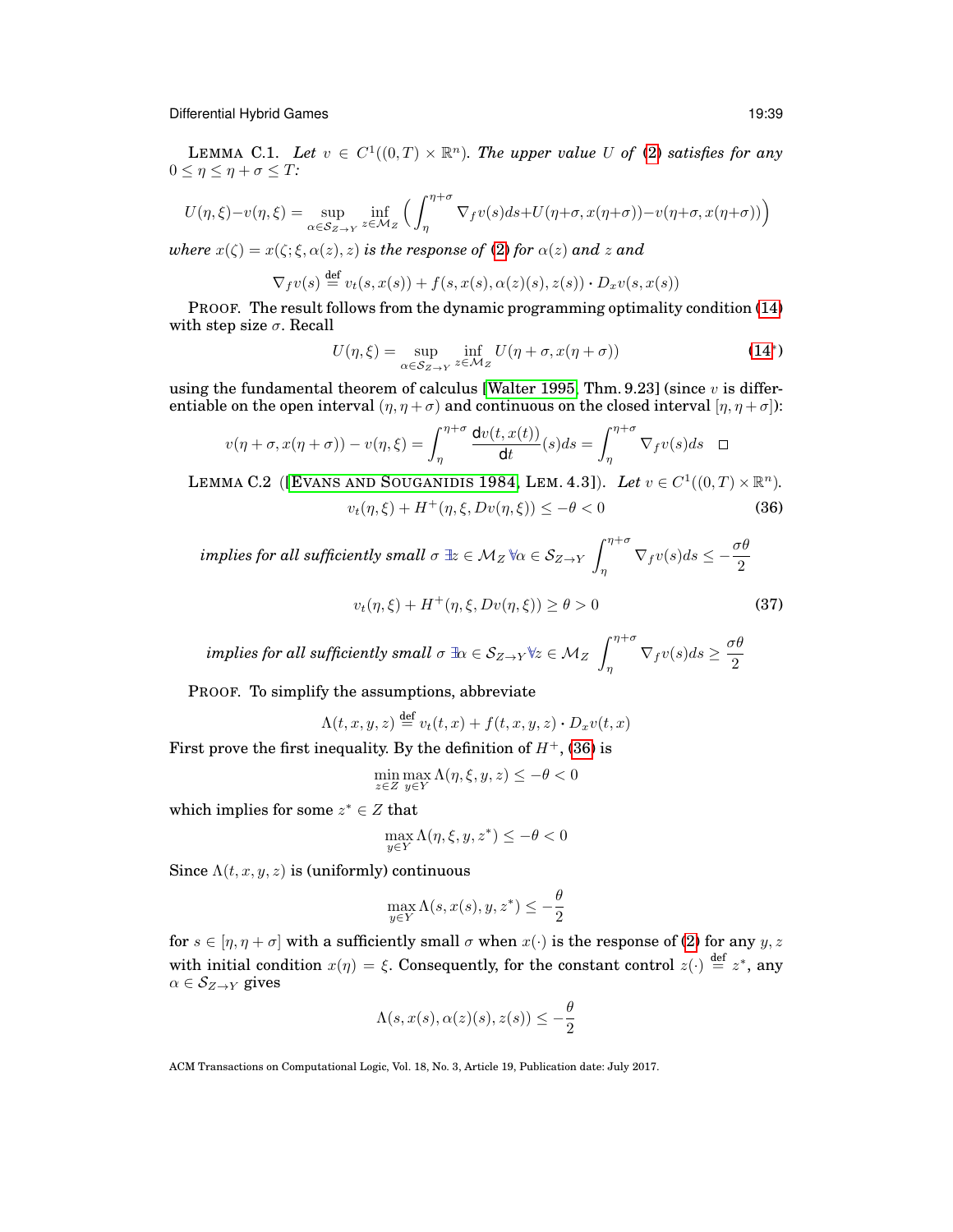19:40 A. Platzer

Now, prove the second inequality [\(37\)](#page-38-1), which is

$$
\min_{z \in Z} \max_{y \in Y} \Lambda(\eta, \xi, y, z) \ge \theta > 0
$$

which implies that, for each  $z \in Z$ , there is a  $y \in Y$  such that

$$
\Lambda(\eta,\xi,y,z) \geq \theta
$$

Since  $\Lambda(t, x, y, z)$  is (uniformly) continuous

<span id="page-39-0"></span>
$$
\Lambda(\eta,\xi,y,\zeta) \ge \frac{3\theta}{4} \tag{38}
$$

for all  $\zeta \in Z$  in an open ball around z. Since this holds for all  $z \in Z$  and Z is compact, there is a finite open covering of Z with open balls  $B_i$  within which [\(38\)](#page-39-0) holds for all  $\zeta \in B \cap Z$ . Pick a function  $c: \overline{Z} \to Y$  such that  $c(z)$  is the center of the closest ball  $B_i$  to z (breaking ties arbitrarily). Then, for all  $z \in Z$ :

$$
\Lambda(\eta,\xi,c(z),z) \ge \frac{3\theta}{4}
$$

Since  $\Lambda(t, x, y, z)$  is (uniformly) continuous,

<span id="page-39-1"></span>
$$
\Lambda(\eta,\xi,c(z),z) \ge \frac{\theta}{2} \tag{39}
$$

for  $s \in [n, n + \sigma]$  with a sufficiently small  $\sigma$  when  $x(\cdot)$  is the response of [\(2\)](#page-6-0) for any  $y, z$ with initial condition  $x(\eta) = \xi$ . Construct  $\alpha \in S_{Z \to Y}$  for  $z \in M_Z$  as  $\alpha(z)(s) \stackrel{\text{def}}{=} c(z(s))$ for all  $s$ . Then  $(39)$  implies

$$
\Lambda(s, x(s), \alpha(z)(s), z(s)) \ge \frac{\theta}{2}
$$

for all  $s \in [\eta, \eta + \sigma]$ , which implies the desired inequality by integration from  $\eta$  to  $\eta + \sigma$ .  $\square$ 

PROOF OF THEOREM [5.16.](#page-25-3) U can be shown to be the viscosity solution of the upper Isaacs equation. The proof for  $V$  is dual. First,  $U$  satisfies the terminal condition  $U(T,\xi)=g(x(T))=g(\xi) \text{ for all } \xi\in\mathbb{R}^n.$ 

Second,  $U$  is shown to be a subsolution of [\(21\)](#page-25-5), that is

$$
\tau + H^+(\eta, \xi, p) \ge 0 \quad \forall (\tau, p) \in D^+U(\eta, \xi)
$$

By Lemma [5.11,](#page-23-2) this is equivalent to showing

<span id="page-39-2"></span>
$$
v_t(\eta, \xi) + H^+(\eta, \xi, Dv(\eta, \xi)) \ge 0
$$
 (40)

for all  $v \in C^1((0,T)\times \mathbb{R}^n)$  that make  $U-v$  attain a local maximum at  $(\eta,\xi) \in (0,T)\times \mathbb{R}^n,$ i.e.

<span id="page-39-3"></span>
$$
U(\eta,\xi) - v(\eta,\xi) \ge U(\eta + \sigma, x(\eta + \sigma)) - v(\eta + \sigma, x(\eta + \sigma))
$$
\n(41)

for sufficiently small  $\sigma$  and  $x(\cdot)$  solving [\(2\)](#page-6-0) with initial condition  $x(\eta) = \xi$ . Otherwise, if [\(40\)](#page-39-2) were not the case, then there would be a  $\theta$  such that

<span id="page-39-4"></span>
$$
v_t(\eta, \xi) + H^+(\eta, \xi, Dv(\eta, \xi)) \le -\theta < 0 \tag{36*}
$$

By Lemma [C.1,](#page-37-5) [\(41\)](#page-39-3) implies for any  $0 \le \eta \le \eta + \sigma \le T$ 

$$
\sup_{\alpha \in S_{Z \to Y}} \inf_{z \in M_Z} \int_{\eta}^{\eta + \sigma} \nabla_f v(s) ds \ge 0
$$
\n(42)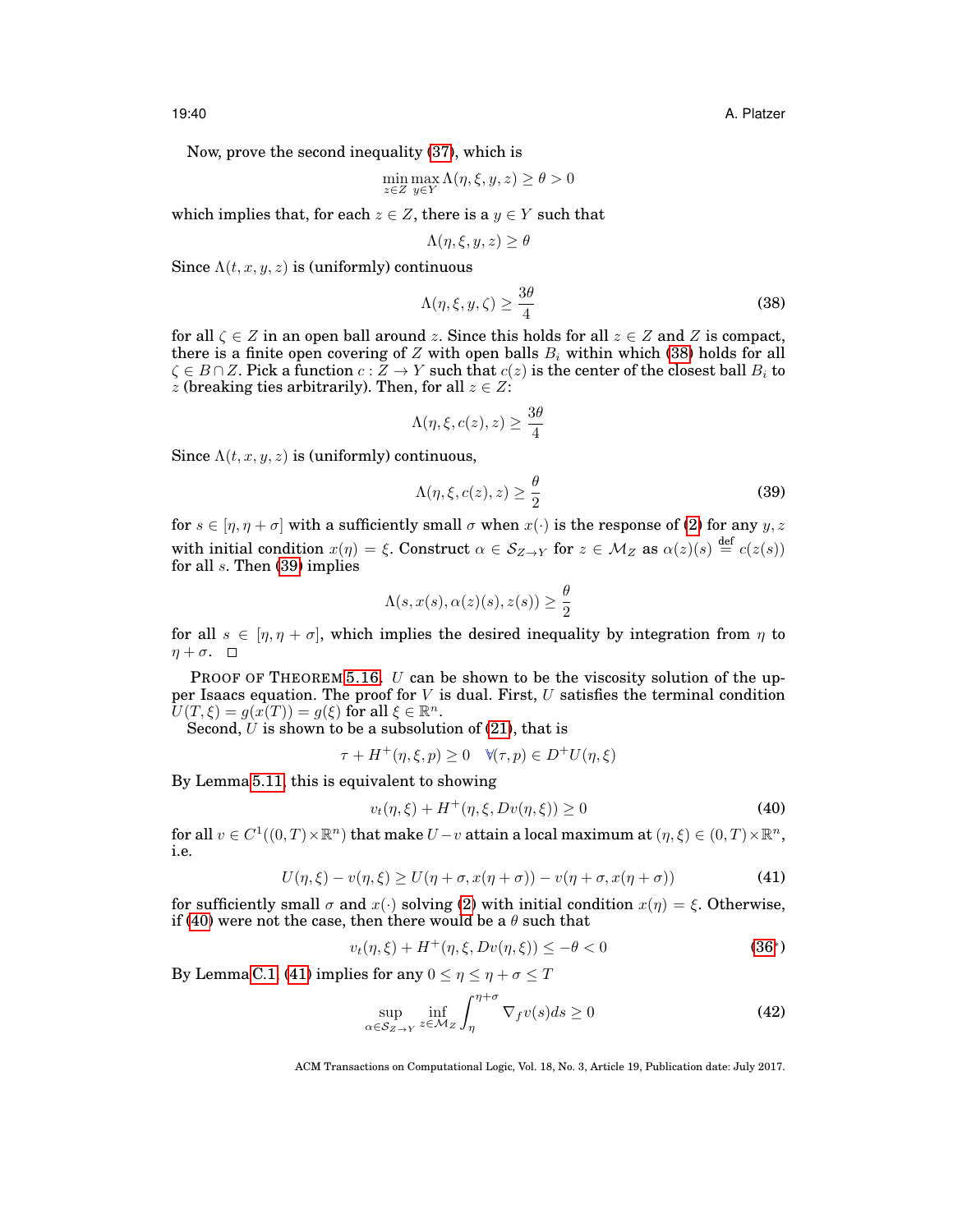By Lemma [C.2,](#page-38-2) [\(36\)](#page-38-0) implies for all sufficiently small  $\sigma \mathbb{B} \in \mathcal{M}_Z \mathbb{W} \in \mathcal{S}_{Z \to Y}$ 

$$
\int_{\eta}^{\eta+\sigma} \nabla_f v(s) ds \le -\frac{\sigma \theta}{2}
$$

This choice of z (that is even common for all  $\alpha$ ) implies in particular

<span id="page-40-5"></span>
$$
\sup_{\alpha \in S_{Z \to Y}} \inf_{z \in M_Z} \int_{\eta}^{\eta + \sigma} \nabla_f v(s) ds \le -\frac{\sigma \theta}{2}
$$
\n(43)

Equation [\(42\)](#page-39-4) contradicts [\(43\)](#page-40-5) and, thus, refutes [\(36\)](#page-38-0) and proves [\(40\)](#page-39-2).

Third,  $U$  is shown to be a supersolution of [\(21\)](#page-25-5), that is

 $\tau + H^+(\eta, \xi, p) \leq 0 \quad \forall (\tau, p) \in D^-U(\eta, \xi)$ 

By Lemma [5.11,](#page-23-2) this is equivalent to showing

<span id="page-40-6"></span>
$$
v_t(\eta,\xi) + H^+(\eta,\xi,Dv(\eta,\xi)) \le 0
$$
\n(44)

for all  $v \in C^1((0,T)\times \mathbb{R}^n)$  that make  $U - v$  attain a local minimum at  $(\eta,\xi) \in (0,T)\times \mathbb{R}^n,$ i.e.

<span id="page-40-7"></span>
$$
U(\eta,\xi) - v(\eta,\xi) \le U(\eta + \sigma, x(\eta + \sigma)) - v(\eta + \sigma, x(\eta + \sigma))
$$
\n(45)

for sufficiently small  $\sigma$  and  $x(\cdot)$  solving [\(2\)](#page-6-0) with initial condition  $x(\eta) = \xi$ . Otherwise, if [\(44\)](#page-40-6) were not the case, then there would be a  $\theta$  such that

<span id="page-40-8"></span>
$$
v_t(\eta, \xi) + H^+(\eta, \xi, Dv(\eta, \xi)) \ge \theta > 0
$$
\n(37\*)

By Lemma [C.1,](#page-37-5) [\(45\)](#page-40-7) implies for any  $0 \le \eta \le \eta + \sigma \le T$ 

$$
\sup_{\alpha \in S_{Z \to Y}} \inf_{z \in M_Z} \int_{\eta}^{\eta + \sigma} \nabla_f v(s) ds \le 0
$$
\n(46)

By Lemma [C.2,](#page-38-2) [\(37\)](#page-38-1) implies for all sufficiently small  $\sigma \exists \alpha \in S_{Z\rightarrow Y} \forall z \in M_Z$ 

$$
\int_{\eta}^{\eta+\sigma} \nabla_f v(s) ds \ge \frac{\sigma \theta}{2}
$$

This choice of  $\alpha$  demonstrates the lower bound

<span id="page-40-9"></span>
$$
\sup_{\alpha \in S_{Z \to Y}} \inf_{z \in \mathcal{M}_Z} \int_{\eta}^{\eta + \sigma} \nabla_f v(s) ds \ge \frac{\sigma \theta}{2}
$$
 (47)

Equation [\(46\)](#page-40-8) contradicts [\(47\)](#page-40-9) and, thus, refutes [\(37\)](#page-38-1) and proves [\(44\)](#page-40-6).  $\Box$ 

## **REFERENCES**

- <span id="page-40-4"></span>Jean-Pierre Aubin. 1991. Differential games: a viability approach. *SIAM J. Control Optim.* 28, 6 (1991), 1294–1320. DOI:<http://dx.doi.org/10.1137/0328069>
- <span id="page-40-2"></span>Jean-Pierre Aubin and Hélène Frankowska. 1990. Set-Valued Analysis. Birkhäuser. DOI:<http://dx.doi.org/10.1007/978-0-8176-4848-0>
- <span id="page-40-0"></span>Martin Bardi, T. E. S. Raghavan, and T. Parthasarathy (Eds.). 1999. *Stochastic and Differential Games: Theory and Numerical Methods*. Ann. Int. Soc. Dyn. Game., Vol. 4. Springer.
- <span id="page-40-1"></span>Guy Barles. 2013. An Introduction to the Theory of Viscosity Solutions for First-Order Hamilton– Jacobi Equations and Applications. In *Hamilton-Jacobi Equations: Approximations, Numerical Analysis and Applications*. Lecture Notes in Mathematics, Vol. 2074. Springer, 49–109. DOI:[http://dx.doi.org/10.1007/978-3-642-36433-4](http://dx.doi.org/10.1007/978-3-642-36433-4_2) 2
- <span id="page-40-3"></span>Emmanuel Nicholas Barron, Lawrence Craig Evans, and Robert Jensen. 1984. Viscosity solutions of Isaacs' equations and differential games with Lipschitz controls. *Journal of Differential Equations* 53, 2 (1984),  $213 - 233$ . DOI: [http://dx.doi.org/10.1016/0022-0396\(84\)90040-8](http://dx.doi.org/10.1016/0022-0396(84)90040-8)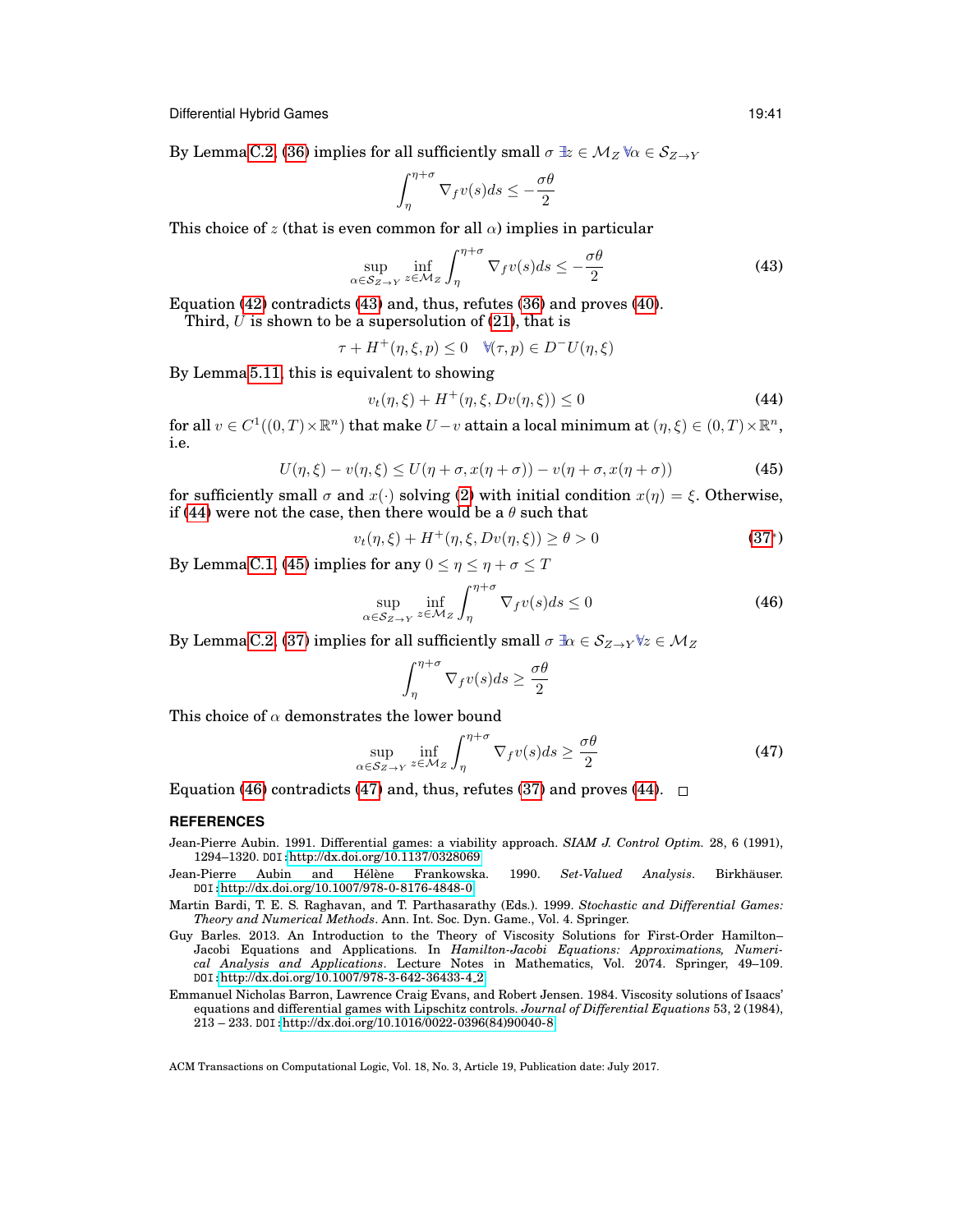- <span id="page-41-14"></span>Saugata Basu, Richard Pollack, and Marie-Françoise Roy. 2006. *Algorithms in Real Algebraic Geometry* (2nd ed.). Springer. DOI:<http://dx.doi.org/10.1007/3-540-33099-2>
- <span id="page-41-23"></span>Alexandre M. Bayen, Christian Claudel, and Patrick Saint-Pierre. 2007. Viability-Based Computations of Solutions to the Hamilton-Jacobi-Bellman Equation. In *HSCC (LNCS)*, Alberto Bemporad, Antonio Bicchi, and Giorgio C. Buttazzo (Eds.), Vol. 4416. Springer, 645–649.

<span id="page-41-21"></span>Franco Blanchini and Stefano Milano. 2008. *Set-Theoretic Methods in Control*. Birkhauser. ¨

<span id="page-41-12"></span>Jacek Bochnak, Michel Coste, and Marie-Francoise Roy. 1998. *Real Algebraic Geometry*. Ergeb. Math. Grenzgeb., Vol. 36. Springer.

<span id="page-41-16"></span>Nicolas Bourbaki. 1989. *General Topology: Chapters 1-4*. Elements of mathematics, Vol. 3i.

- <span id="page-41-9"></span>Patricia Bouyer, Thomas Brihaye, and Fabrice Chevalier. 2010. O-Minimal Hybrid Reachability Games. *Log. Meth. Comput. Sci.* 6, 1 (2010). DOI:[http://dx.doi.org/10.2168/LMCS-6\(1:1\)2010](http://dx.doi.org/10.2168/LMCS-6(1:1)2010)
- <span id="page-41-18"></span>Alberto Bressan. 2011. Viscosity Solutions of Hamilton-Jacobi Equations and Optimal Control Problems. Lecture notes. (2011).
- <span id="page-41-11"></span>Pierre Cardaliaguet. 1996. A Differential Game with Two Players and One Target. *SIAM J. Control Optim.* 34, 4 (July 1996), 1441–1460. DOI:<http://dx.doi.org/10.1137/S036301299427223X>
- <span id="page-41-24"></span>Pierre Cardaliaguet, Marc Quincampoix, and Patrick Saint-Pierre. 1999. *Set-Valued Numerical Analysis for Optimal Control and Differential Games*. Birkhauser Boston, Boston, MA, 177–247. ¨ DOI:[http://dx.doi.org/10.1007/978-1-4612-1592-9](http://dx.doi.org/10.1007/978-1-4612-1592-9_4) 4
- <span id="page-41-10"></span>Pierre Cardaliaguet, Marc Quincampoix, and Patrick Saint-Pierre. 2007. Differential Games Through Viability Theory: Old and Recent Results. In *Advances in Dynamic Game Theory*, Steffen Jørgensen, Marc Quincampoix, and Thomas L. Vincent (Eds.). Ann. Int. Soc. Dyn. Game., Vol. 9. Birkhäuser, 3– 35. DOI:[http://dx.doi.org/10.1007/978-0-8176-4553-3](http://dx.doi.org/10.1007/978-0-8176-4553-3_1) 1
- <span id="page-41-19"></span>Michael G. Crandall, Lawrence C. Evans, and Pierre-Louis Lions. 1984. Some properties of viscosity solutions of Hamilton-Jacobi equations. *Trans. Amer. Math. Soc.* 282, 2 (1984), 487–502. DOI:<http://dx.doi.org/10.2307/1999247>
- <span id="page-41-17"></span>Michael G. Crandall and Pierre-Louis Lions. 1983. Viscosity solutions of Hamilton-Jacobi equations. *Trans. Amer. Math. Soc.* 277, 1 (1983), 1–42. DOI:<http://dx.doi.org/10.2307/1999343>
- <span id="page-41-8"></span>S. Dharmatti and M. Ramaswamy. 2006. Zero-Sum Differential Games Involving Hybrid Controls. *J. Optimiz. Theory App.* 128, 1 (2006), 75–102. DOI:<http://dx.doi.org/10.1007/s10957-005-7558-x>
- <span id="page-41-4"></span>Robert J. Elliott and Nigel J. Kalton. 1974. Cauchy problems for certain Isaacs-Bellman equations and games of survival. *Trans. Amer. Math. Soc.* 198 (1974), 45–72. DOI:<http://dx.doi.org/10.1090/S0002-9947-1974-0347383-8>
- <span id="page-41-20"></span>Lawrence Craig Evans. 2010. *Partial Differential Equations* (2nd ed.). Graduate Studies in Mathematics, Vol. 19. AMS.
- <span id="page-41-5"></span>Lawrence Craig Evans and Panagiotis E. Souganidis. 1984. Differential Games and Representation Formulas for Solutions of Hamilton-Jacobi-Isaacs Equations. *Indiana Univ. Math. J.* 33, 5 (1984), 773–797. DOI:<http://dx.doi.org/10.1512/iumj.1984.33.33040>

<span id="page-41-1"></span>Avner Friedman. 1971. *Differential Games*. John Wiley.

- <span id="page-41-25"></span>Yan Gao, John Lygeros, and Marc Quincampoix. 2007. On the Reachability Problem for Uncertain Hybrid Systems. *IEEE T. Automat. Contr.* 52, 9 (2007), 1572–1586. DOI:<http://dx.doi.org/10.1109/TAC.2007.904449>
- <span id="page-41-13"></span>Lars Grüne and Oana Silvia Serea. 2011. Differential Games and Zubov's Method. SIAM J. Control Optim. 49, 6 (2011), 2349–2377. DOI:<http://dx.doi.org/10.1137/100787829>
- <span id="page-41-2"></span>Otomar Hájek. 1975. Pursuit Games: An Introduction to the Theory and Applications of Differential Games *of Pursuit and Evasion*. Academic Press. DOI:[http://dx.doi.org/10.1016/S0076-5392\(08\)60212-X](http://dx.doi.org/10.1016/S0076-5392(08)60212-X)
- <span id="page-41-6"></span>Thomas A. Henzinger. 1996. The Theory of Hybrid Automata.. In *LICS*. IEEE Computer Society, Los Alamitos, 278–292. DOI:<http://dx.doi.org/10.1109/LICS.1996.561342>
- <span id="page-41-7"></span>Thomas A. Henzinger, Benjamin Horowitz, and Rupak Majumdar. 1999. Rectangular Hybrid Games. In *CONCUR (LNCS)*, Jos C. M. Baeten and Sjouke Mauw (Eds.), Vol. 1664. Springer, 320–335. DOI:[http://dx.doi.org/10.1007/3-540-48320-9](http://dx.doi.org/10.1007/3-540-48320-9_23) 23

<span id="page-41-0"></span>Rufus Philip Isaacs. 1967. *Differential Games*. John Wiley.

- <span id="page-41-22"></span>Wolf Kohn, Anil Nerode, Jeffrey B. Remmel, and Alexander Yakhnis. 1995. Viability in Hybrid Systems. *Theor. Comput. Sci.* 138, 1 (1995), 141–168. DOI:[http://dx.doi.org/10.1016/0304-3975\(94\)00150-H](http://dx.doi.org/10.1016/0304-3975(94)00150-H)
- <span id="page-41-3"></span>N.N. Krasovskii and A.I. Subbotin. 1988. *Game-Theoretical Control Problems*. Springer.
- <span id="page-41-15"></span>David Marker. 2002. *Model Theory: An Introduction*. Springer, New York. DOI:<http://dx.doi.org/10.1007/b98860>